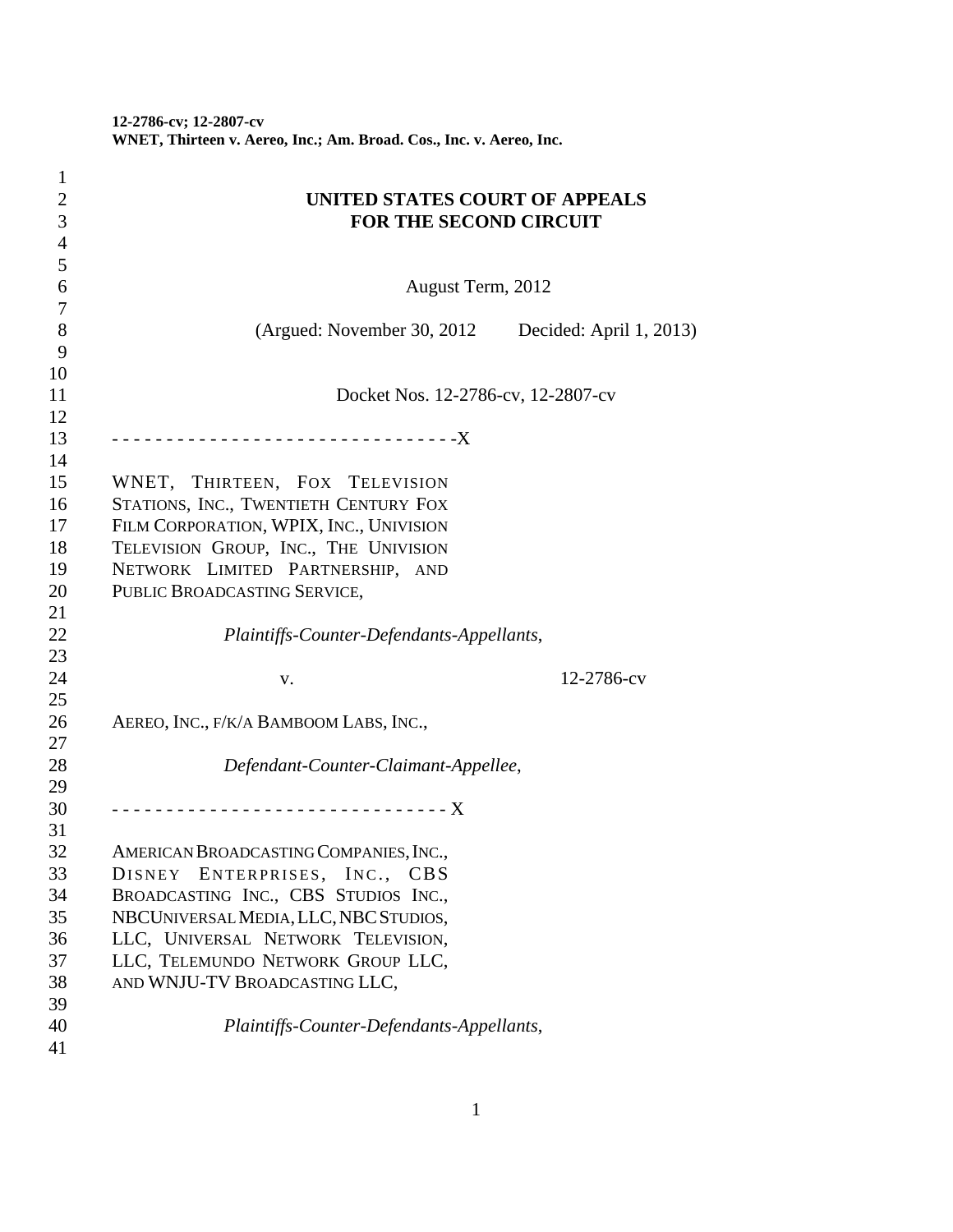| $\mathbf{1}$                           | V.                                                         | 12-2807-cv                                                                                                                                                                                                                                                                                                                                                                                                                                                                                                                                                                                             |
|----------------------------------------|------------------------------------------------------------|--------------------------------------------------------------------------------------------------------------------------------------------------------------------------------------------------------------------------------------------------------------------------------------------------------------------------------------------------------------------------------------------------------------------------------------------------------------------------------------------------------------------------------------------------------------------------------------------------------|
| $\mathbf{2}$<br>$\mathfrak{Z}$         | AEREO, INC.,                                               |                                                                                                                                                                                                                                                                                                                                                                                                                                                                                                                                                                                                        |
| $\overline{4}$<br>5                    | Defendant-Counter-Claimant-Appellee,                       |                                                                                                                                                                                                                                                                                                                                                                                                                                                                                                                                                                                                        |
| 6<br>$\tau$                            | -------------------------------X                           |                                                                                                                                                                                                                                                                                                                                                                                                                                                                                                                                                                                                        |
| 8<br>9                                 | Before:                                                    |                                                                                                                                                                                                                                                                                                                                                                                                                                                                                                                                                                                                        |
| 10                                     | CHIN and DRONEY, Circuit Judges, GLEESON, District Judge.* |                                                                                                                                                                                                                                                                                                                                                                                                                                                                                                                                                                                                        |
| 11<br>12<br>13<br>14<br>15<br>16<br>17 |                                                            | Appeal from an order of the United States District Court for the Southern District of New<br>York (Nathan, J.) denying Plaintiffs' motion for a preliminary injunction barring Defendant Aereo<br>from transmitting recorded broadcast television programs to its subscribers while the programs are<br>airing on broadcast television. The district court correctly concluded that Aereo's system is not<br>materially distinguishable from the system upheld in Cartoon Network LP, LLLP v. CSC Holdings,<br>Inc., 536 F.3d 121 (2d Cir. 2008). We therefore AFFIRM the order of the district court. |
| 18<br>19                               | Judge CHIN dissents in a separate opinion.                 |                                                                                                                                                                                                                                                                                                                                                                                                                                                                                                                                                                                                        |
| 20                                     |                                                            |                                                                                                                                                                                                                                                                                                                                                                                                                                                                                                                                                                                                        |
| 21                                     |                                                            | PAUL M. SMITH, Steven B. Fabrizio, Scott B. Wilkens,                                                                                                                                                                                                                                                                                                                                                                                                                                                                                                                                                   |
| 22<br>23                               |                                                            | Matthew E. Price, Jenner & Block LLP, Washington, DC;<br>Richard L. Stone, Amy M. Gallegos, Jenner & Block                                                                                                                                                                                                                                                                                                                                                                                                                                                                                             |
| 24                                     |                                                            | LLP, Los Angeles, CA, for Plaintiffs-Appellants WNET,                                                                                                                                                                                                                                                                                                                                                                                                                                                                                                                                                  |
| 25<br>26                               |                                                            | Thirteen, et al.                                                                                                                                                                                                                                                                                                                                                                                                                                                                                                                                                                                       |
| 27                                     |                                                            | BRUCEP. KELLER, Jeffrey P. Cunard, Michael R. Potenza,                                                                                                                                                                                                                                                                                                                                                                                                                                                                                                                                                 |
| 28                                     |                                                            | Debevoise & Plimpton LLP, New York, NY, for                                                                                                                                                                                                                                                                                                                                                                                                                                                                                                                                                            |
| 29                                     |                                                            | Plaintiffs-Appellants Am. Broad. Cos., Inc., et al.                                                                                                                                                                                                                                                                                                                                                                                                                                                                                                                                                    |
| 30                                     |                                                            |                                                                                                                                                                                                                                                                                                                                                                                                                                                                                                                                                                                                        |
| 31                                     |                                                            | R. DAVID HOSP, John C. Englander, Mark S. Puzella,                                                                                                                                                                                                                                                                                                                                                                                                                                                                                                                                                     |
| 32                                     |                                                            | Yvonne W Chan, Erin M. Michael, Goodwin Procter                                                                                                                                                                                                                                                                                                                                                                                                                                                                                                                                                        |
| 33                                     |                                                            | LLP, Boston, MA; Michael S. Elkin, Thomas P. Lane,                                                                                                                                                                                                                                                                                                                                                                                                                                                                                                                                                     |
| 34                                     |                                                            | Winston & Strawn LLP, New York, NY; Seth D.                                                                                                                                                                                                                                                                                                                                                                                                                                                                                                                                                            |
| 35                                     |                                                            | Greenstein, Constantine Cannon LLP, Washington, DC;                                                                                                                                                                                                                                                                                                                                                                                                                                                                                                                                                    |
| 36                                     |                                                            | Jennifer A. Golinveaux, Winston & Strawn LLP, San                                                                                                                                                                                                                                                                                                                                                                                                                                                                                                                                                      |
| 37<br>38                               |                                                            | Francisco, CA, for Defendant-Appellee.                                                                                                                                                                                                                                                                                                                                                                                                                                                                                                                                                                 |
|                                        |                                                            |                                                                                                                                                                                                                                                                                                                                                                                                                                                                                                                                                                                                        |

<sup>\*</sup> The Honorable John Gleeson, United States District Court for the Eastern District of New York, sitting by designation.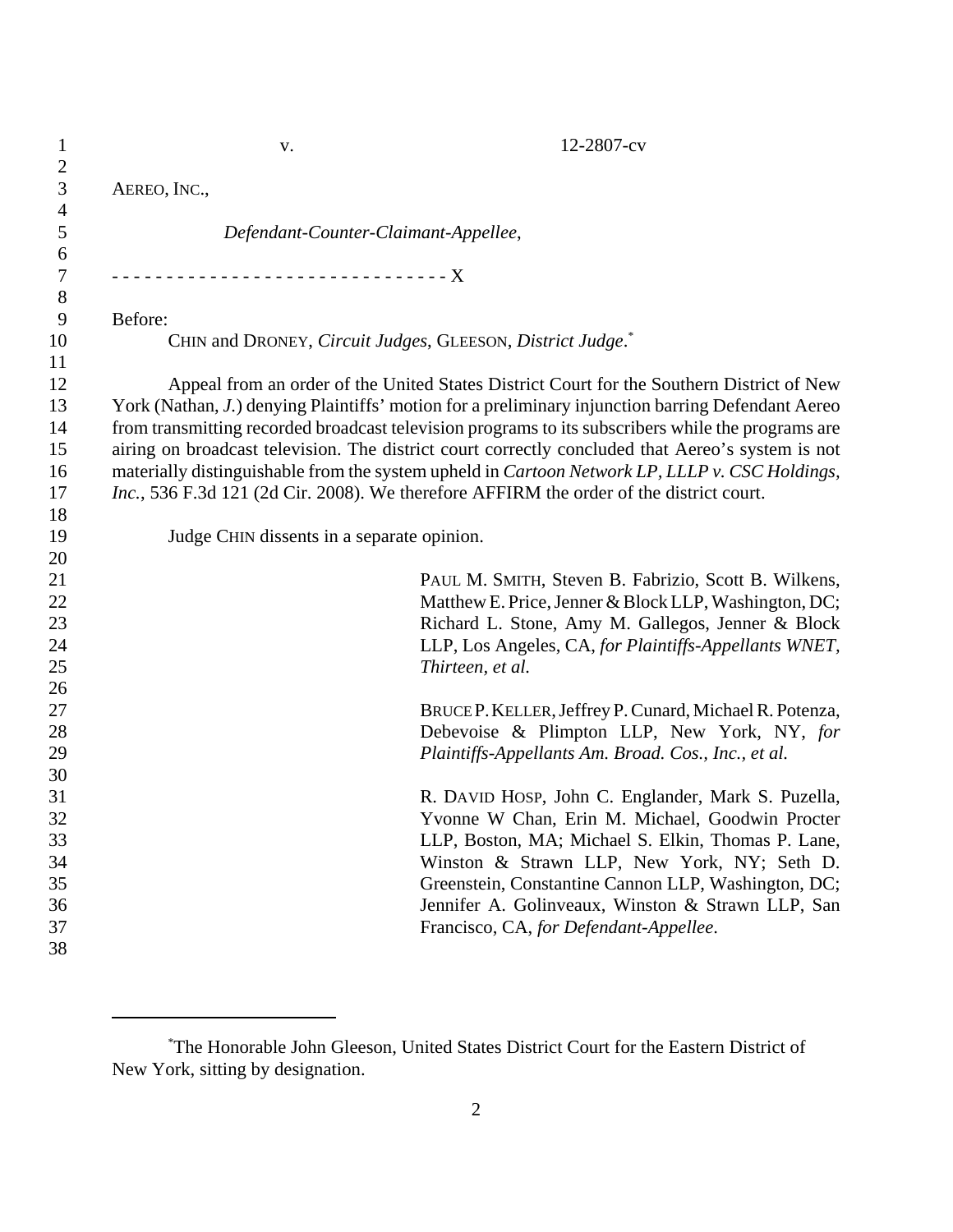Robert Alan Garrett, Lisa S. Blatt, Stephen M. Marsh, R. Stanton Jones, Arnold & Porter LLP, Washington, DC, *for amici curiae National Basketball Association, NBA Media Ventures, LLC, NBA Properties, Inc., National Football League, National Hockey League, Office of the Commissioner of Baseball, and MLB Advanced Media, L.P. in support of Plaintiffs-Appellants*.

8<br>9 Kelly M. Klaus, Munger, Tolles & Olson LLP, Los Angeles, CA; Samantha Dulaney, I.A.T.S.E. In House Counsel, New York, NY; Duncan W. Crabtree-Ireland, Chief Administrative Officer & General Counsel, SAG- AFTRA, Los Angeles, CA; Anthony R. Segall, Rothner, Segall & Greenstone, Pasadena, CA; Susan Cleary, Vice President & General Counsel, Independent Film & Television Alliance, Los Angeles, CA, *for amici curiae Paramount Pictures Corporation, Warner Bros. Entertainment Inc., Directors Guild of America, Inc., Alliance of Theatrical Stage Employees, Moving Picture Technicians, Artists and Allied Crafts of the United States, Its Territories and Canada, AFL-CIO, CLC, Screen Actors Guild-American Federation of Television and Radio Artists, Writers Guild of America, West, Inc., Independent Film & Television Alliance, Lions Gate Entertainment, Inc., and Metro-Goldwyn-Mayer Studios Inc. in support of Plaintiffs-Appellants* .

 Robert A. Long, Matthew S. DelNero, Daniel Kahn, Covington & Burling LLP, Washington, DC, *for amici curiae The National Association of Broadcasters, The ABC Television Affiliates Association, The CBS Television Network Affiliates Association, The NBC Television Affiliates, and The Fox Television Affiliates Association in support of Plaintiffs-Appellants* .

 Jeffrey A. Lamken, Robert K. Kry, MoloLamken LLP, Washington, DC, *for amicus curiae Cablevision Systems Corporation in support of Plaintiffs-Appellants* .

 Steven J. Metalitz, Eric J. Schwartz, J. Matthew Williams, Mitchell Silberberg & Knupp LLP, Washington, DC; Paul V. LiCalsi, Mitchell Silberberg & Knupp LLP, New York, NY, *for amici curiae The American Society of*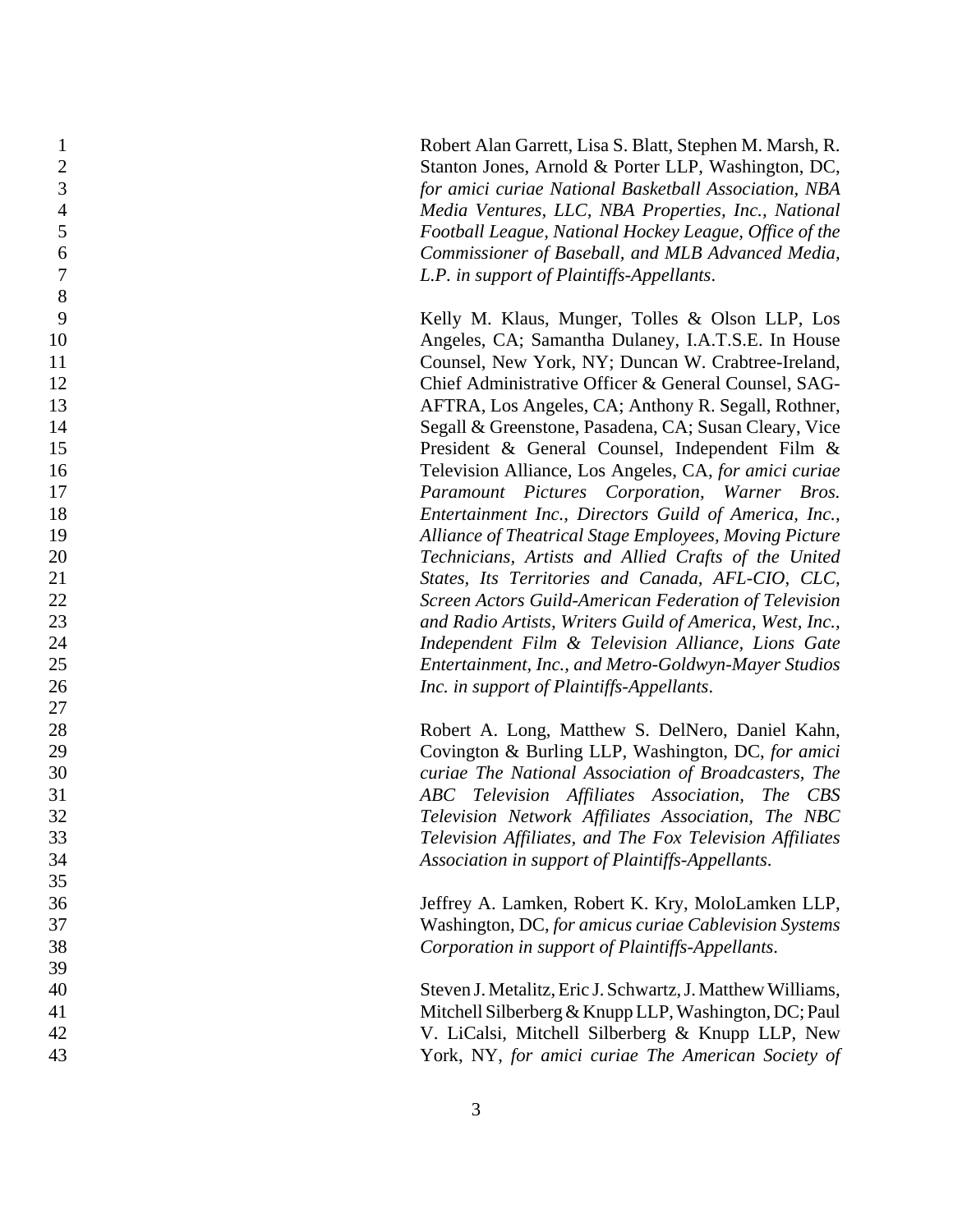| $\mathbf{1}$     | Composers, Authors and Publishers, Broadcast Music,     |
|------------------|---------------------------------------------------------|
| $\overline{2}$   | Inc., The National Music Publishers Association, The    |
| 3                | Association of Independent Music Publishers, The        |
| $\overline{4}$   | Church Music Publishers Association, The Nashville      |
| 5                | Songwriters Association International, The Recording    |
| 6                | Industry Association of America, the Recording Academy, |
| $\boldsymbol{7}$ | SESAC, Inc., The Society of Composers & Lyricists, The  |
| 8                | Songwriters Guild of America, Inc., and Soundexchange,  |
| 9                | Inc., in support of Plaintiffs-Appellants.              |
| 10               |                                                         |
| 11               | Ralph Oman, The George Washington University Law        |
| 12               | School, Washington, DC, for amicus curiae Ralph Oman,   |
| 13               | Former Register of Copyrights of the United States in   |
| 14               | support of Plaintiffs-Appellants.                       |
| 15               |                                                         |
| 16               | Jonathan Band, Jonathan Band PLLC, Washington, DC,      |
| 17               | for amici curiae The Computer & Communications          |
| 18               | Industry Association and The Internet Association in    |
| 19               |                                                         |
| 20               | support of Defendant-Appellee.                          |
| 21               | Michael C. Rakower, Law Office of Michael C. Rakower,   |
|                  |                                                         |
| 22               | P.C., New York, NY, for amici curiae Intellectual       |
| 23               | Property and Copyright Law Professors in support of     |
| 24               | Defendant-Appellee.                                     |
| 25               |                                                         |
| 26               | Mitchell L. Stoltz, Electronic Frontier Foundation, San |
| 27               | Francisco, CA; Sherin Siy, John Bergmayer, Public       |
| 28               | Knowledge, Washington, DC; Michael Petricone,           |
| 29               | Consumer Electronics Association, Arlington, VA, for    |
| 30               | amici curiae The Electronic Frontier Foundation, Public |
| 31               | Knowledge, and The Consumer Electronics Association     |
| 32               | in support of Defendant-Appellee.                       |
| 33               |                                                         |
| 34               | Peter Jaszi, Kate Collins, Seth O. Dennis, Sarah K.     |
| 35               | Leggin, Bijan Madhani, American University Washington   |
| 36               | College of Law, Washington, DC, for amici curiae The    |
| 37               | Consumer Federation of America and Consumers Union      |
| 38               | in support of Defendant-Appellee.                       |
| 39               |                                                         |
|                  |                                                         |
| 40               |                                                         |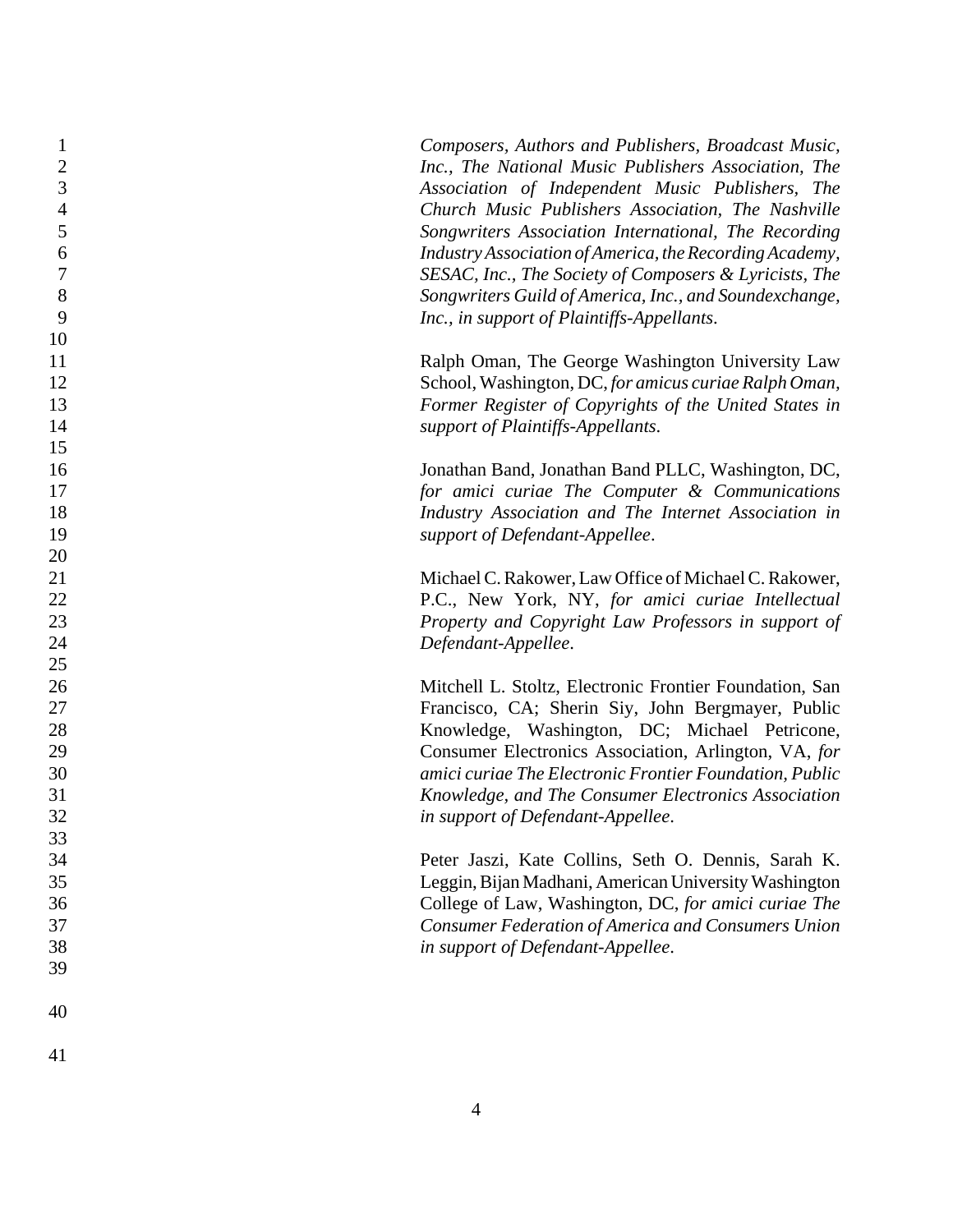DRONEY, *Circuit Judge*:

| $\overline{2}$           | Aereo, Inc. ("Aereo") enables its subscribers to watch broadcast television programs over              |
|--------------------------|--------------------------------------------------------------------------------------------------------|
| $\mathfrak{Z}$           | the internet for a monthly fee. Two groups of plaintiffs, holders of copyrights in programs broadcast  |
| $\overline{\mathcal{A}}$ | on network television, filed copyright infringement actions against Aereo in the United States         |
| $\mathfrak s$            | District Court for the Southern District of New York. They moved for a preliminary injunction          |
| 6                        | barring Aereo from transmitting programs to its subscribers while the programs are still airing,       |
| $\tau$                   | claiming that those transmissions infringe their exclusive right to publicly perform their works. The  |
| $8\,$                    | district court (Nathan, J.) denied the motion, concluding that the plaintiffs were unlikely to prevail |
| 9                        | on the merits in light of our prior decision in Cartoon Network LP, LLLP v. CSC Holdings, Inc., 536    |
| 10                       | F.3d 121 (2d Cir. 2008) ("Cablevision"). We agree and affirm the order of the district court denying   |
| $11\,$                   | the motion for a preliminary injunction. <sup>1</sup>                                                  |
| 12                       | <b>BACKGROUND</b>                                                                                      |
| 13                       | The parties below agreed on all but one of the relevant facts of Aereo's system, namely                |
| 14                       | whether Aereo's antennas operate independently or as a unit. The district court resolved that          |
| 15                       | issue, finding that Aereo's antennas operate independently. The Plaintiffs do not appeal that          |
| 16                       | factual finding. Thus the following facts are undisputed.                                              |
| 17                       | I.<br><b>Aereo's System</b>                                                                            |
| 18                       | Aereo transmits to its subscribers broadcast television programs over the internet for a               |
| 19                       | monthly subscription fee. Aereo is currently limited to subscribers living in New York City and        |

<sup>&</sup>lt;sup>1</sup>The two actions, although not consolidated in the district court, proceeded in tandem and the district court's order applied to both actions.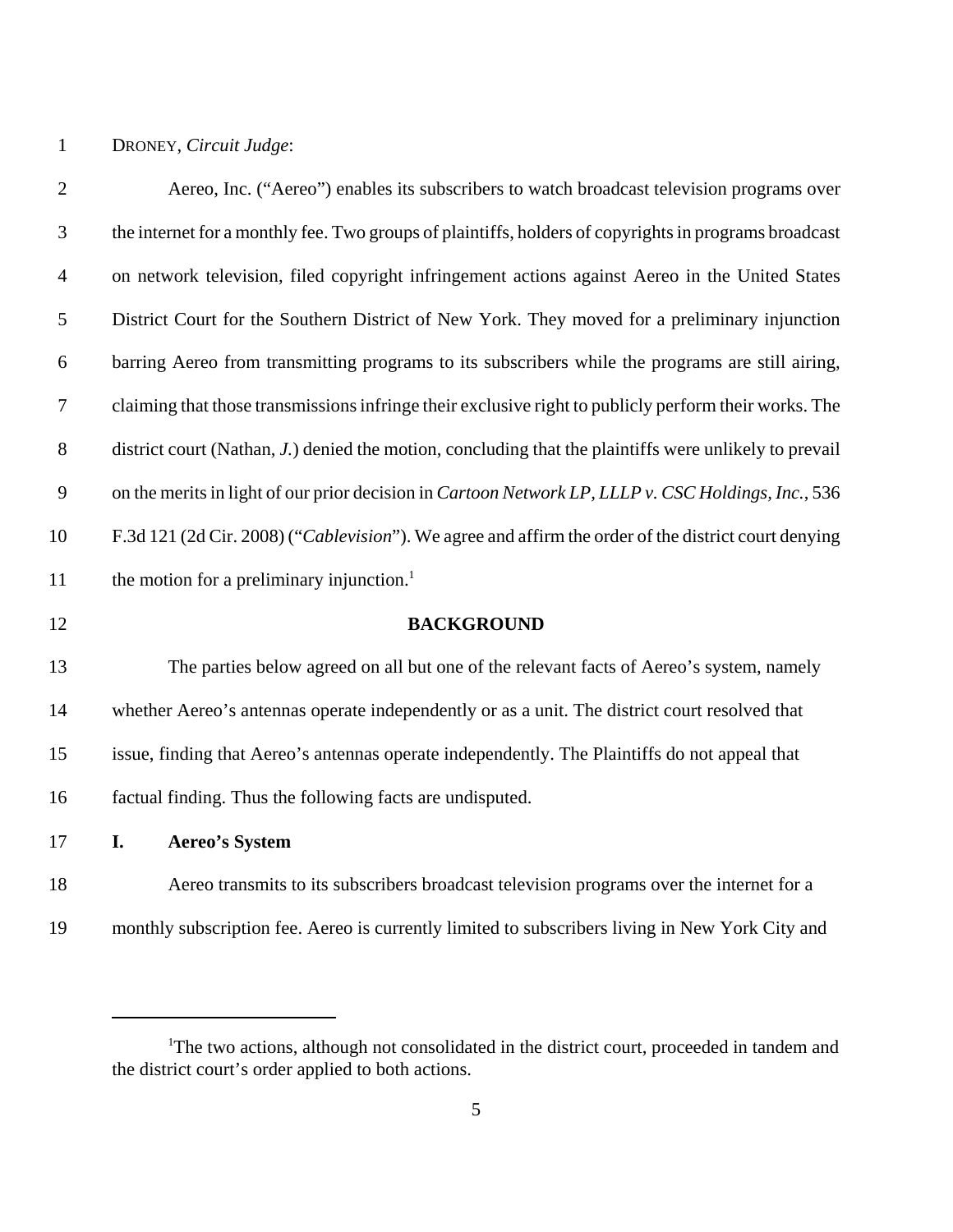offers only New York area channels. It does not have any license from copyright holders to record or transmit their programs.

 The details of Aereo's system are best explained from two perspectives. From its subscribers' perspective, Aereo functions much like a television with a remote Digital Video 5 Recorder ("DVR") and Slingbox.<sup>2</sup> Behind the scenes, Aereo's system uses antennas and a remote hard drive to create individual copies of the programs Aereo users wish to watch while they are being broadcast or at a later time. These copies are used to transmit the programs to the Aereo subscriber.

# *A. The Subscriber's Perspective*

 Aereo subscribers begin by logging on to their account on Aereo's website using a computer or other internet-connected device. They are then presented with a programming guide listing broadcast television programs now airing or that will air in the future. If a user selects a program that is currently airing, he is presented with two options: "Watch" and "Record." If the user selects "Watch," the program he selected begins playing, but the transmission is briefly 15 delayed relative to the live television broadcast.<sup>3</sup> Thus the user can watch the program nearly live, that is, almost contemporaneously with the over-the-air broadcast. While the user is watching the program with the "Watch" function, he can pause or rewind it as far back as the

<sup>&</sup>lt;sup>2</sup>A Slingbox is a device that connects the user's cable or satellite set-top box or DVR to the internet, allowing the user to watch live or recorded programs on an internet-connected mobile device, such as a laptop or tablet.

<sup>&</sup>lt;sup>3</sup>The technical operation of Aereo's system, discussed below, results in a slight delay in transmitting the program, which means that an Aereo subscriber using the "Watch" feature sees the program delayed by approximately ten seconds.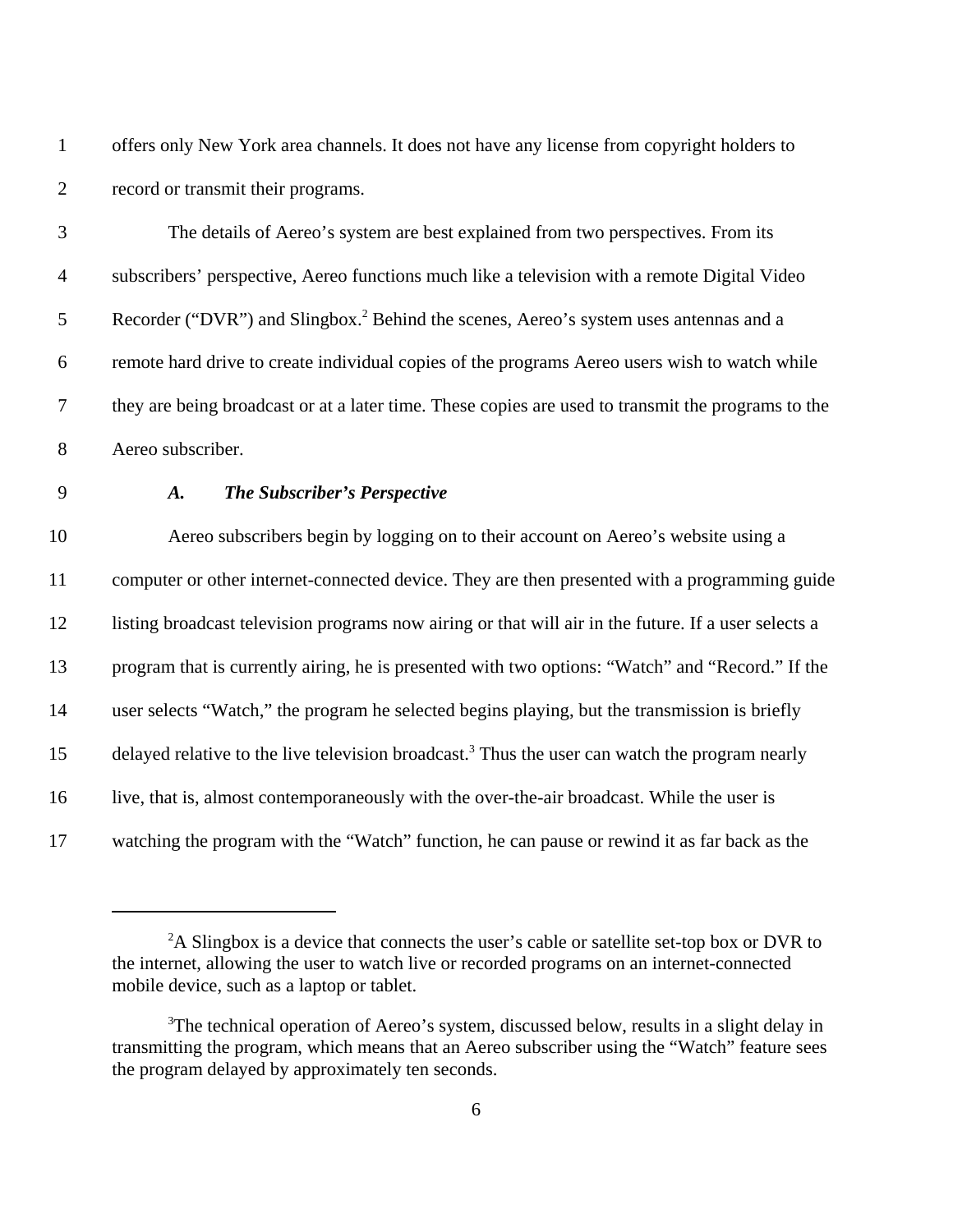| $\mathbf{1}$     | point when the user first began watching the program. <sup>4</sup> This may result in the user watching the |
|------------------|-------------------------------------------------------------------------------------------------------------|
| $\overline{2}$   | program with the "Watch" feature after the over-the-air broadcast has ended. At any point while             |
| 3                | watching the program with the "Watch" feature, the user can select the "Record" button, which               |
| $\overline{4}$   | will cause Aereo's system to save a copy of the program for later viewing. The recorded copy of             |
| 5                | the program will begin from the point when the user first began watching the program, not from              |
| 6                | the time when the user first pressed the "Record" button. <sup>5</sup> If a user in "Watch" mode does not   |
| $\boldsymbol{7}$ | press "Record" before the conclusion of the program, the user is not able to watch that program             |
| $8\,$            | again later.                                                                                                |
| 9                | An Aereo user can also select a program that is currently airing and press the "Record"                     |
| 10               | button. In that case, a copy of the program will be saved for later viewing. However, the                   |
| 11               | "Record" function can also be used to watch a program nearly live, because the user can begin               |
| 12               | playback of the program being recorded while the recording is being made. Thus the difference               |
| 13               | between selecting the "Watch" and the "Record" features for a program currently airing is that              |
| 14               | the "Watch" feature begins playback and a copy of the program is not retained for later viewing,            |
| 15               | while the "Record" feature saves a copy for later viewing but does not begin playback without               |
| 16               | further action by the user.                                                                                 |
| 17               | If an Agree user solecte a nucleon that will air in the future, the user's only ontion is the               |

 If an Aereo user selects a program that will air in the future, the user's only option is the "Record" function. When the user selects that function, Aereo's system will record the program

<sup>&</sup>lt;sup>4</sup>Thus if an Aereo user starts watching a program five minutes after it first began airing, he can rewind back to the five-minute mark, but not earlier.

<sup>&</sup>lt;sup>5</sup>Thus if an Aereo user starts watching a program five minutes after it first began airing and presses the "Record" button at the twenty-minute mark, the recorded copy will begin from the five-minute mark.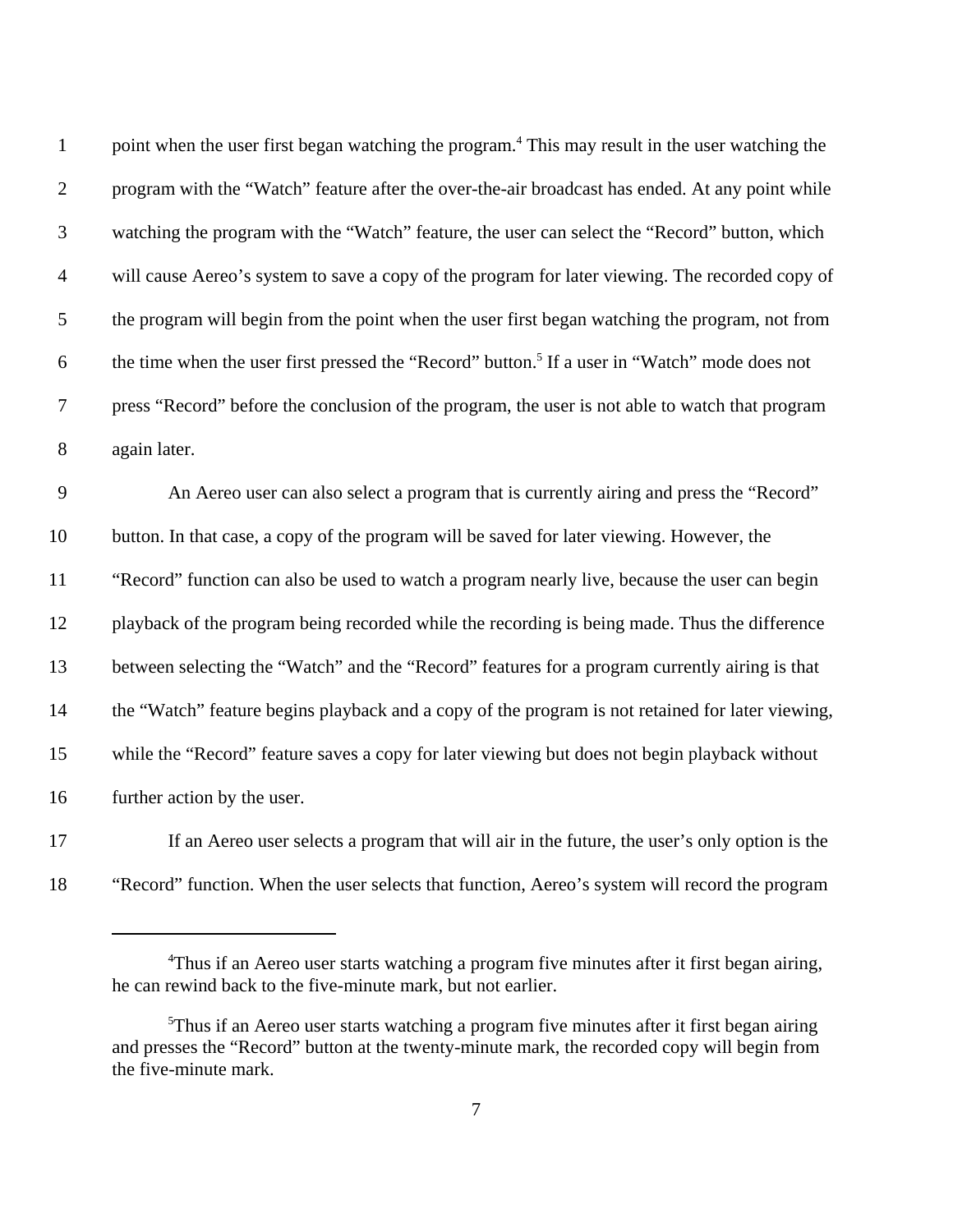| $\mathbf{1}$             | when it airs, saving a copy for the user to watch later. An Aereo user cannot, however, choose       |
|--------------------------|------------------------------------------------------------------------------------------------------|
| $\overline{2}$           | either to "Record" or "Watch" a program that has already finished airing if he did not previously    |
| 3                        | elect to record the program.                                                                         |
| $\overline{\mathcal{A}}$ | The final notable feature of Aereo's system is that users can watch Aereo programing on              |
| 5                        | a variety of devices. Aereo's primary means of transmitting a program to a user is via an internet   |
| 6                        | browser, which users can access on their computers. Aereo users can also watch programs on           |
| $\tau$                   | mobile devices such as tablets or smart phones using mobile applications. Finally, Aereo             |
| $8\,$                    | subscribers can watch Aereo on an internet-connected TV or use a stand-alone device to connect       |
| 9                        | their non-internet TVs to Aereo.                                                                     |
| 10                       | Aereo's system thus provides the functionality of three devices: a standard TV antenna, a            |
| 11                       | DVR, and a Slingbox-like device. These devices allow one to watch live television with the           |
| 12                       | antenna; pause and record live television and watch recorded programing using the DVR; and           |
| 13                       | use the Slingbox to watch both live and recorded programs on internet-connected mobile               |
| 14                       | devices.                                                                                             |
| 15                       | The Technical Aspects of Aereo's System<br>$\boldsymbol{B}$ .                                        |
| 16                       | Aereo has large antenna boards at its facility in Brooklyn, New York. Each of these                  |
| 17                       | boards contains approximately eighty antennas, which consist of two metal loops roughly the          |
| 18                       | size of a dime. These boards are installed parallel to each other in a large metal housing such that |
| 19                       | the antennas extend out of the housing and can receive broadcast TV signals. Aereo's facility        |
| 20                       | thus uses thousands of individual antennas to receive broadcast television channels. <sup>6</sup>    |
|                          |                                                                                                      |

<sup>&</sup>lt;sup>6</sup>As mentioned in the text above, the lone factual dispute below was whether Aereo's antennas function independently or as one unit. The district court resolved this dispute in favor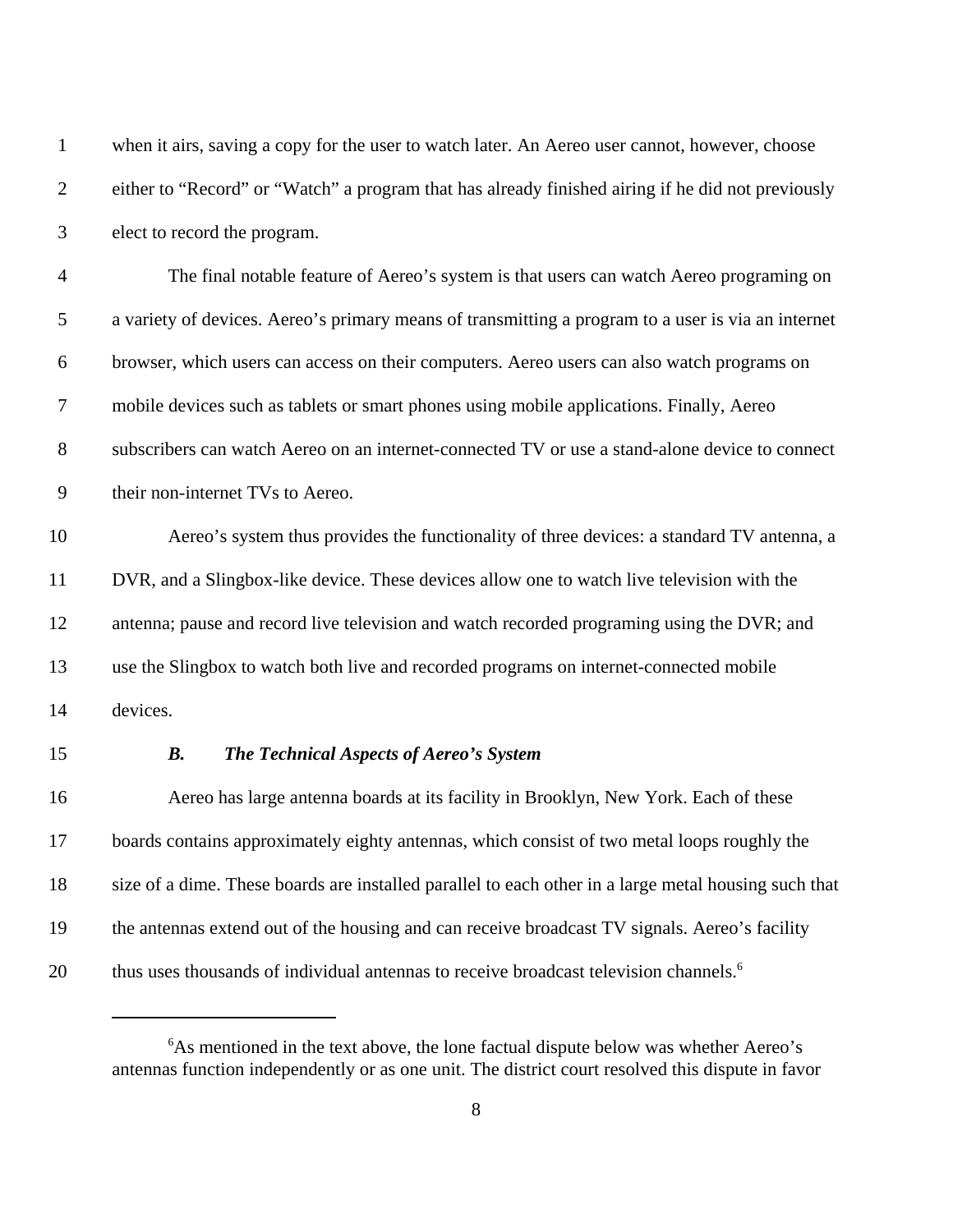| $\mathbf{1}$   | When an Aereo user selects a program to watch or record, a signal is sent to Aereo's                |
|----------------|-----------------------------------------------------------------------------------------------------|
| $\overline{2}$ | antenna server. The antenna server assigns one of the individual antennas and a transcoder to the   |
| 3              | user. The antenna server tunes that antenna to the broadcast frequency of the channel showing       |
| $\overline{4}$ | the program the user wishes to watch or record. The server transcodes the data received by this     |
| 5              | antenna, buffers it, and sends it to another Aereo server, where a copy of the program is saved to  |
| 6              | a large hard drive in a directory reserved for that Aereo user. If the user has chosen to "Record"  |
| $\overline{7}$ | the program, the Aereo system will create a complete copy of the program for that user to watch     |
| $8\,$          | later. When the user chooses to view that program, Aereo's servers will stream the program to       |
| 9              | the user from the copy of the program saved in the user's directory on the Aereo server. If the     |
| 10             | user instead has chosen to "Watch" the program, the same operations occur, except that once six     |
| 11             | or seven seconds of programming have been saved in the hard drive copy of the program in the        |
| 12             | user's directory on the Aereo server, the Aereo system begins streaming the program to the user     |
| 13             | from this copy. Thus even when an Aereo user is watching a program using the "Watch" feature,       |
| 14             | he is not watching the feed directly or immediately from the antenna assigned to him. Rather the    |
| 15             | feed from that antenna is used to create a copy of the program on the Aereo server, and that copy   |
| 16             | is then transmitted to the user. If at any point before the program ends, the user in "Watch" mode  |
| 17             | selects "Record," the copy of the program is retained for later viewing. If the user does not press |
| 18             | "Record" before the program ends, the copy of the program created for and used to transmit the      |
| 19             | program to the user is automatically deleted when it has finished playing.                          |

of Aereo, finding that its antennas operate independently. *Am. Broad. Cos., Inc. v. Aereo*, 874 F. Supp. 2d 373, 381 (S.D.N.Y. 2012). The Plaintiffs do not contest this finding on appeal.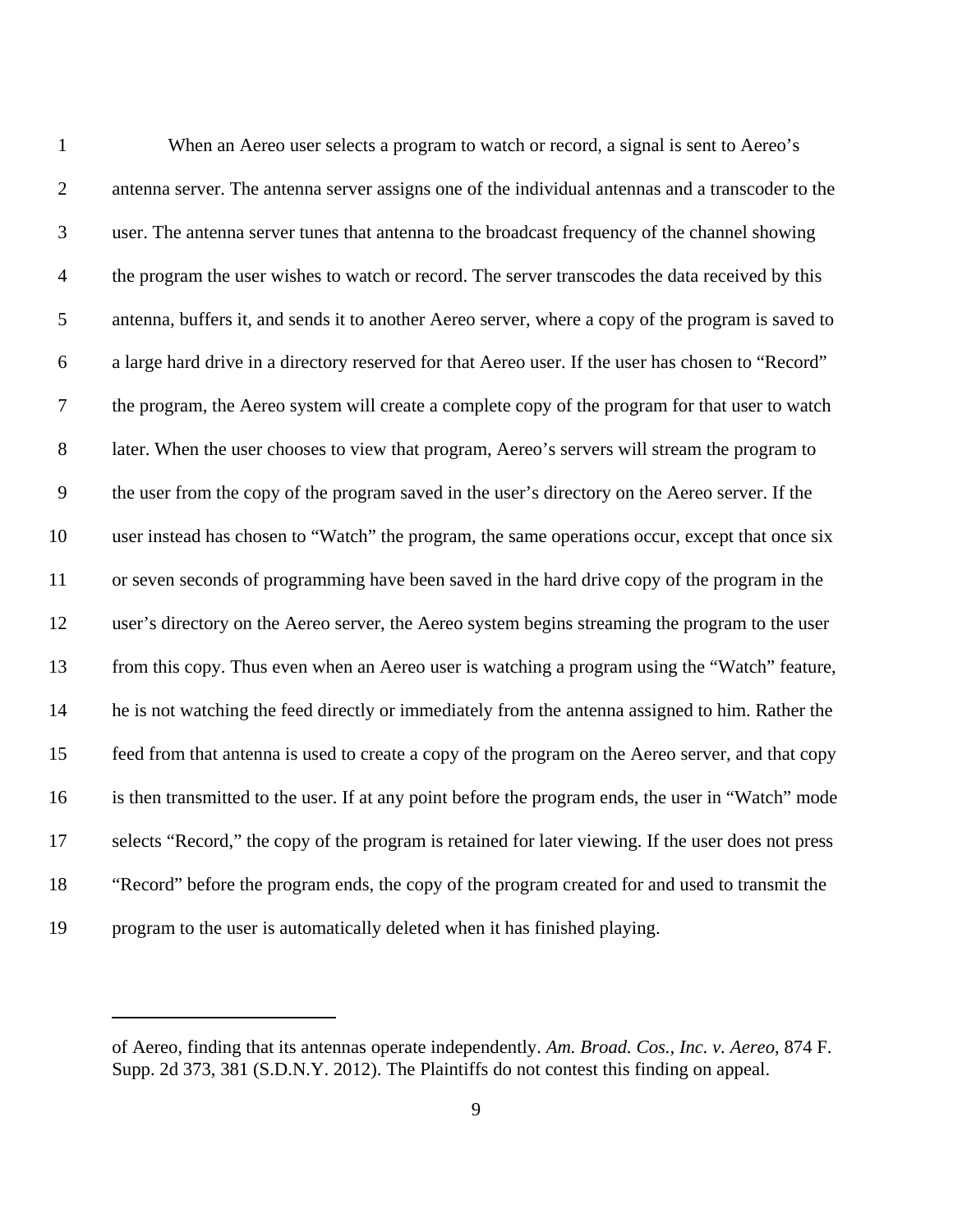| $\mathbf{1}$   | Three technical details of Aereo's system merit further elaboration. First, Aereo assigns                 |
|----------------|-----------------------------------------------------------------------------------------------------------|
| $\overline{2}$ | an individual antenna to each user. No two users share the same antenna at the same time, even if         |
| 3              | they are watching or recording the same program. <sup>7</sup> Second, the signal received by each antenna |
| $\overline{4}$ | is used to create an individual copy of the program in the user's personal directory. Even when           |
| 5              | two users are watching or recording the same program, a separate copy of the program is created           |
| 6              | for each. Finally, when a user watches a program, whether nearly live or previously recorded, he          |
| $\tau$         | sees his individual copy on his TV, computer, or mobile-device screen. Each copy of a program             |
| $8\phantom{.}$ | is only accessible to the user who requested that the copy be made, whether that copy is used to          |
| 9              | watch the program nearly live or hours after it has finished airing; no other Aereo user can ever         |
| 10             | view that particular copy.                                                                                |
| 11             | <b>The Present Suits</b><br>П.                                                                            |
| 12             | Two groups of plaintiffs (the "Plaintiffs") filed separate copyright infringement actions                 |
| 13             | against Aereo in the Southern District of New York. They asserted multiple theories, including            |
| 14             | infringement of the public performance right, infringement of the right of reproduction, and              |
| 15             | contributory infringement. ABC and its co-plaintiffs moved for a preliminary injunction barring           |
|                |                                                                                                           |

Aereo from transmitting television programs to its subscribers while the programs were still

<sup>&</sup>lt;sup>7</sup>Aereo's system usually assigns these antennas dynamically. Aereo users "share" antennas in the sense that one user is using a particular antenna now, and another may use the same antenna when the first is no longer using it. But at any given time, the feed from each antenna is used to create only one user's copy of the program being watched or recorded. Thus if 10,000 Aereo users are watching or recording the Super Bowl, Aereo has 10,000 antennas tuned to the channel broadcasting it.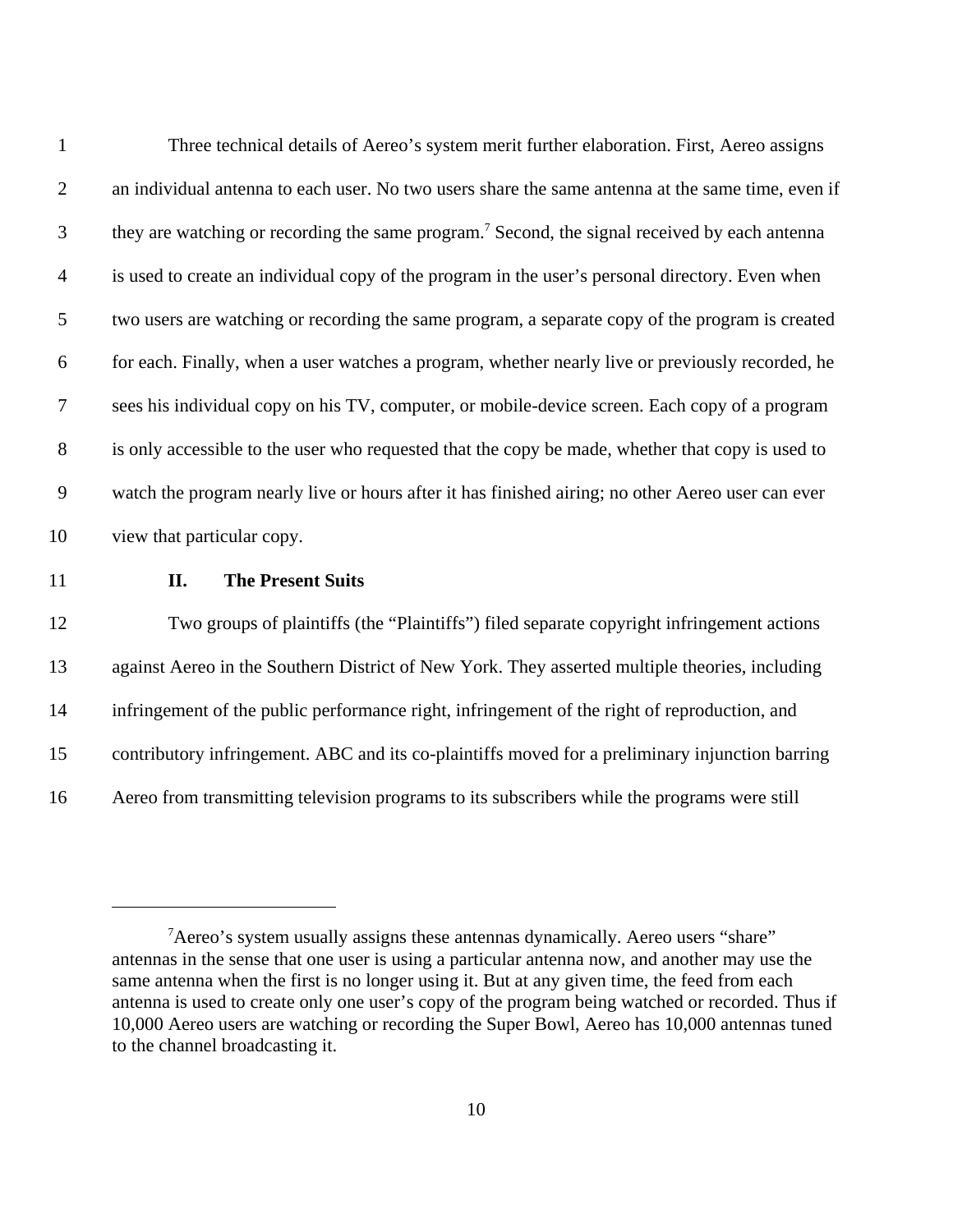| $\mathbf{1}$   | being broadcast. The two sets of plaintiffs agreed to proceed before the district court in tandem,   |
|----------------|------------------------------------------------------------------------------------------------------|
| $\overline{2}$ | and the motion for preliminary injunction was pursued in both actions simultaneously.                |
| $\mathfrak{Z}$ | Following expedited briefing and discovery and an evidentiary hearing, the district court            |
| $\overline{4}$ | denied the Plaintiffs' motion. Am. Broad. Cos., Inc. v. Aereo, 874 F. Supp. 2d 373, 405              |
| 5              | (S.D.N.Y. 2012). The district court began its analysis with the first factor relevant to granting a  |
| 6              | preliminary injunction: whether the Plaintiffs have demonstrated a likelihood of success on the      |
| 7              | merits. Id. at 381 (citing Salinger v. Colting, 607 F.3d 68, 80 (2d Cir. 2010)). The district court  |
| $8\phantom{1}$ | found that this factor was determined by our prior decision in Cablevision, 536 F.3d 121. Aereo,     |
| 9              | 874 F. Supp. 2d at 381-82. After a lengthy discussion of the facts and analysis of that decision,    |
| 10             | the district court concluded that Aereo's system was not materially distinguishable from             |
| 11             | Cablevision's Remote Storage Digital Video Recorder system, which we held did not infringe           |
| 12             | copyright holders' public performance right. Id. at 385-86. The district court found unpersuasive    |
| 13             | each of the Plaintiffs' arguments attempting to distinguish Cablevision. See id. at 386-96. Thus     |
| 14             | the court concluded that the Plaintiffs were unlikely to prevail on the merits. Id. at 396.          |
| 15             | The district court then considered the other three preliminary injunction factors. First, the        |
| 16             | court concluded that the Plaintiffs had demonstrated a likelihood that they would suffer             |
| 17             | irreparable harm in the absence of a preliminary injunction. <i>Id.</i> at 396-402. But second, the  |
| 18             | district court found that an injunction would severely harm Aereo, likely ending its business. Id.   |
| 19             | at 402-03. As such, the balance of hardships did not tip "decidedly" in favor of the Plaintiffs. Id. |
| 20             | at 403. Finally, the district court concluded that an injunction "would not disserve the public      |
| 21             | interest." Id. at 403-04. Because the Plaintiffs had not demonstrated a likelihood of success on     |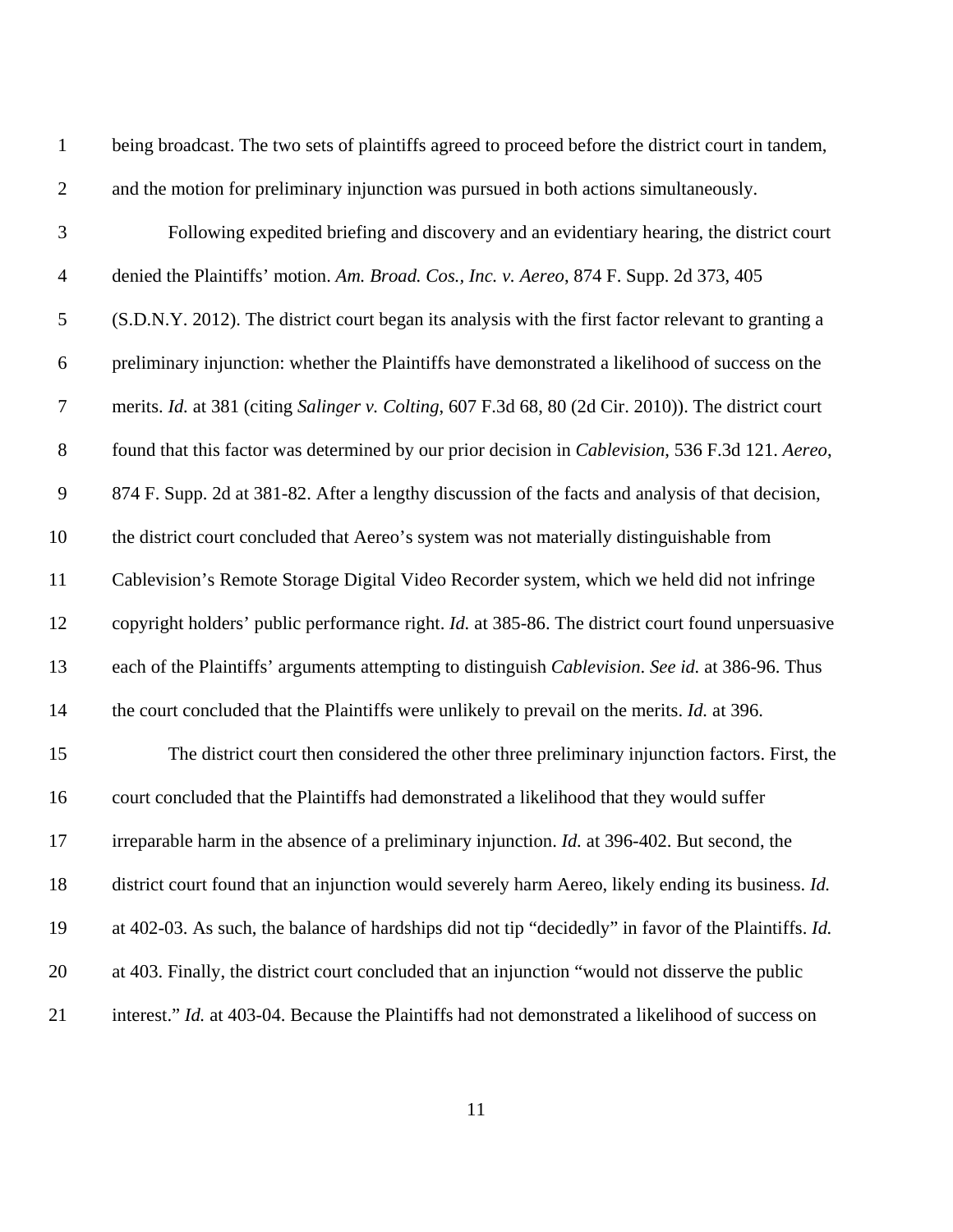| $\mathbf{1}$     | the merits or a balance of hardship tipping decidedly in their favor, the district court denied their  |
|------------------|--------------------------------------------------------------------------------------------------------|
| $\mathfrak{2}$   | motion for a preliminary injunction. <i>Id.</i> at 405. The Plaintiffs promptly filed an interlocutory |
| 3                | appeal, and this case was briefed on an expedited schedule.                                            |
| $\overline{4}$   | <b>DISCUSSION</b>                                                                                      |
| 5                | We review a district court's denial of a preliminary injunction for abuse of discretion.               |
| 6                | WPIX, Inc. v. ivi, Inc., 691 F.3d 275, 278 (2d Cir. 2012). A district court abuses its discretion      |
| $\boldsymbol{7}$ | when its decision rests on legal error or a clearly erroneous factual finding, or when its decision,   |
| $8\,$            | though not the product of legal error or a clearly erroneous factual finding, cannot be located        |
| $\mathbf{9}$     | within the range of permissible decisions. Id.                                                         |
| 10               | Our decisions identify four factors relevant to granting a preliminary injunction for                  |
| 11               | copyright infringement. First, a district court may issue a preliminary injunction "only if the        |
| 12               | plaintiff has demonstrated either (a) a likelihood of success on the merits or (b) sufficiently        |
| 13               | serious questions going to the merits to make them a fair ground for litigation and a balance of       |
| 14               | hardships tipping decidedly in the plaintiff's favor." Salinger v. Colting, 607 F.3d 68, 79 (2d Cir.   |
| 15               | 2010) (internal citation and quotation marks omitted). Second, a plaintiff seeking a preliminary       |
| 16               | injunction must demonstrate "that he is likely to suffer irreparable injury in the absence of" an      |
| 17               | injunction. Id. at 79-80 (quoting Winter v. Natural Res. Def. Council, 555 U.S. 7, 20 (2008)). A       |
| 18               | court may not presume irreparable injury in the copyright context; rather the plaintiff must           |
| 19               | demonstrate actual harm that cannot be remedied later by damages should the plaintiff prevail on       |
| 20               | the merits. Id. at 80 (citing eBay Inc. v. MercExchange, L.L.C., 547 U.S. 388, 391 (2006)). Third,     |
| 21               | a district court "must consider the balance of hardships between the plaintiff and defendant and       |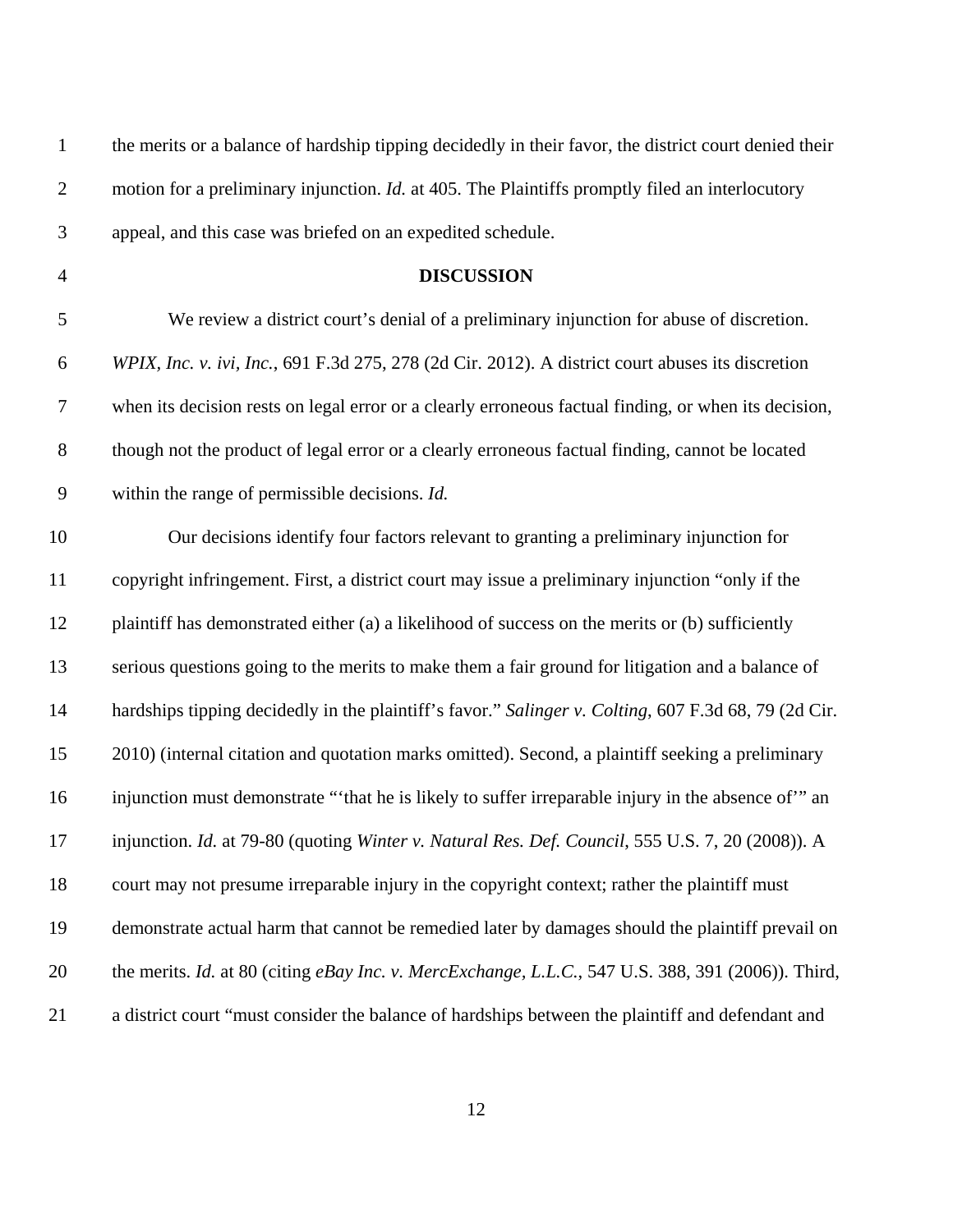| $\mathbf{1}$   | issue the injunction only if the balance of hardships tips in the plaintiff's favor." Id. Fourth and     |
|----------------|----------------------------------------------------------------------------------------------------------|
| $\overline{2}$ | finally, "the court must ensure that 'the public interest would not be disserved' by the issuance of     |
| 3              | a preliminary injunction." <i>Id.</i> (quoting $eBay$ , 547 U.S. at 391).                                |
| $\overline{4}$ | The outcome of this appeal turns on whether Aereo's service infringes the Plaintiffs'                    |
| $\mathfrak{S}$ | public performance right under the Copyright Act. The district court denied the injunction,              |
| 6              | concluding, as mentioned above, that (1) Plaintiffs were not likely to prevail on the merits given       |
| 7              | our prior decision in <i>Cablevision</i> and (2) the balance of hardships did not tip "decidedly" in the |
| $8\,$          | Plaintiffs' favor. Aereo, 874 F. Supp. 2d at 405. Plaintiffs' likelihood of success on the merits        |
| 9              | depends on whether Aereo's service infringes Plaintiffs' copyrights. And, as we discuss further          |
| 10             | below, the balance of hardships is largely a function of whether the harm Aereo would suffer             |
| 11             | from the issuance of an injunction is legally cognizable, which in turn depends on whether Aereo         |
| 12             | is infringing the Plaintiffs' copyrights. See ivi, 691 F.3d at 287. As a result, a preliminary           |
| 13             | injunction can only be granted if Plaintiffs can show that Aereo infringes their public                  |
| 14             | performance right. We now turn to that issue.                                                            |
| 15             | The Public Performance Right<br>I.                                                                       |
| 16             | The 1976 Copyright Act (the "Act") gives copyright owners several exclusive rights and                   |
| 17             | then carves out a number of exceptions. The fourth of these rights, at issue in this appeal, is the      |
| 18             | copyright owner's exclusive right "in the case of literary, musical, dramatic, and choreographic         |
| 19             | works, pantomimes, and motion pictures and other audiovisual works, to perform the                       |
| 20             | copyrighted work publicly." 17 U.S.C. § 106(4). The Act defines "perform" as "to recite, render,         |
| 21             | play, dance, or act [a work], either directly or by means of any device or process or, in the case       |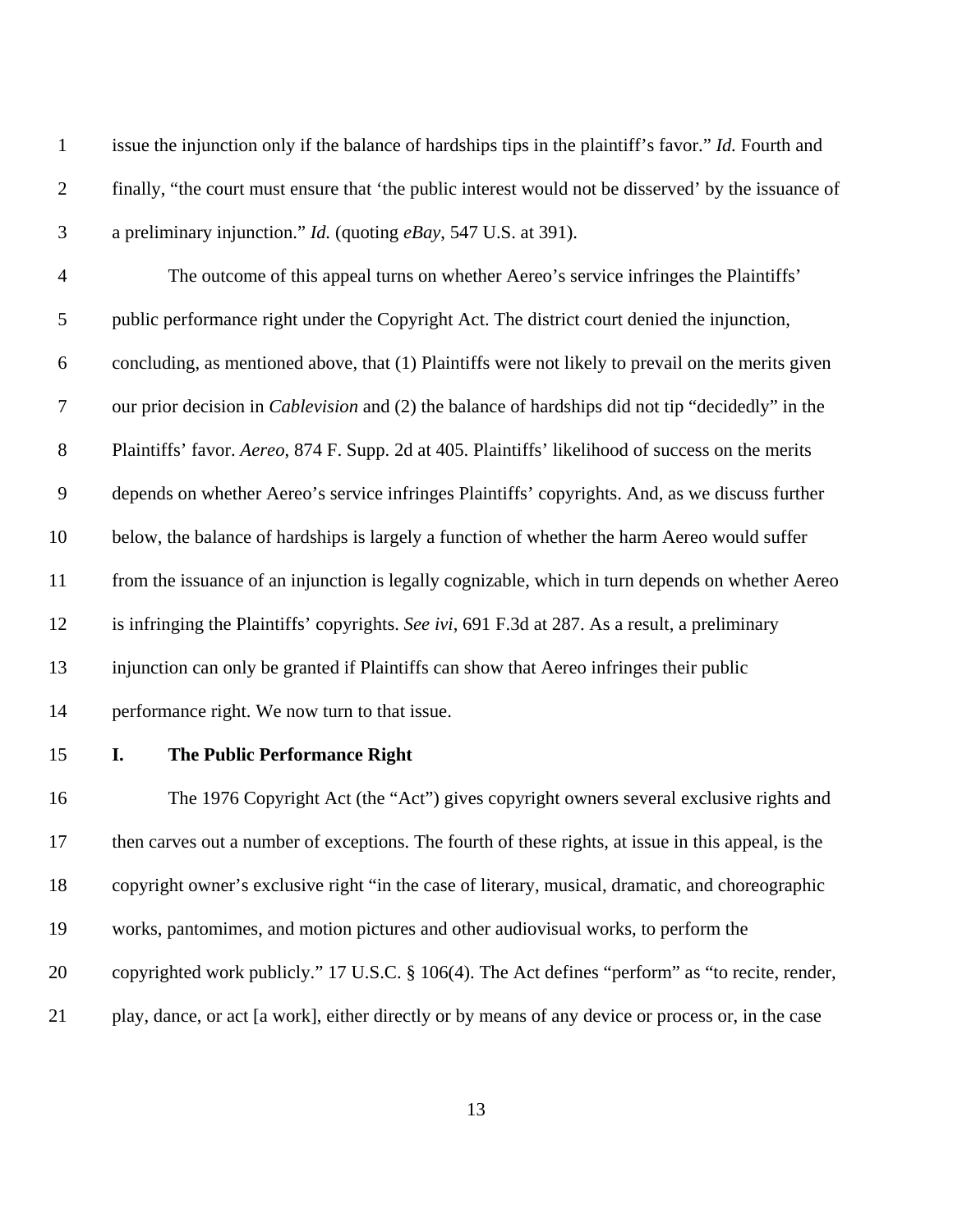| $\mathbf{1}$                                                                                            | of a motion picture or other audiovisual work, to show its images in any sequence or to make the                                                                                                                                                                                                                                                                                                                                                                                                                                                                                                                                         |
|---------------------------------------------------------------------------------------------------------|------------------------------------------------------------------------------------------------------------------------------------------------------------------------------------------------------------------------------------------------------------------------------------------------------------------------------------------------------------------------------------------------------------------------------------------------------------------------------------------------------------------------------------------------------------------------------------------------------------------------------------------|
| $\overline{2}$                                                                                          | sounds accompanying it audible." 17 U.S.C. § 101. The Act also states:                                                                                                                                                                                                                                                                                                                                                                                                                                                                                                                                                                   |
| $\mathfrak{Z}$<br>$\overline{4}$<br>$\sqrt{5}$<br>6<br>$\boldsymbol{7}$<br>$8\,$<br>9<br>10<br>11<br>12 | To perform or display a work "publicly" means-<br>to perform or display it at a place open to the public or at any place<br>(1)<br>where a substantial number of persons outside of a normal circle of a<br>family and its social acquaintances is gathered; or<br>to transmit or otherwise communicate a performance or display of<br>(2)<br>the work to a place specified by clause (1) or to the public, by means of<br>any device or process, whether the members of the public capable of<br>receiving the performance or display receive it in the same place or in<br>separate places and at the same time or at different times. |
| 13                                                                                                      | 17 U.S.C. § 101. This appeal turns on the second clause of this definition (the "Transmit Clause"                                                                                                                                                                                                                                                                                                                                                                                                                                                                                                                                        |
| 14                                                                                                      | or "Clause").                                                                                                                                                                                                                                                                                                                                                                                                                                                                                                                                                                                                                            |
| 15                                                                                                      | The relevant history of the Transmit Clause begins with two decisions of the Supreme                                                                                                                                                                                                                                                                                                                                                                                                                                                                                                                                                     |
| 16                                                                                                      | Court, Fortnightly Corp. v. United Artists Television, Inc., 392 U.S. 390 (1968), and                                                                                                                                                                                                                                                                                                                                                                                                                                                                                                                                                    |
| 17                                                                                                      | Teleprompter Corp. v. Columbia Broadcasting System, Inc., 415 U.S. 394 (1974). These                                                                                                                                                                                                                                                                                                                                                                                                                                                                                                                                                     |
| 18                                                                                                      | decisions held that under the then-current 1909 Copyright Act, which lacked any analog to the                                                                                                                                                                                                                                                                                                                                                                                                                                                                                                                                            |
| 19                                                                                                      | Transmit Clause, a cable television system that received broadcast television signals via antenna                                                                                                                                                                                                                                                                                                                                                                                                                                                                                                                                        |
| 20                                                                                                      | and retransmitted these signals to its subscribers via coaxial cable did not "perform" the                                                                                                                                                                                                                                                                                                                                                                                                                                                                                                                                               |
| 21                                                                                                      | copyrighted works and therefore did not infringe copyright holders' public performance right.                                                                                                                                                                                                                                                                                                                                                                                                                                                                                                                                            |
| 22                                                                                                      | Teleprompter, 415 U.S. at 408; Fortnightly, 392 U.S. at 399-401. Even before these cases were                                                                                                                                                                                                                                                                                                                                                                                                                                                                                                                                            |
| 23                                                                                                      | decided, Congress had begun drafting a new copyright act to respond to changes in technology,                                                                                                                                                                                                                                                                                                                                                                                                                                                                                                                                            |
| 24                                                                                                      | most notably, cable television.                                                                                                                                                                                                                                                                                                                                                                                                                                                                                                                                                                                                          |
| 25                                                                                                      | These efforts resulted in the 1976 Copyright Act. The Act responded to the emergence of                                                                                                                                                                                                                                                                                                                                                                                                                                                                                                                                                  |
| 26                                                                                                      | cable television systems in two ways. First, it added the Transmit Clause. The legislative history                                                                                                                                                                                                                                                                                                                                                                                                                                                                                                                                       |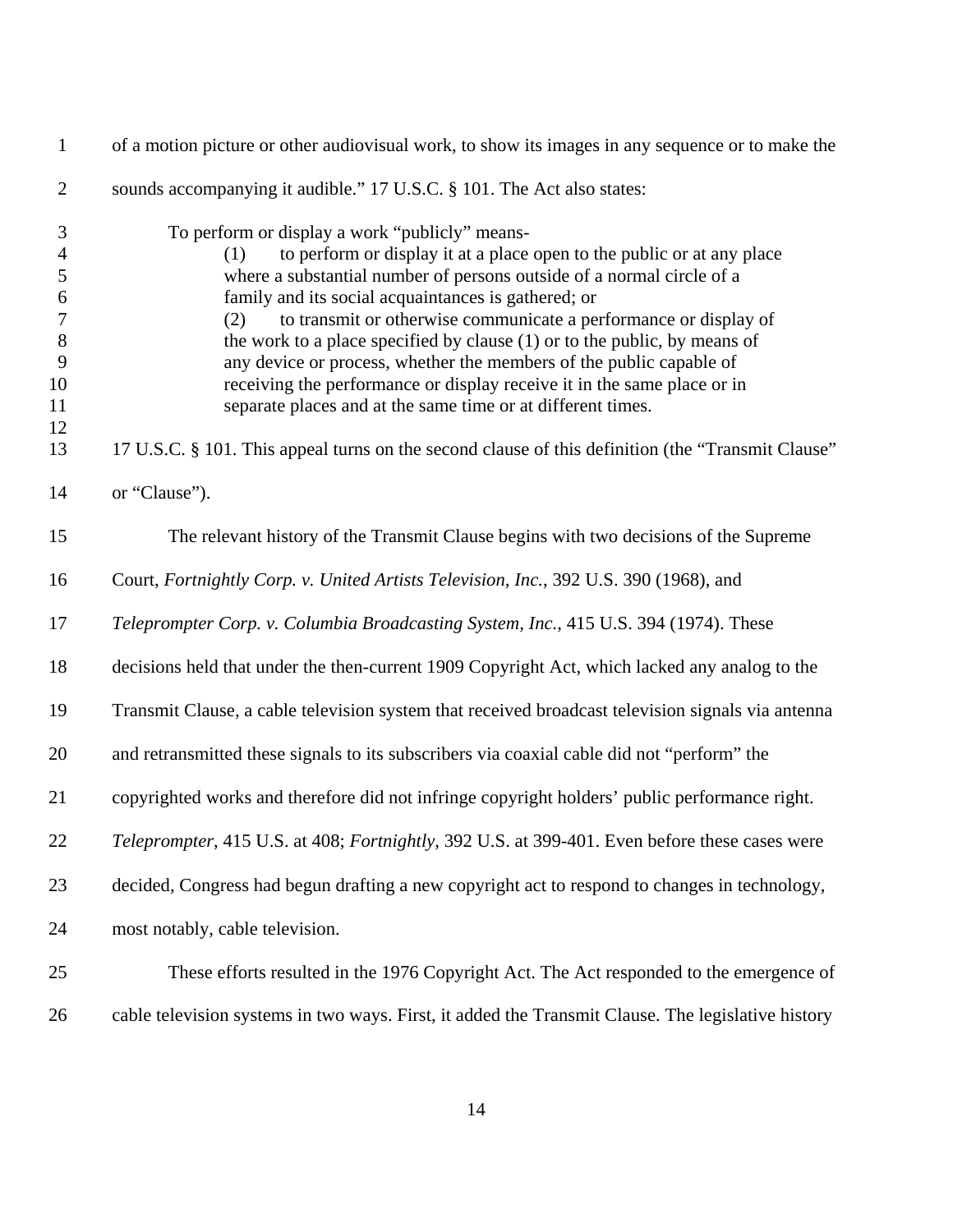| $\mathbf{1}$   | shows that the Transmit Clause was intended in part to abrogate Fortnightly and Teleprompter      |
|----------------|---------------------------------------------------------------------------------------------------|
| $\overline{2}$ | and bring a cable television system's retransmission of broadcast television programming within   |
| 3              | the scope of the public performance right. H.R. Rep. 94-1476, 1976 U.S.C.C.A.N. 5659, at 63       |
| $\overline{4}$ | (1976) ("House Report") ("[A] sing[er] is performing when he or she sings a song; a               |
| 5              | broadcasting network is performing when it transmits his or her performance (whether              |
| 6              | simultaneously or from records); a local broadcaster is performing when it transmits the network  |
| $\tau$         | broadcast; a cable television system is performing when it retransmits the broadcast to its       |
| $8\,$          | subscribers; and any individual is performing when he or she plays a phonorecord embodying        |
| 9              | the performance or communicates it by turning on a receiving set."). Second, Congress             |
| 10             | recognized that requiring cable television systems to obtain a negotiated license from individual |
| 11             | copyright holders may deter further investment in cable systems, so it created a compulsory       |
| 12             | license for retransmissions by cable systems. <sup>8</sup> See 17 U.S.C. § 111(d).                |
| 13             | Plaintiffs claim that Aereo's transmissions of broadcast television programs while the            |
| 14             | programs are airing on broadcast television fall within the plain language of the Transmit Clause |
| 15             | and are analogous to the retransmissions of network programing made by cable systems, which       |
| 16             | the drafters of the 1976 Copyright Act viewed as public performances. They therefore believe      |

<sup>&</sup>lt;sup>8</sup>Put briefly, the statute allows cable systems to retransmit copyrighted works from broadcast television stations in exchange for paying a compulsory license to the U.S. Copyright Office calculated according to a defined formula. The fees paid by cable systems are then distributed to copyright holders. *See ivi*, 691 F.3d at 281; *E. Microwave, Inc. v. Doubleday Sports, Inc.*, 691 F.2d 125, 128-29 (2d Cir. 1982).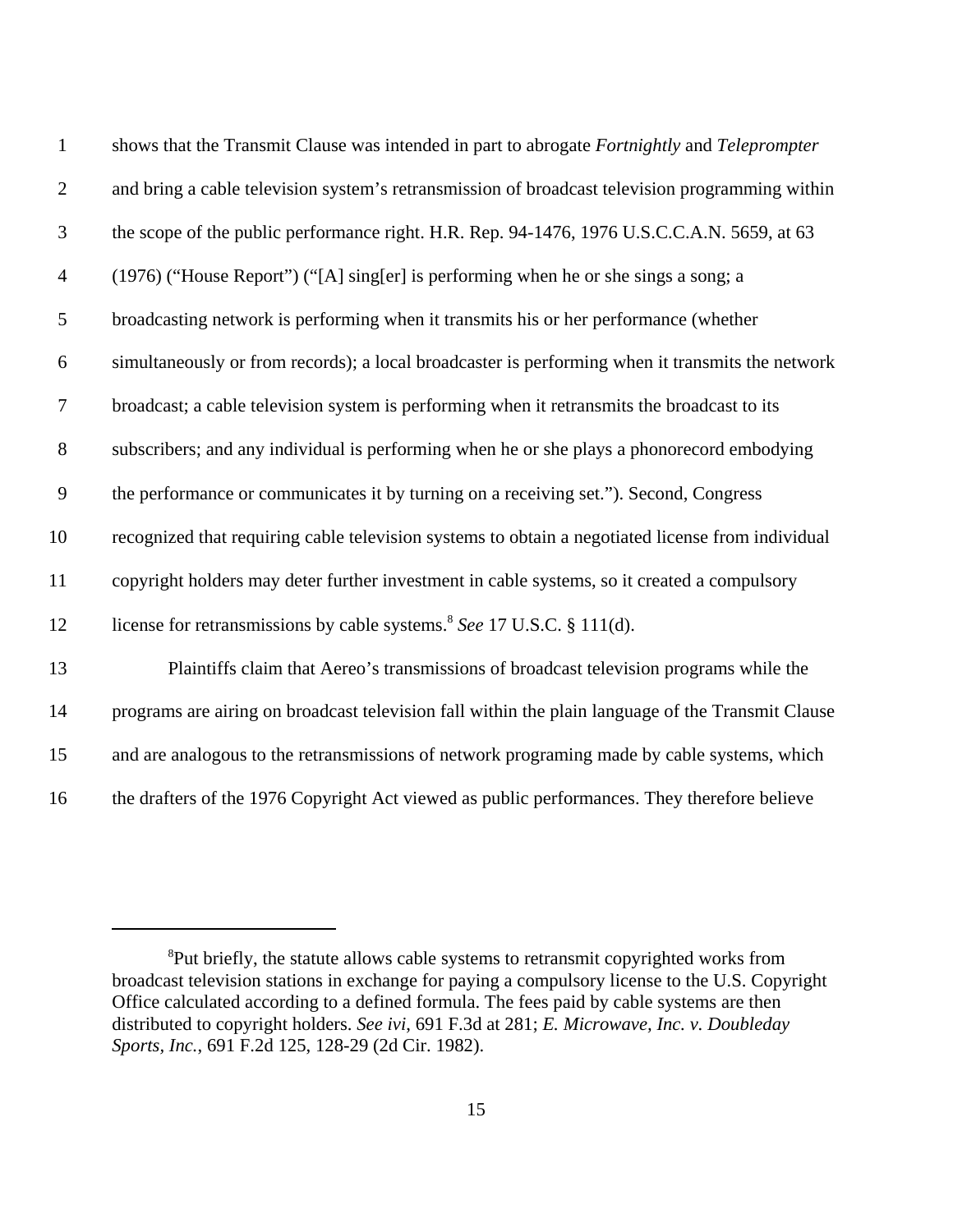that Aereo is publicly performing their copyrighted works without a license.<sup>9</sup> In evaluating their claims, we do not work from a blank slate. Rather, this Court in *Cablevision*, 536 F.3d 121, closely analyzed and construed the Transmit Clause in a similar factual context. Thus the question of whether Aereo's transmissions are public performances under the Transmit Clause must begin with a discussion of *Cablevision*.

# **II.** *Cablevision***'s Interpretation of the Transmit Clause**

 In *Cablevision*, 536 F.3d 121, we considered whether Cablevision's Remote Storage Digital Video Recorder ("RS-DVR") infringed copyright holders' reproduction and public performance rights. Cablevision, a cable television system, wished to offer its customers its newly designed RS-DVR system, which would give them the functionality of a stand-alone DVR via their cable set-top box. 536 F.3d at 124-25. Before the development of the RS-DVR system, Cablevision would receive programming from various content providers, such as ESPN or a local affiliate of a national broadcast network, process it, and transmit it to its subscribers through coaxial cable in real time. *Id.* With the RS-DVR system, Cablevision split this stream into two. One stream went out to customers live as before. The second stream was routed to a server, which determined whether any Cablevision customers had requested to record a program in the live stream with their RS-DVR. If so, the data for that program was buffered, and a copy of that program was created for that Cablevision customer on a portion of a Cablevision remote

 Plaintiffs assert that Aereo's transmissions of recorded programs when the original program is no longer airing on broadcast television are also public performances and that Aereo's system infringes other exclusive rights granted by the Copyright Act, such as the reproduction right. Plaintiffs did not, however, present these claims as a basis for the preliminary injunction. They are therefore not before us and we will not consider them.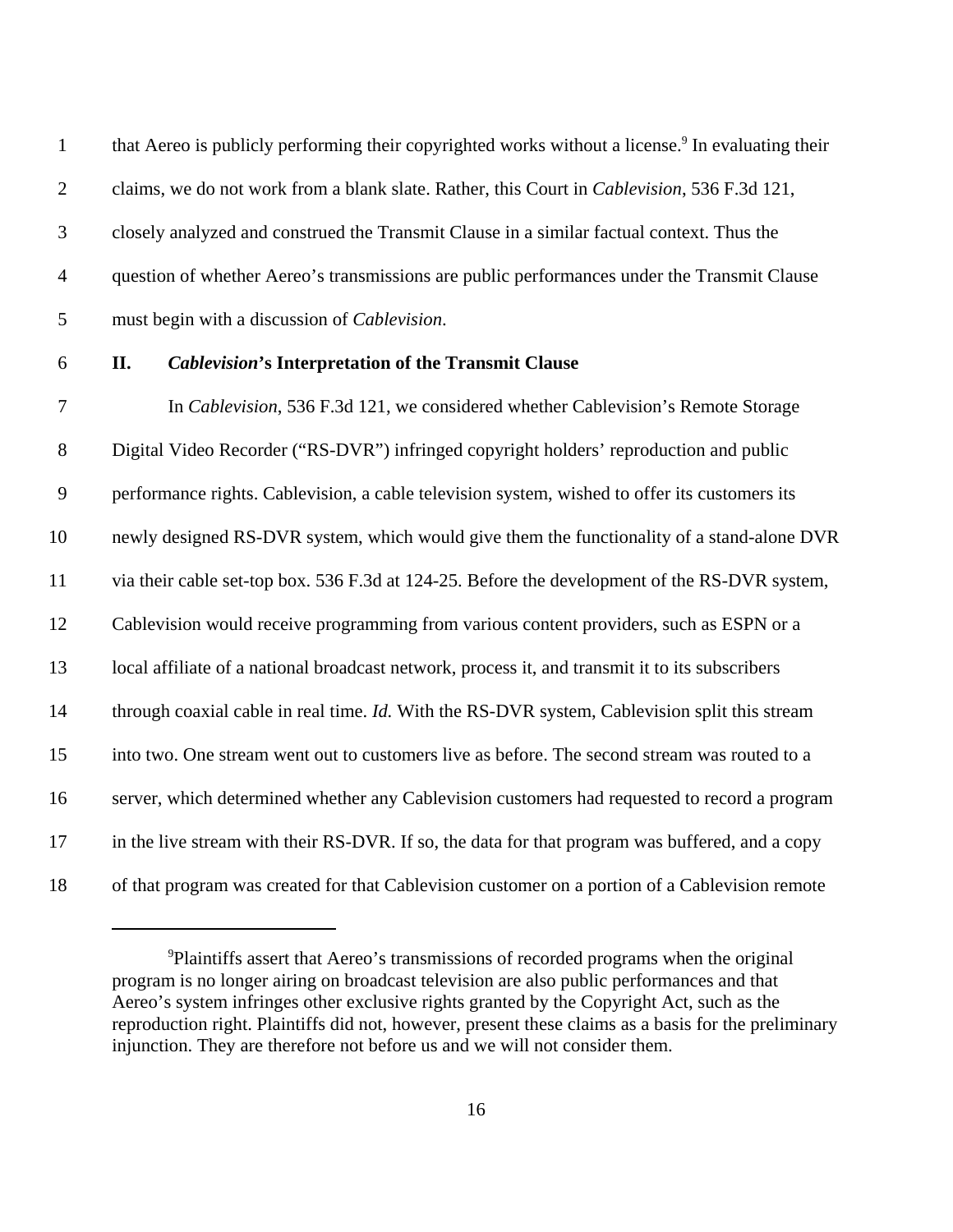| $\mathbf{1}$     | hard drive assigned solely to that customer. Thus if 10,000 Cablevision customers wished to      |
|------------------|--------------------------------------------------------------------------------------------------|
| $\mathbf{2}$     | record the Super Bowl, Cablevision would create 10,000 copies of the broadcast, one for each     |
| $\mathfrak{Z}$   | customer. A customer who requested that the program be recorded could later play back the        |
| $\overline{4}$   | program using his cable remote, and Cablevision would transmit the customer's saved copy of      |
| $\mathfrak{S}$   | that program to the customer. Only the customer who requested that the RS-DVR record the         |
| 6                | program could access the copy created for him; no other Cablevision customer could view this     |
| $\boldsymbol{7}$ | particular copy. <sup>10</sup> See 536 F.3d at 124-25.                                           |
| $8\,$            | Copyright holders in movies and television programs sued, arguing that Cablevision's             |
| 9                | RS-DVR system infringed their reproduction right by creating unauthorized copies of their        |
| 10               | programs and their public performance right by transmitting these copies to Cablevision          |
| $11\,$           | customers who previously requested to record the programs using their RS-DVRs. The district      |
| 12               | court granted the plaintiffs' motion for summary judgment and issued an injunction against       |
| 13               | Cablevision. See Twentieth Century Fox Film Corp. v. Cablevision Sys. Corp., 478 F. Supp. 2d     |
| 14               | 607 (S.D.N.Y. 2007). The court found that the RS-DVR infringed the plaintiffs' reproduction      |
| 15               | right in two ways: (1) by creating temporary buffer copies of programs in order to create a      |
| 16               | permanent copy for each of its customers on its hard drives and (2) by creating a permanent copy |
| 17               | of the program for each customer. <i>Id.</i> at 617-22. The court also found that Cablevision's  |
| 18               | transmission of a recorded program to the customer who had requested to record the program       |

<sup>&</sup>lt;sup>10</sup> The RS-DVR was therefore unlike a video-on-demand service because it did not enable a customer to watch a program that had already been broadcast unless that customer had previously requested that the program be recorded and because it generated user-associated copies instead of using a shared copy or copies.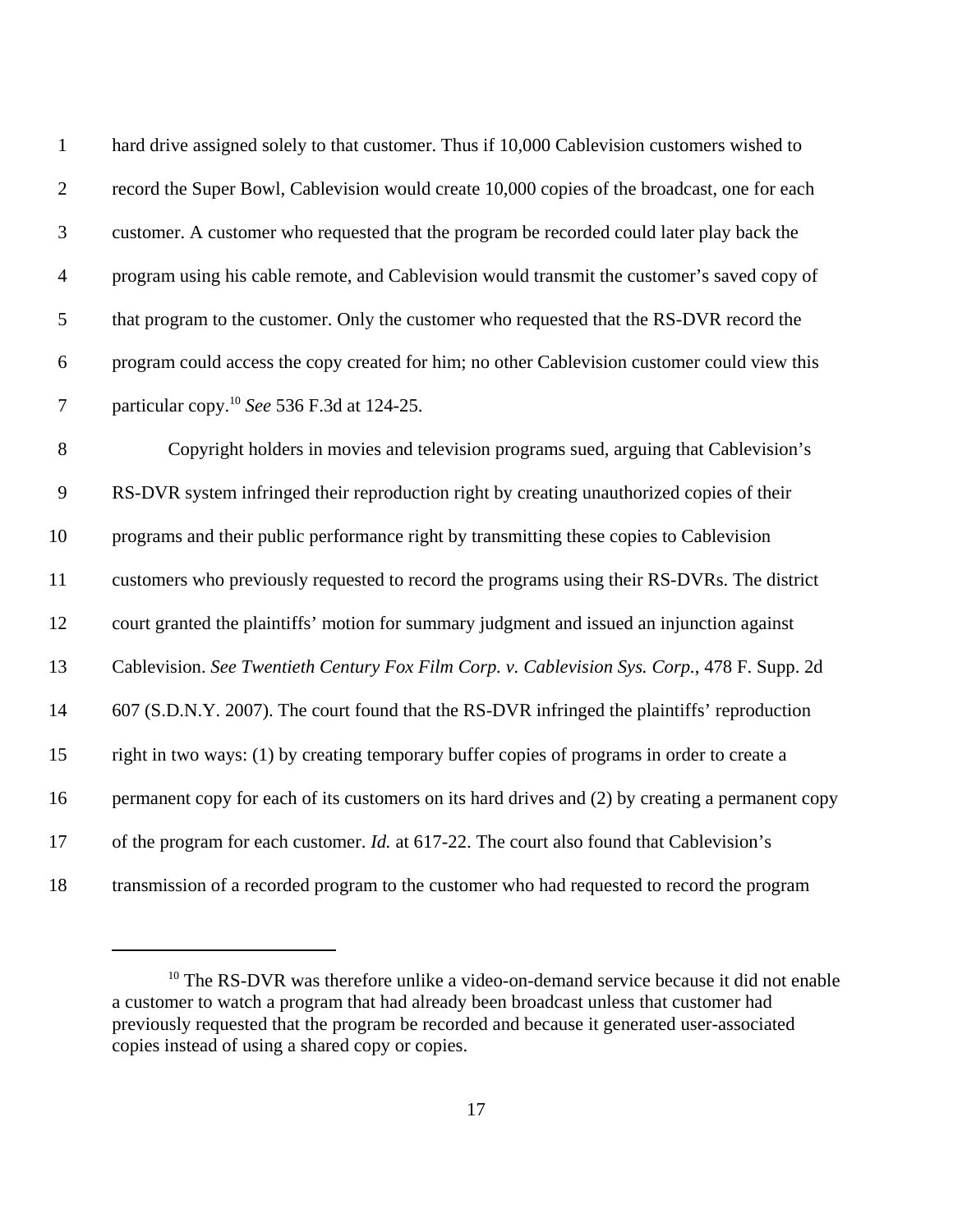was a public performance under the Transmit Clause and therefore was infringing on that basis as well. *Id.* at 622-23.

| $\mathfrak{Z}$ | This Court reversed on all three issues. Cablevision, 536 F.3d at 140. Because the                        |
|----------------|-----------------------------------------------------------------------------------------------------------|
| $\overline{4}$ | Plaintiffs in the present cases did not pursue their claim that Aereo infringes their reproduction        |
| $\mathfrak s$  | right in the injunction application before the district court, we need not discuss the two                |
| 6              | reproduction right holdings of <i>Cablevision</i> except where relevant to the public performance         |
| $\tau$         | issue. Instead, we will focus on <i>Cablevision</i> 's interpretation of the public performance right and |
| $8\,$          | the Transmit Clause, which the court below found determinative of the injunction application.             |
| 9              | The Cablevision court began by discussing the language and legislative history of the                     |
| 10             | Transmit Clause. 536 F.3d at 134-35. Based on language in the Clause specifying that a                    |
| 11             | transmission may be "to the public  whether the members of the public capable of receiving                |
| 12             | the performance receive it in the same place or in separate places and at the same time or at             |
| 13             | different times," 17 U.S.C. § 101, this Court concluded that "it is of no moment that the potential       |
| 14             | recipients of the transmission are in different places, or that they may receive the transmission at      |
| 15             | different times." 536 F.3d at 134. As the language makes plain, in determining whether a                  |
| 16             | transmission is to the public it is important "to discern who is 'capable of receiving' the               |
| 17             | performance being transmitted." Id. (quoting 17 U.S.C. § 101). Cablevision then decided that              |
| 18             | "capable of receiving the performance" refers not to the performance of the underlying work               |
| 19             | being transmitted but rather to the transmission itself, since the "transmission of a performance is      |
| 20             | itself a performance." Id. The Court therefore concluded that "the transmit clause directs us to          |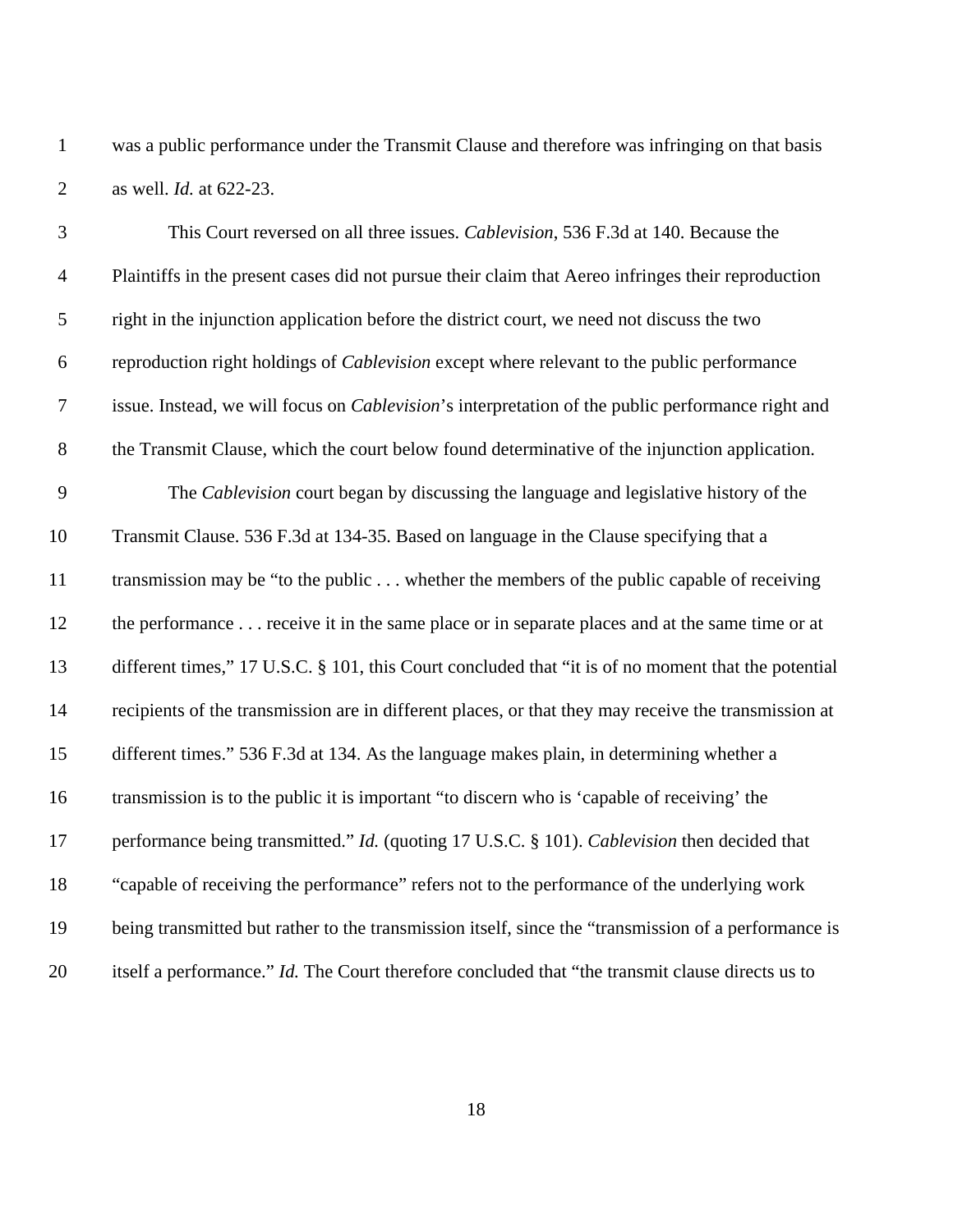examine who precisely is 'capable of receiving' *a particular transmission of a performance*." 536 F.3d at 135 (emphasis added).

 In adopting this interpretation of the Transmit Clause, *Cablevision* rejected two alternative readings. First, it considered the interpretation accepted by the district court in that case. According to that view, a transmission is "to the public," not based on the "potential audience of a particular transmission" but rather based on the "potential audience of the underlying work (i.e., 'the program') whose content is being transmitted." *Id.* at 135. The *Cablevision* court rejected this interpretation of the Transmit Clause. Given that "the *potential* audience for every copyrighted audiovisual work is the general public," this interpretation would render the "to the public" language of the Clause superfluous and contradict the Clause's obvious contemplation of non-public transmissions. *Id.* at 135-36.

 Second, the *Cablevision* court considered "a slight variation of this interpretation" offered by the plaintiffs. *Id.* Plaintiffs argued that "both in its real-time cablecast and via the RS- DVR playback, Cablevision is in fact transmitting the 'same performance' of a given work: the performance that occurs when the programming service supplying Cablevision's content transmits that content to Cablevision and the service's other licensees." *Id.* In this view, the Transmit Clause requires courts to consider "not only the potential audience [of a particular] transmission, but also the potential audience of any transmission of the same underlying 'original' performance." *Id.* This interpretation of the Transmit Clause would aggregate all transmissions of the same underlying performance, and if these transmissions enabled the performance to reach the public, each transmission, regardless of its potential audience, should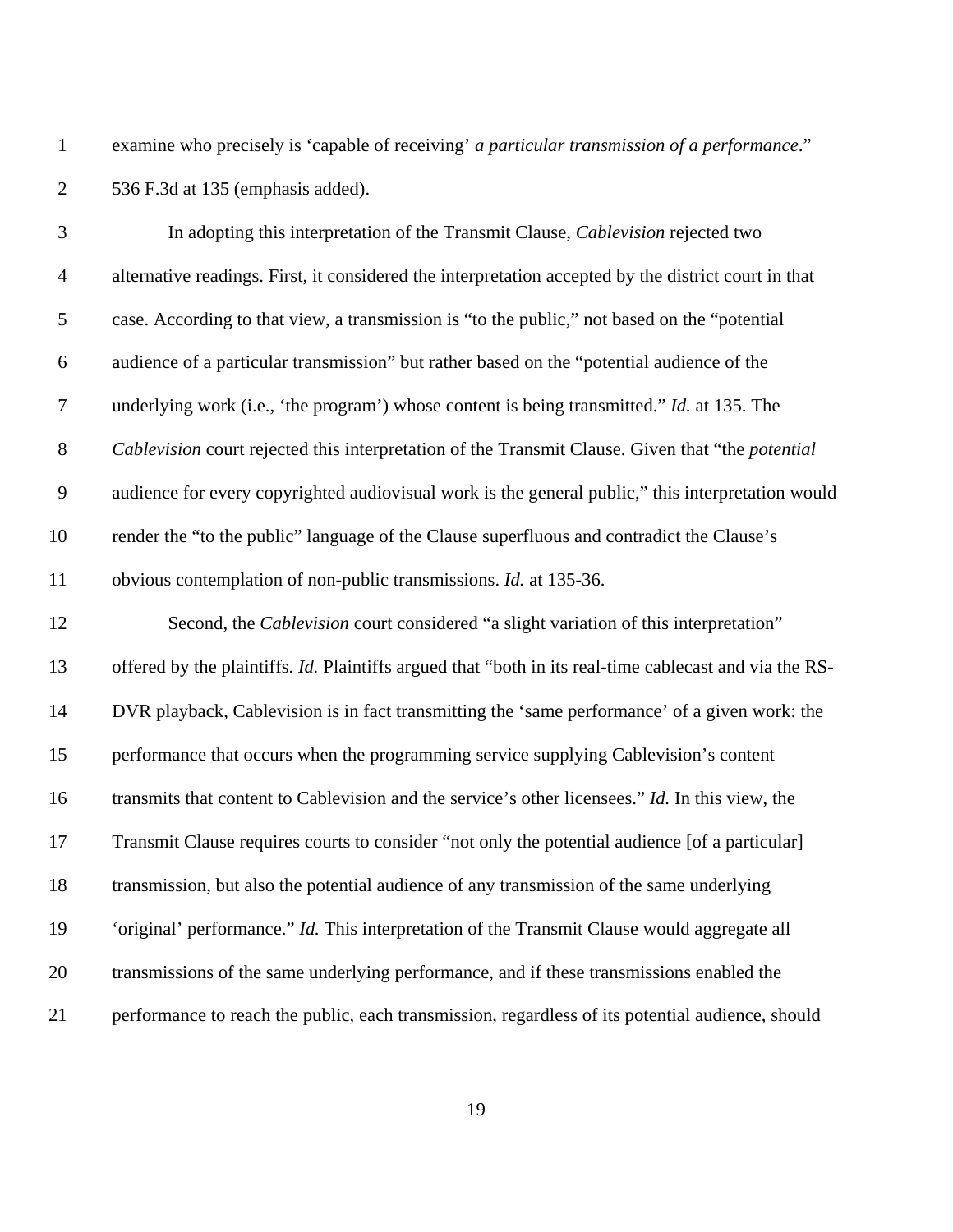| $\mathbf{1}$     | be deemed a public performance. Cablevision rejected this view because it would make a              |
|------------------|-----------------------------------------------------------------------------------------------------|
| $\mathbf{2}$     | seemingly private transmission public by virtue of actions taken by third parties. Id. For          |
| $\mathfrak{Z}$   | example, if a person records a program and then transmits that recording to a television in         |
| $\overline{4}$   | another room, he would be publicly performing the work because some other party, namely the         |
| 5                | original broadcaster, had once transmitted the same performance to the public. Id. The              |
| 6                | Cablevision court concluded that Congress could not have intended "such odd results"; instead,      |
| $\boldsymbol{7}$ | the Transmit Clause directed courts to consider only the potential audience of the "performance     |
| $8\,$            | created by the act of transmission." Id. The Cablevision court found this interpretation consistent |
| $\mathbf{9}$     | with prior opinions of this Court construing the Clause. Id.; see Nat'l Football League v.          |
| 10               | PrimeTime 24 Joint Venture, 211 F.3d 10 (2d Cir. 2000).                                             |
| 11               | Finally, the Cablevision court considered Columbia Pictures Industries, Inc. v. Redd                |
| 12               | Horne, Inc., 749 F.2d 154 (3d Cir. 1984). In Redd Horne, the defendant operated a video rental      |
| 13               | store that utilized private booths containing individual televisions. Customers would select a      |
| 14               | movie from the store's catalog and enter a booth. A store employee would then load a copy of        |
| 15               | the movie into a VCR hard-wired to the TV in the customer's booth and transmit the content of       |
| 16               | the tape to the television in the booth. See 749 F.2d at 156-57. The Third Circuit, following an    |
| 17               | interpretation of the Transmit Clause first advanced by Professor Nimmer, held that this was a      |
| 18               | public performance because the same copy of the work, namely the individual video cassette,         |
| 19               | was repeatedly "performed" to different members of the public at different times. <i>Id.</i> at 159 |
| 20               | (quoting 2 Melville B. Nimmer & David Nimmer, Nimmer on Copyright § 8.14[C][3], at                  |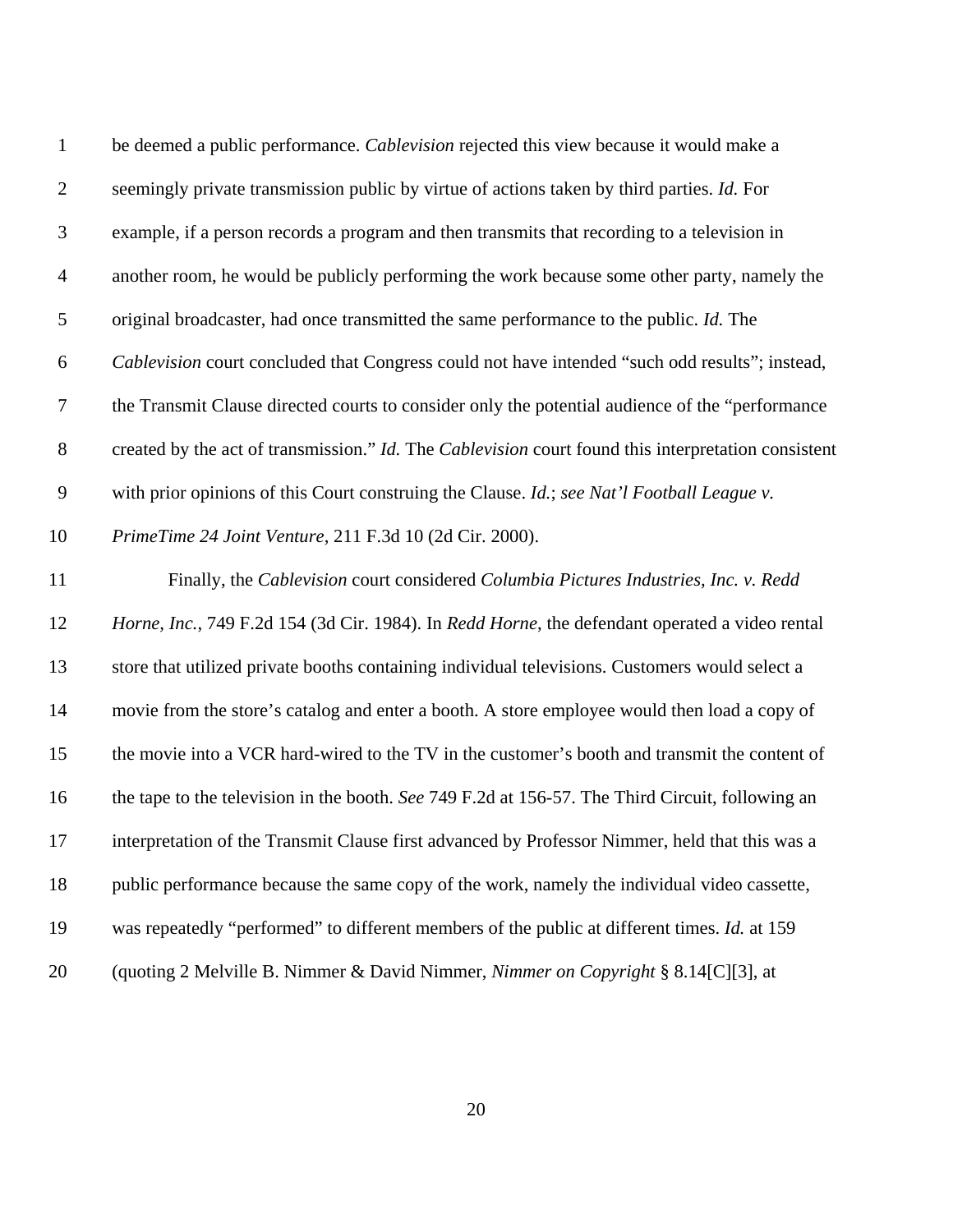| $\mathbf{1}$ | 8.192.8(1) (Matthew Bender rev. ed.)). The <i>Cablevision</i> court endorsed this conclusion <sup>11</sup> ; |
|--------------|--------------------------------------------------------------------------------------------------------------|
| 2            | whether a transmission originates from a distinct or shared copy is relevant to the Transmit                 |
| 3            | Clause analysis because "the use of a unique copy may limit the potential audience of a                      |
| 4            | transmission and is therefore relevant to whether that transmission is made 'to the public." 536             |
| 5            | F.3d at 138.                                                                                                 |
| 6            | Applying this interpretation of the Transmit Clause to the facts of the RS-DVR, the                          |
| 7            | Cablevision court concluded that Cablevision's transmission of a recorded program to an                      |
| 8            | individual subscriber was not a public performance. <i>Id.</i> Each transmission of a program could be       |
| 9            | received by only one Cablevision customer, namely the customer who requested that the copy be                |
| 10           | created. No other Cablevision customer could receive a transmission generated from that                      |
| 11           | particular copy. The "universe of people capable of receiving an RS-DVR transmission is the                  |
| 12           | single subscriber whose self-made copy is used to create that transmission." <i>Id.</i> at 137. The          |

 $<sup>11</sup>$ Aggregating private transmissions generated from the same copy is in some tension</sup> with the *Cablevision* court's first conclusion that the relevant inquiry under the Transmit Clause is the potential audience of the particular transmission. This interpretation of the Transmit Clause began with Professor Nimmer. He notes that it is difficult to understand precisely what Congress intended with the language in the Clause stating that a public performance can occur when the audience receives the work "at different times." *See* 2 Melville B. Nimmer & David Nimmer, *Nimmer on Copyright* § 8.14[C][3], at 8.192.8 (Matthew Bender rev. ed.)). Arguing that this language on its face conflicted with other language in the statute and produced results Congress could not have intended, he proposed that by this language Congress wished to denote instances where the same copy of the work was repeatedly performed by different members of the public at different times. *See id.* at 192.8(1)-192.8(6). The *Cablevision* court's focus on the potential audience of each particular transmission would essentially read out the "different times" language, since individuals will not typically receive the same transmission at different times. But Nimmer's solution–aggregating private transmissions when those transmissions are generated from the same copy–provides a way to reconcile the "different times" language of the Clause.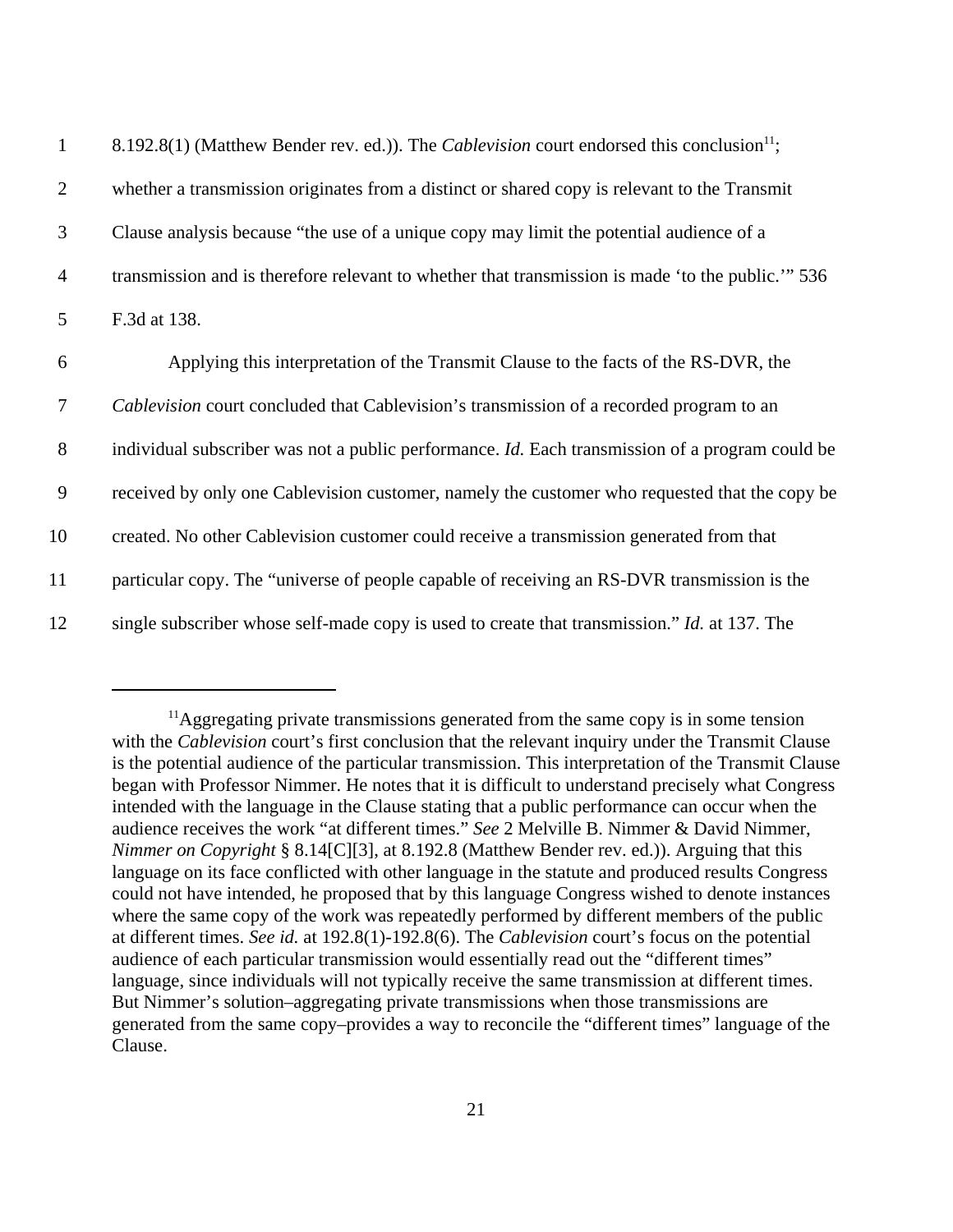transmission was therefore not made "to the public" within the meaning of the Transmit Clause and did not infringe the plaintiffs' public performance right. *Id.* at 138.

- We discuss *Cablevision*'s interpretation of the Transmit Clause in such detail because that decision establishes four guideposts that determine the outcome of this appeal. First and most important, the Transmit Clause directs courts to consider the potential audience of the individual transmission. *See id.* at 135. If that transmission is "capable of being received by the public" the transmission is a public performance; if the potential audience of the transmission is only one subscriber, the transmission is not a public performance, except as discussed below. Second and following from the first, private transmissions–that is those not capable of being received by the public–should not be aggregated. It is therefore irrelevant to the Transmit Clause analysis whether the public is capable of receiving the same underlying work or original performance of the work by means of many transmissions. *See id.* at 135-37. Third, there is an exception to this no-aggregation rule when private transmissions are generated from the same copy of the work. In such cases, these private transmissions *should* be aggregated, and if these aggregated transmissions from a single copy enable the public to view that copy, the transmissions are public performances. *See id.* at 137-38. Fourth and finally, "any factor that limits the *potential* audience of a transmission is relevant" to the Transmit Clause analysis. *Id.* at 137.
- 

# **III.** *Cablevision***'s Application to Aereo's System**

 As discussed above, *Cablevision*'s holding that Cablevision's transmissions of programs recorded with its RS-DVR system were not public performances rested on two essential facts.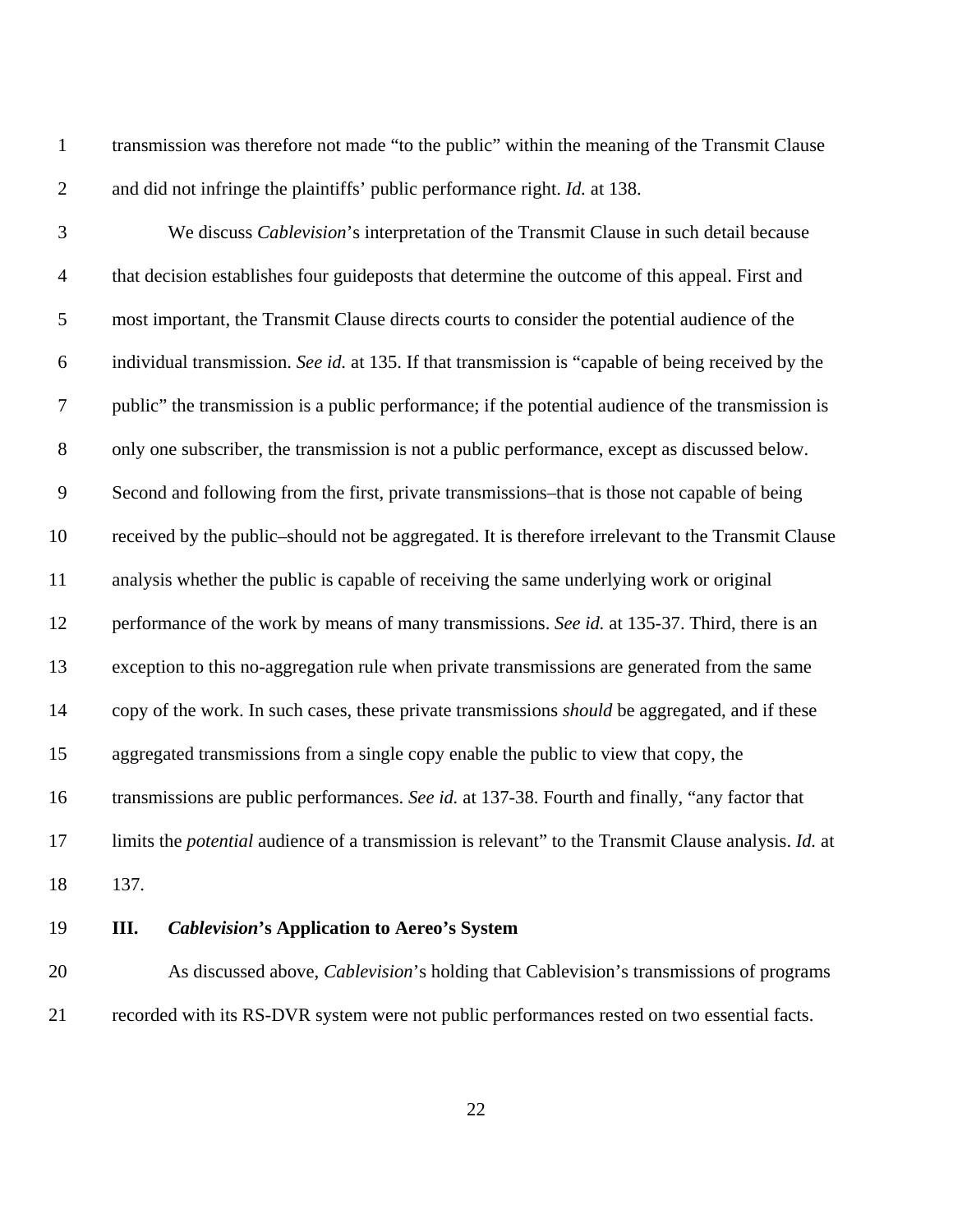| $\mathbf{1}$   | First, the RS-DVR system created unique copies of every program a Cablevision customer                    |
|----------------|-----------------------------------------------------------------------------------------------------------|
| $\overline{2}$ | wished to record. 536 F.3d at 137. Second, the RS-DVR's transmission of the recorded program              |
| 3              | to a particular customer was generated from that unique copy; no other customer could view a              |
| $\overline{4}$ | transmission created by that copy. Id. Given these two features, the potential audience of every          |
| 5              | RS-DVR transmission was only a single Cablevision subscriber, namely the subscriber who                   |
| 6              | created the copy. <sup>12</sup> And because the potential audience of the transmission was only one       |
| $\overline{7}$ | Cablevision subscriber, the transmission was not made "to the public."                                    |
| $8\,$          | The same two features are present in Aereo's system. When an Aereo customer elects to                     |
| 9              | watch or record a program using either the "Watch" or "Record" features, Aereo's system                   |
| 10             | creates a unique copy of that program on a portion of a hard drive assigned only to that Aereo            |
| 11             | user. And when an Aereo user chooses to watch the recorded program, whether (nearly) live or              |
| 12             | days after the program has aired, the transmission sent by Aereo and received by that user is             |
| 13             | generated from that unique copy. No other Aereo user can ever receive a transmission from that            |
| 14             | copy. Thus, just as in <i>Cablevision</i> , the potential audience of each Aereo transmission is the      |
| 15             | single user who requested that a program be recorded.                                                     |
| 16             | Plaintiffs offer various arguments attempting to distinguish Cablevision from the Aereo                   |
| 17             | system. First, they argue that <i>Cablevision</i> is distinguishable because Cablevision had a license to |
| 18             | transmit programming in the first instance, namely when it first aired the programs; thus the             |
| 19             | question was whether Cablevision needed an additional license to retransmit the programs                  |

<sup>&</sup>lt;sup>12</sup>The *Cablevision* court concluded in its discussion of the reproduction right that Cablevision's customers, not Cablevision, "made" the RS-DVR copies. *See* 536 F.3d at 133.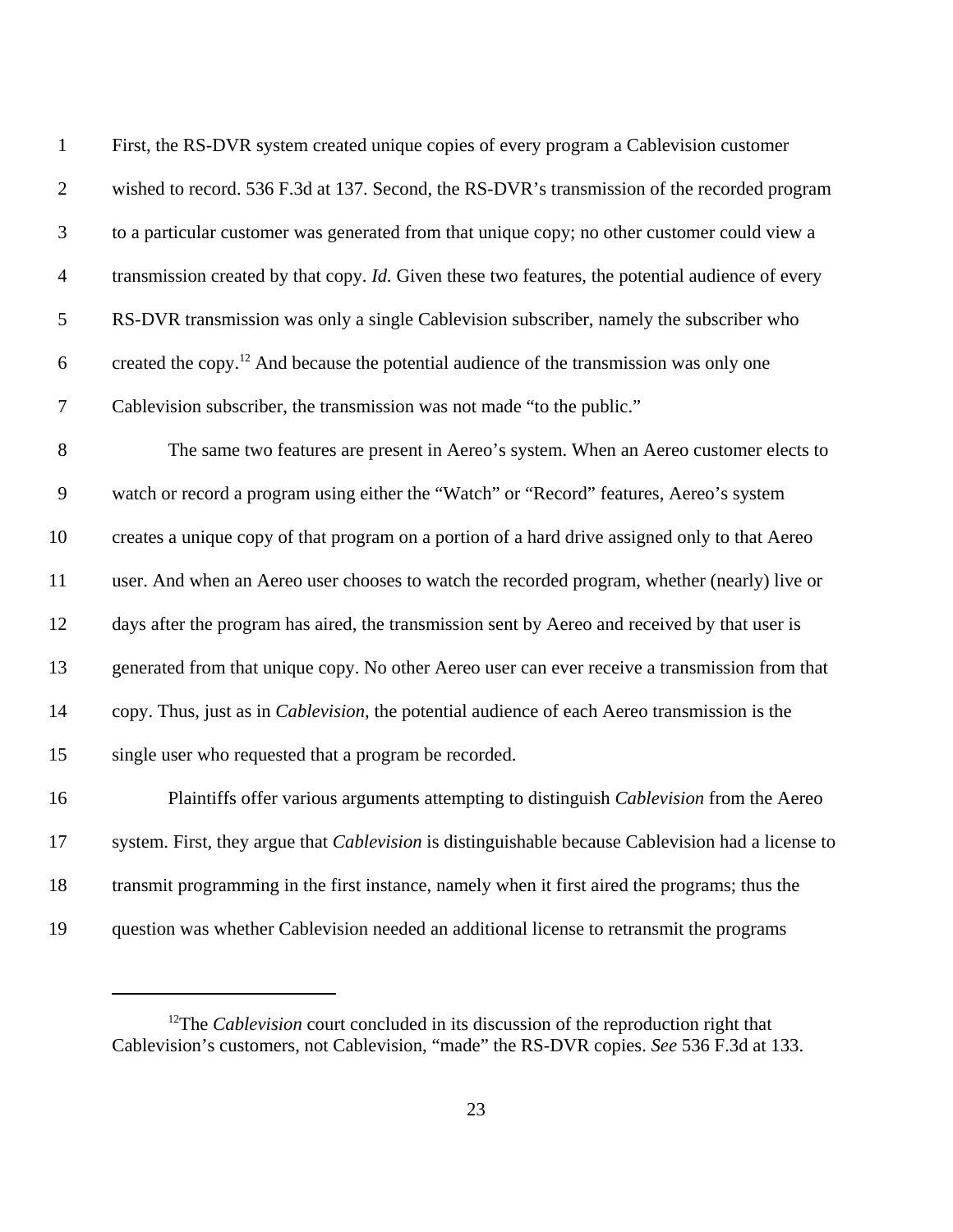| $\mathbf{1}$   | recorded by its RS-DVR system. Aereo, by contrast, has no license. This argument fails, as the     |
|----------------|----------------------------------------------------------------------------------------------------|
| $\overline{2}$ | question is whether Aereo's transmissions are public performances of the Plaintiffs' copyrighted   |
| 3              | works. If so, Aereo needs a license to make such public performances; if they are not public       |
| $\overline{4}$ | performances, it needs no such license. Thus whether Aereo has a license is not relevant to        |
| 5              | whether its transmissions are public and therefore must be licensed. This argument by the          |
| 6              | Plaintiffs also finds no support in the Cablevision opinion. Cablevision did not hold that         |
| 7              | Cablevision's RS-DVR transmissions were <i>licensed</i> public performances; rather it held they   |
| $8\,$          | were not public performances. It does not appear that the Cablevision court based its decision     |
| 9              | that Cablevision's RS-DVR transmissions were non-public transmissions on Cablevision's             |
| 10             | license to broadcast the programs live. Indeed, such a conclusion would have been erroneous,       |
| 11             | because having a license to publicly perform a work in a particular instance, such as to broadcast |
| 12             | a television program live, does not give the licensee the right to perform the work again. That    |
| 13             | Cablevision had a license to transmit copyrighted works when they first aired thus should have     |
| 14             | no bearing on whether it needed a license to retransmit these programs as part of its RS-DVR       |
| 15             | system. Indeed, if this interpretation of Cablevision were correct, Cablevision would not need a   |
| 16             | license to retransmit programs using video-on-demand and there would have been no reason for       |
| 17             | Cablevision to construct an RS-DVR system employing individual copies.                             |
| 18             | Second, Plaintiffs argue that discrete transmissions should be aggregated to determine             |
| 19             | whether they are public performances. This argument has two aspects. Plaintiffs first argue that   |
| 20             | because Aereo's discrete transmissions enable members of the public to receive "the same           |
|                |                                                                                                    |

performance (i.e., Aereo's retransmission of a program)" they are transmissions made "to the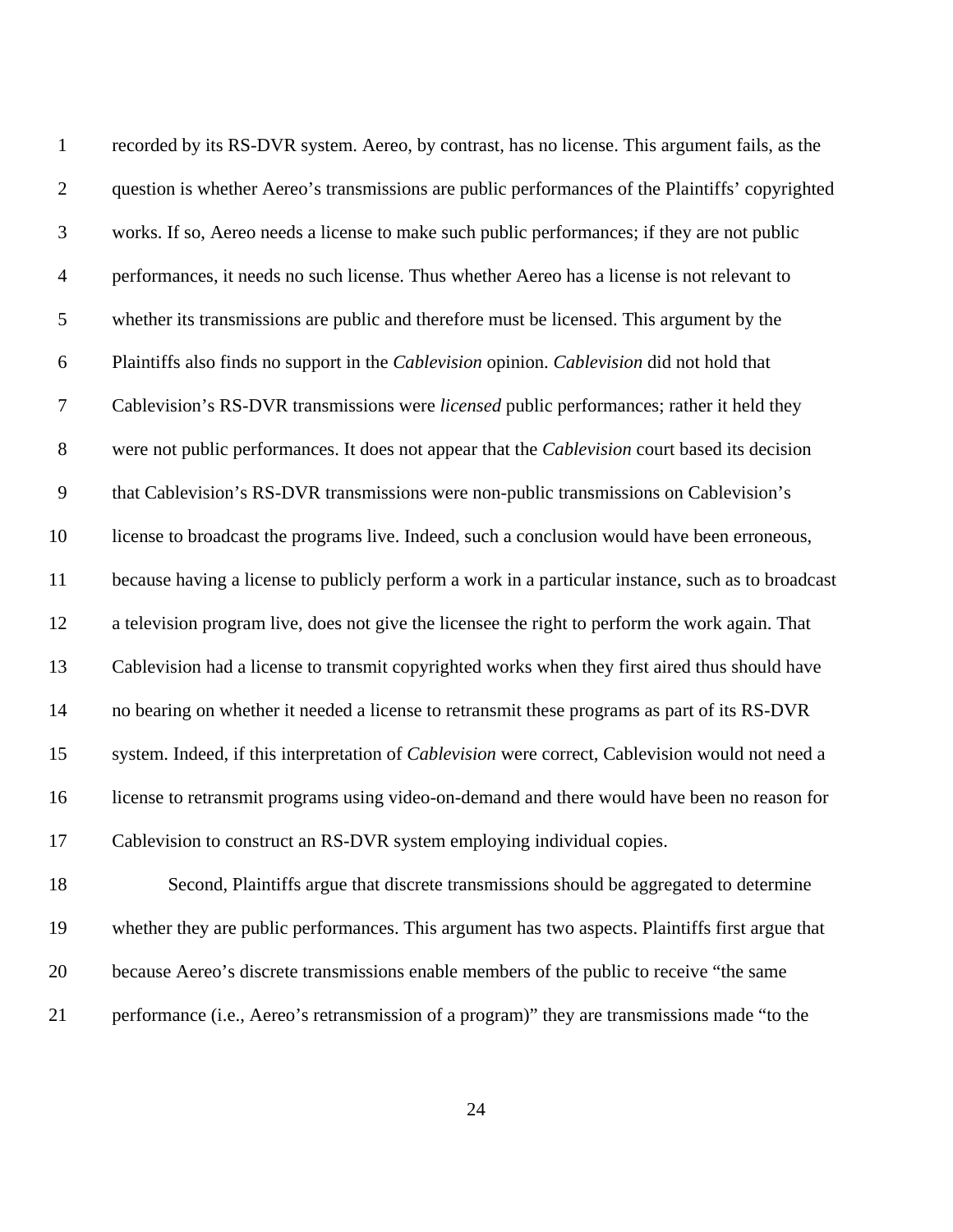| $\mathbf{1}$   | public." Br. of Pls.-Appellants Am. Broad. Cos., et al. at 19. But this is nothing more than the   |
|----------------|----------------------------------------------------------------------------------------------------|
| $\mathbf{2}$   | Cablevision plaintiffs' interpretation of the Transmit Clause, as it equates Aereo's transmissions |
| $\mathfrak{Z}$ | with the original broadcast made by the over-the-air network rather than treating Aereo's          |
| $\overline{4}$ | transmissions as independent performances. See 536 F.3d at 136. This approach was explicitly       |
| 5              | rejected by the Cablevision court. See id.                                                         |
| 6              | Plaintiffs also argue that the Copyright Act requires that all of Aereo's discrete                 |
| $\tau$         | transmissions "be aggregated and viewed collectively as constituting a public performance." Br.    |
| $8\,$          | of Pls.-Appellants WNET, Thirteen, et al. at 34. This is not contrary to Cablevision, they argue,  |
| $\mathbf{9}$   | because Cablevision only held that transmissions of the same performance or work made by           |
| 10             | different entities should not be aggregated. On their view, discrete transmissions of the same     |
| 11             | performance or work made by the same entity should be aggregated to determine whether a            |
| 12             | public performance has occurred. This argument is also foreclosed by Cablevision. First,           |
| 13             | Cablevision made clear that the relevant inquiry under the Transmit Clause is the potential        |
| 14             | audience of a particular transmission, not the potential audience for the underlying work or the   |
| 15             | particular performance of that work being transmitted. See 536 F.3d at 135. But the only reason    |
| 16             | to aggregate Aereo's discrete transmissions along the lines suggested by Plaintiffs is that they   |
| 17             | are discrete transmissions of the same performance or work. Thus Plaintiffs are asking us to       |
| 18             | adopt a reading of the Transmit Clause that is contrary to that adopted by Cablevision because it  |
| 19             | focuses on the potential audience of the performance or work being transmitted, not the potential  |
| 20             | audience of the particular transmission. Second, Plaintiffs provide no reason why Aereo's          |
| 21             | multiple, audience-of-one transmissions of unique copies of the same underlying program should     |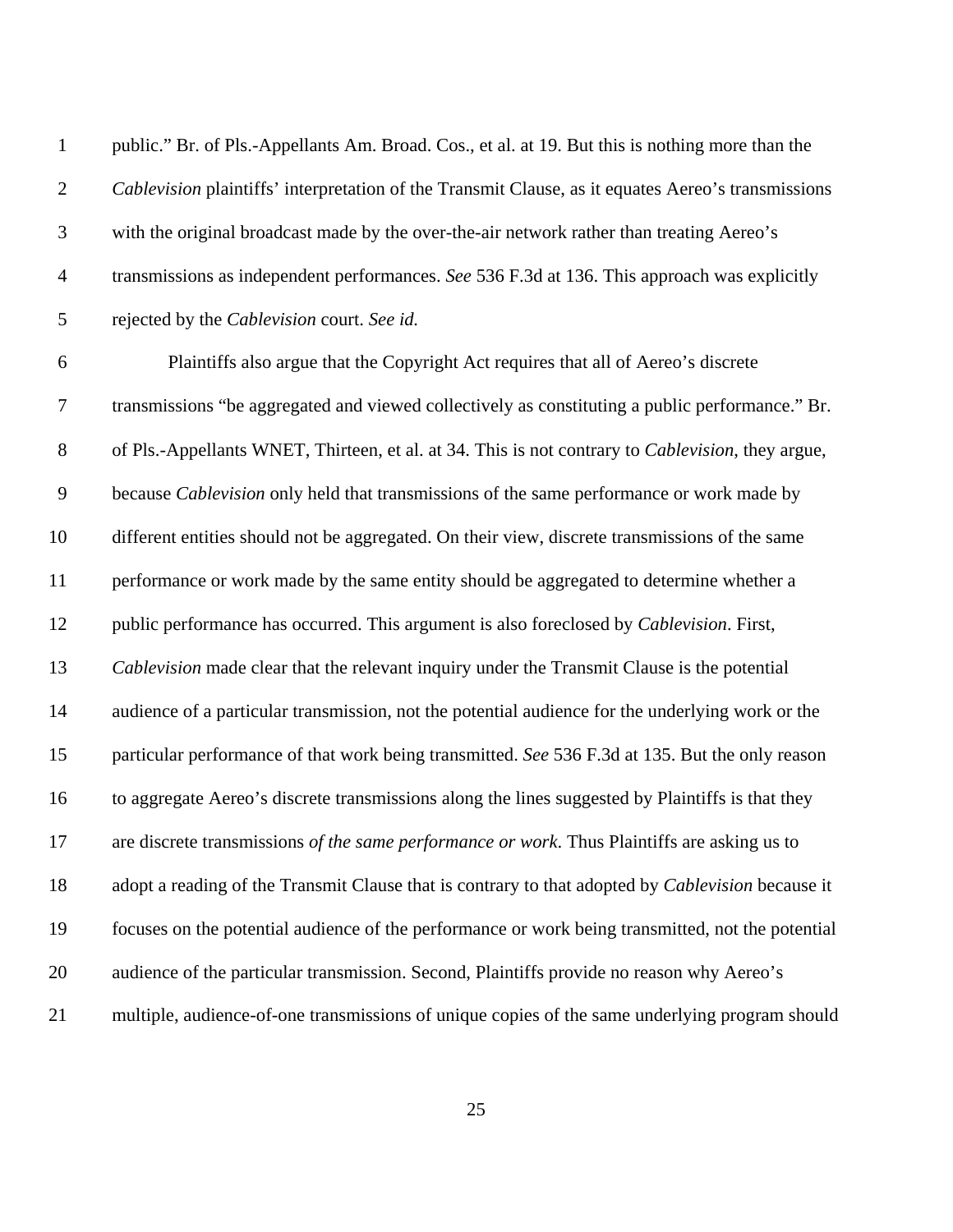| $\mathbf{1}$     | be aggregated but not Cablevision's multiple, audience-of-one transmissions of unique copies of              |
|------------------|--------------------------------------------------------------------------------------------------------------|
| $\overline{2}$   | the same underlying program. Both Aereo and Cablevision are making multiple private                          |
| $\mathfrak{Z}$   | transmissions of the same work, so adopting the Plaintiffs' approach and aggregating all                     |
| $\overline{4}$   | transmissions made by the same entity would require us to find that both are public                          |
| 5                | performances. While it does not appear that Cablevision explicitly rejected this view,                       |
| 6                | interpreting the Transmit Clause as the Plaintiffs urge so as to aggregate Aereo's transmissions             |
| $\boldsymbol{7}$ | would, if fairly applied to the facts of <i>Cablevision</i> , require us to aggregate Cablevision's distinct |
| $8\,$            | RS-DVR transmissions. For these reasons, we cannot accept Plaintiffs' arguments that Aereo's                 |
| 9                | transmissions to a single Aereo user, generated from a unique copy created at the user's request             |
| 10               | and only accessible to that user, should be aggregated for the purposes of determining whether               |
| 11               | they are public performances.                                                                                |
| 12               | Plaintiffs' third argument for distinguishing Cablevision is that Cablevision                                |
| 13               | was decided based on an analogy to a typical VCR, with the RS-DVR simply an upstream                         |
| 14               | version, but Aereo's system is more analogous to a cable television provider. While it is true that          |
| 15               | the Cablevision court did compare the RS-DVR system to the stand-alone VCR, these                            |
| 16               | comparisons occur in the section of that opinion discussing Cablevision's potential liability for            |
| 17               | infringing the plaintiffs' reproduction right. See 536 F.3d at 131. No part of Cablevision's                 |
| 18               | analysis of the public performance right appears to have been influenced by any analogy to the               |
| 19               | stand-alone VCR. Moreover, this Court has followed Cablevision's interpretation of the                       |
| 20               | Transmit Clause in the context of internet music downloads. See United States v. Am. Soc'y of                |
| 21               | Composers, Authors & Publishers, 627 F.3d 64, 73-76 (2d Cir. 2010) ("ASCAP"); see also                       |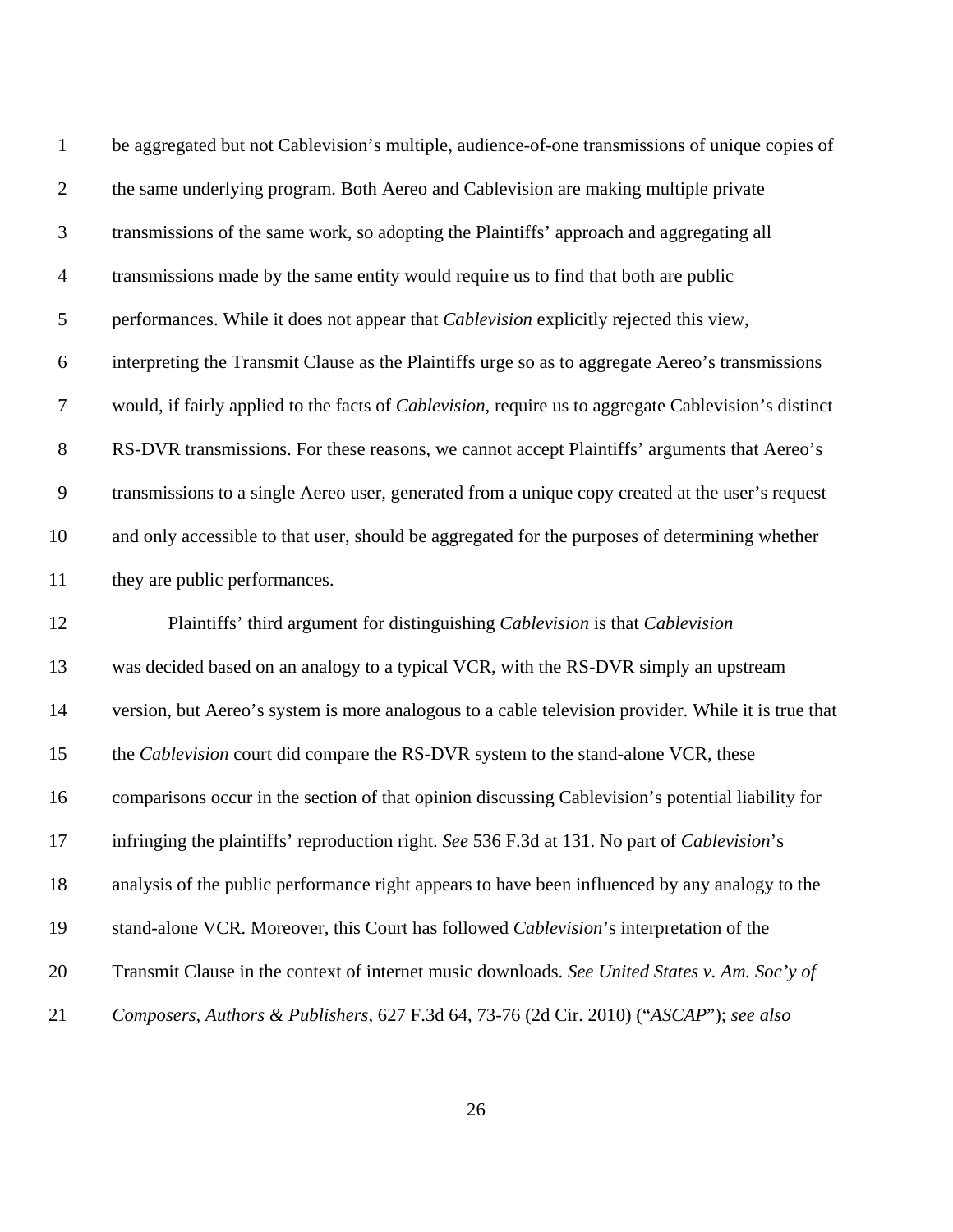*United States v. Am. Soc'y of Composers, Authors & Publishers (Application of Cellco P'Ship)*, 663 F. Supp. 2d 363, 371-74 (S.D.N.Y. 2009) (following *Cablevision*'s analysis of the Transmit Clause in the context of cellphone ringtones). Thus we see no support in *Cablevision* or in this Court's subsequent decisions for the Plaintiffs' argument that *Cablevision*'s interpretation of the Transmit Clause is confined to technologies similar to the VCR.<sup>13</sup>

 Plaintiffs' fourth argument for distinguishing *Cablevision* is that Cablevision's RS-DVR copies "broke the continuous chain of retransmission to the public" in a way that Aereo's copies 8 do not. Br. of Pls.-Appellants Am. Broad. Cos., et al. at 39. Specifically, they argue that Aereo's copies are merely a device by which Aereo enables its users to watch nearly live TV, while Cablevision's copies, by contrast, could only serve as the source for a transmission of a program after the original transmission, that is the live broadcast of the program, had finished. As a result, Aereo's copies lack the legal significance of Cablevision's RS-DVR copies and are no different from the temporary buffer copies created by internet streaming, a process that this Court has assumed produces public performances. *See, e.g.*, *ivi*, 691 F.3d at 278; *ASCAP*, 627 F.3d at 74. This argument fails for two reasons. First, Aereo's copies do have the legal significance ascribed to the RS-DVR copies in *Cablevision* because the user exercises the same control over their playback. The Aereo user watching a copy of a recorded program that he requested be created, whether using the "Watch" feature or the "Record" feature, chooses when and how that copy will be played back. The user may begin watching it nearly live, but then pause or rewind

And even if such analogies were probative, Aereo's system could accurately be analogized to an upstream combination of a standard TV antenna, a DVR, and a Slingbox.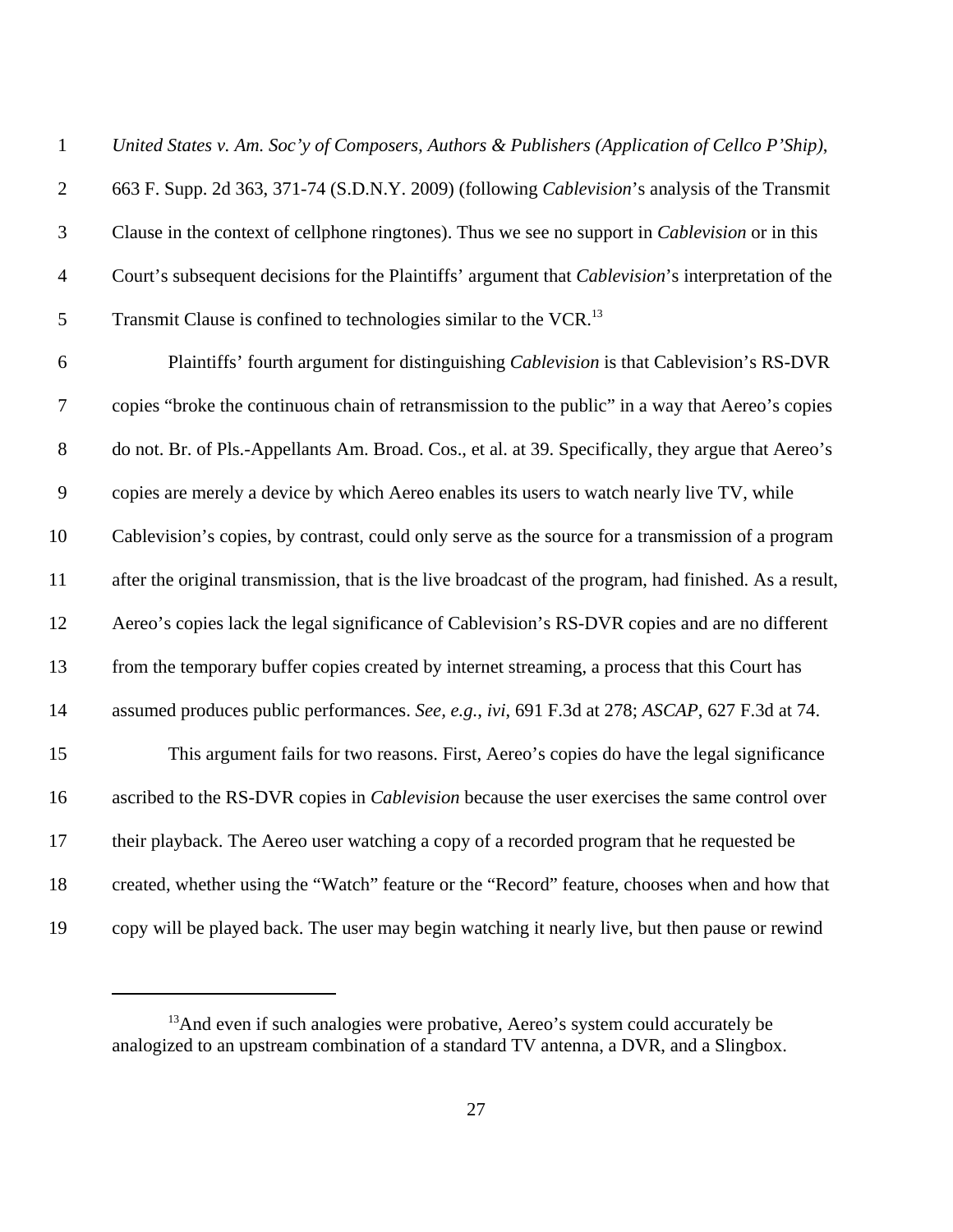| $\mathbf{1}$   | it, resulting in playback that is no longer concurrent with the program's over-the-air broadcast.          |
|----------------|------------------------------------------------------------------------------------------------------------|
| 2              | Or the user may elect not to begin watching the program at all until long after it began airing.           |
| 3              | This volitional control over how the copy is played makes Aereo's copies unlike the temporary              |
| $\overline{4}$ | buffer copies generated incident to internet streaming. A person watching an internet stream               |
| 5              | chooses the program he wishes to watch and a temporary buffer copy of that program is then                 |
| 6              | created, which serves as the basis of the images seen by the person watching the stream. But that          |
| $\tau$         | person cannot exercise any control over the manner in which that copy is played-it cannot be               |
| 8              | paused, rewound, or rewatched later. As a result, the imposition of a temporary buffer copy                |
| 9              | between the outgoing stream and the image seen by the person watching it is of no significance,            |
| 10             | because the person only exercises control <i>before</i> the copy is created in choosing to watch the       |
| 11             | program in the first place. By contrast, the Aereo user selects what program he wishes a copy to           |
| 12             | be made of and then controls when and how that copy is played. <sup>14</sup> This second layer of control, |
| 13             | exercised <i>after</i> the copy has been created, means that Aereo's transmissions from the recorded       |

<sup>&</sup>lt;sup>14</sup>It is true that an Aereo user in "Watch" mode will often not exercise volitional control over the playback of the program, because the program will automatically begin playing when selected and he will watch it through to the end. But that is not significant because the Aereo user can exercise such control if he wishes to, which means that the copy Aereo's system generates is not merely a technical link in a process of transmission that should be deemed a unity transmission. Moreover, the "Watch" feature's automatic playback is merely a default rule. The user can accomplish the same thing by using the "Record" feature, save that he must take the additional step of pressing "Play" once enough of the program has been recorded for playback. If this additional step were sufficient to break the chain of transmission, we see no reason why the "Watch" feature's default in favor of playback should change our analysis.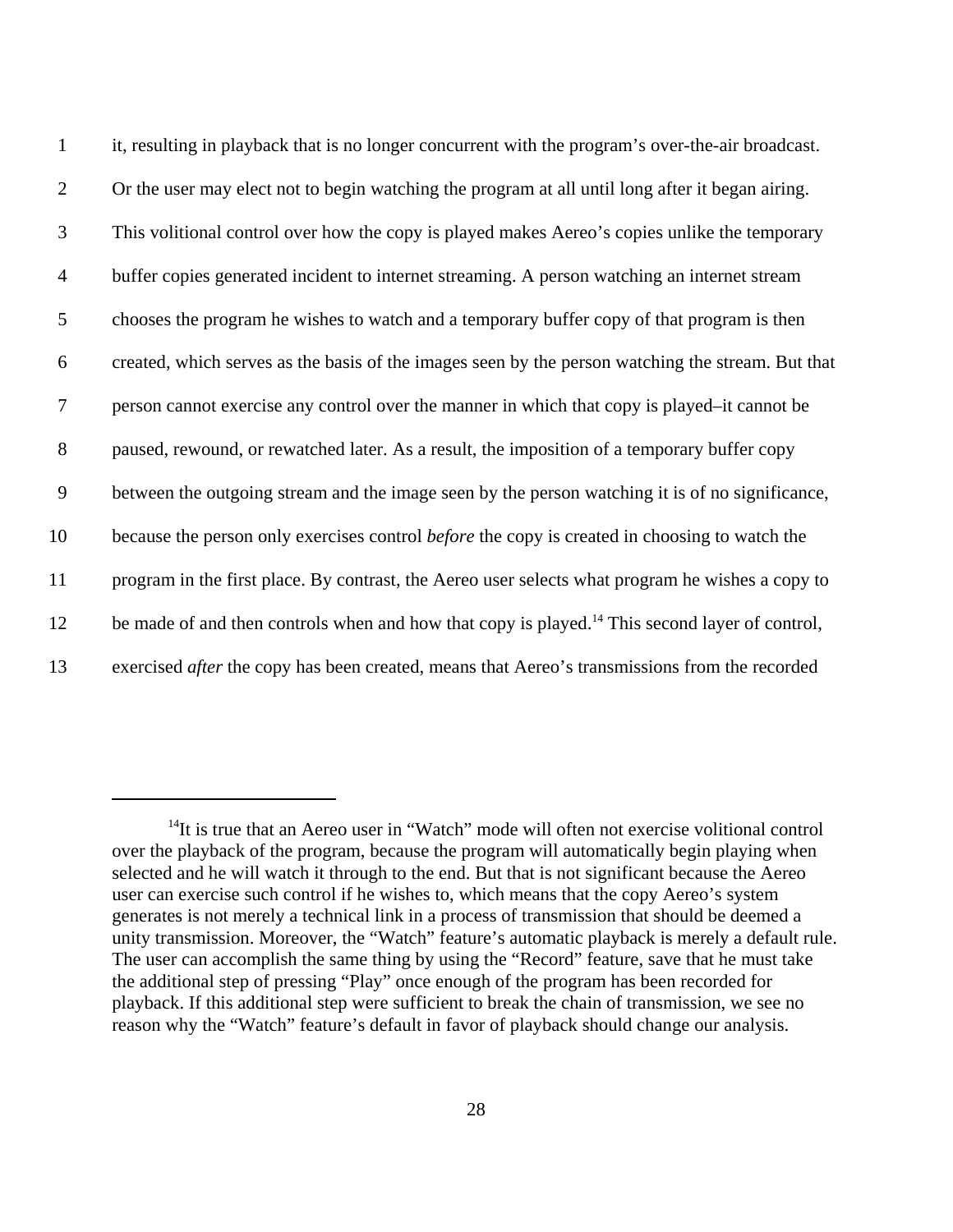| $\mathbf{1}$   | copies cannot be regarded as simply one link in a chain of transmission, giving Aereo's copies     |
|----------------|----------------------------------------------------------------------------------------------------|
| $\overline{2}$ | the same legal significance as the RS-DVR copies in Cablevision. <sup>15</sup>                     |
| 3              | Second, Plaintiffs' argument fails to account for Aereo's user-specific antennas. Each             |
| $\overline{4}$ | user-associated copy of a program created by Aereo's system is generated from a unique antenna     |
| 5              | assigned only to the user who requested that the copy be made. The feed from that antenna is not   |
| 6              | used to generate multiple copies of each program for different Aereo users but rather only one     |
| $\overline{7}$ | copy: the copy that can be watched by the user to whom that antenna is assigned. Thus even if      |
| $8\,$          | we were to disregard Aereo's copies, it would still be true that the potential audience of each of |
| 9              | Aereo's transmissions was the single user to whom each antenna was assigned. It is beyond          |
| 10             | dispute that the transmission of a broadcast TV program received by an individual's rooftop        |
| 11             | antenna to the TV in his living room is private, because only that individual can receive the      |
| 12             | transmission from that antenna, ensuring that the potential audience of that transmission is only  |
| 13             | one person. Plaintiffs have presented no reason why the result should be any different when that   |

<sup>&</sup>lt;sup>15</sup>We also note that the Aereo system's use of copies gives it two features that would not be present were it simply to transmit the television programs its antennas receive directly to the user. First, it allows the Aereo user to pause and rewind seemingly live TV. This is because while the Aereo user has been watching the program "live," Aereo's system has in fact been creating a complete copy of the program. Thus if the user wishes to rewind thirty seconds or to the beginning of the program, he can easily do so. Second, if a user in "Watch" mode decides during a program he has been watching that he would like to save the program for later viewing, he can simply press the "Record" button. When the user does this, the entire program from the time he first began watching it is saved, not merely the portion beginning from the time when he pressed "Record." Were Aereo to transmit the signal from its antennas directly to each Aereo customers, neither of these features would be possible, because the image seen by the customer would be generated from a live feed, not a copy of the program. Aereo's users may well regard these two features as valuable and they provide an additional reason for regarding Aereo's copies as legally significant and not merely technical artifacts of a system to transmit live TV.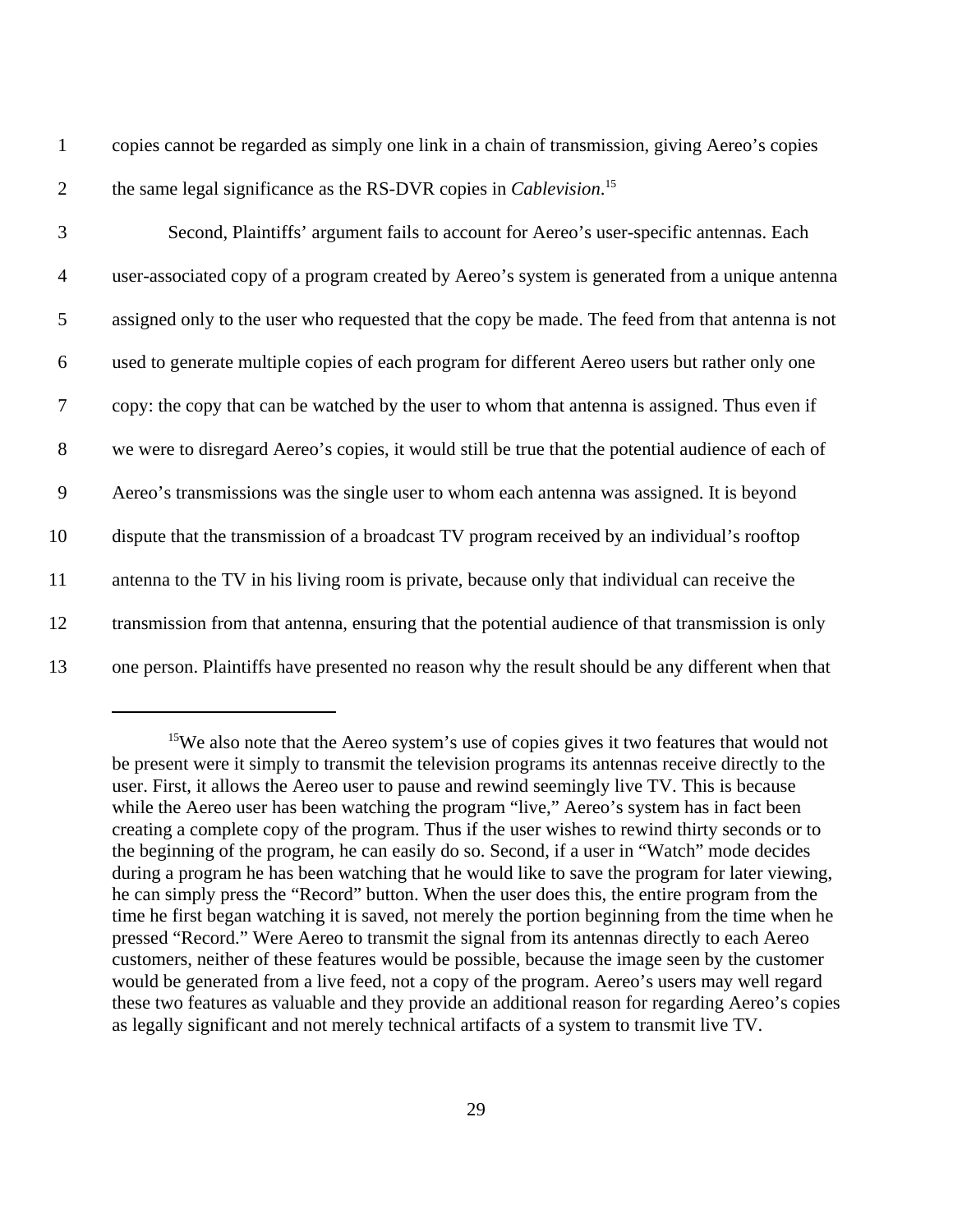| $\mathbf{1}$   | rooftop antenna is rented from Aereo and its signals transmitted over the internet: it remains the      |
|----------------|---------------------------------------------------------------------------------------------------------|
| 2              | case that only one person can receive that antenna's transmissions. <sup>16</sup> Thus even without the |
| 3              | creation of user-associated copies, which under <i>Cablevision</i> means that Aereo's transmissions     |
| $\overline{4}$ | are not public, there is significant reason to believe that Aereo's system would not be creating        |
| 5              | public performances, since the entire chain of transmission from the time a signal is first             |
| 6              | received by Aereo to the time it generates an image the Aereo user sees has a potential audience        |
| $\tau$         | of only one Aereo customer. <sup>17</sup>                                                               |
| 8              | Finally, Plaintiffs argue that holding that Aereo's transmissions are not public                        |
| 9              | performances exalts form over substance, because the Aereo system is functionally equivalent to         |
| 10             | a cable television provider. Plaintiffs also make much of the undisputed fact that Aereo's system       |
| 11             | was designed around the Cablevision holding, because it creates essentially identical copies of         |
| 12             | the same program for every user who wishes to watch it in order to avoid copyright liability,           |

<sup>&</sup>lt;sup>16</sup>This makes Aereo's system unlike the early cable TV systems at issue in *Fortnightly*, 392 U.S. 390, and *Teleprompter*, 415 U.S. 394, because the signals from those community TV antennas were shared among many users. When Congress drafted the 1976 Copyright Act, it intended that such transmissions be deemed public performances. But, as discussed below, Congress clearly believed that, under the terms of the Act, some transmissions were private. The methodology Congress proscribed for distinguishing between public and private transmissions is the size of the potential audience, and by that methodology, the feed from Aereo's antennas is a private transmission because it results in a performance viewable by only one user. The 1976 Congress may not have anticipated that later technology would make it possible to mimic the functionality of early cable TV by means of private transmissions, but that unexpected result does not change the language of the statute.

<sup>&</sup>lt;sup>17</sup>Because Aereo's system uses both user-associated antennas and user-associated copies, we need not decide whether a system with only one of these attributes would be publicly performing copyrighted works.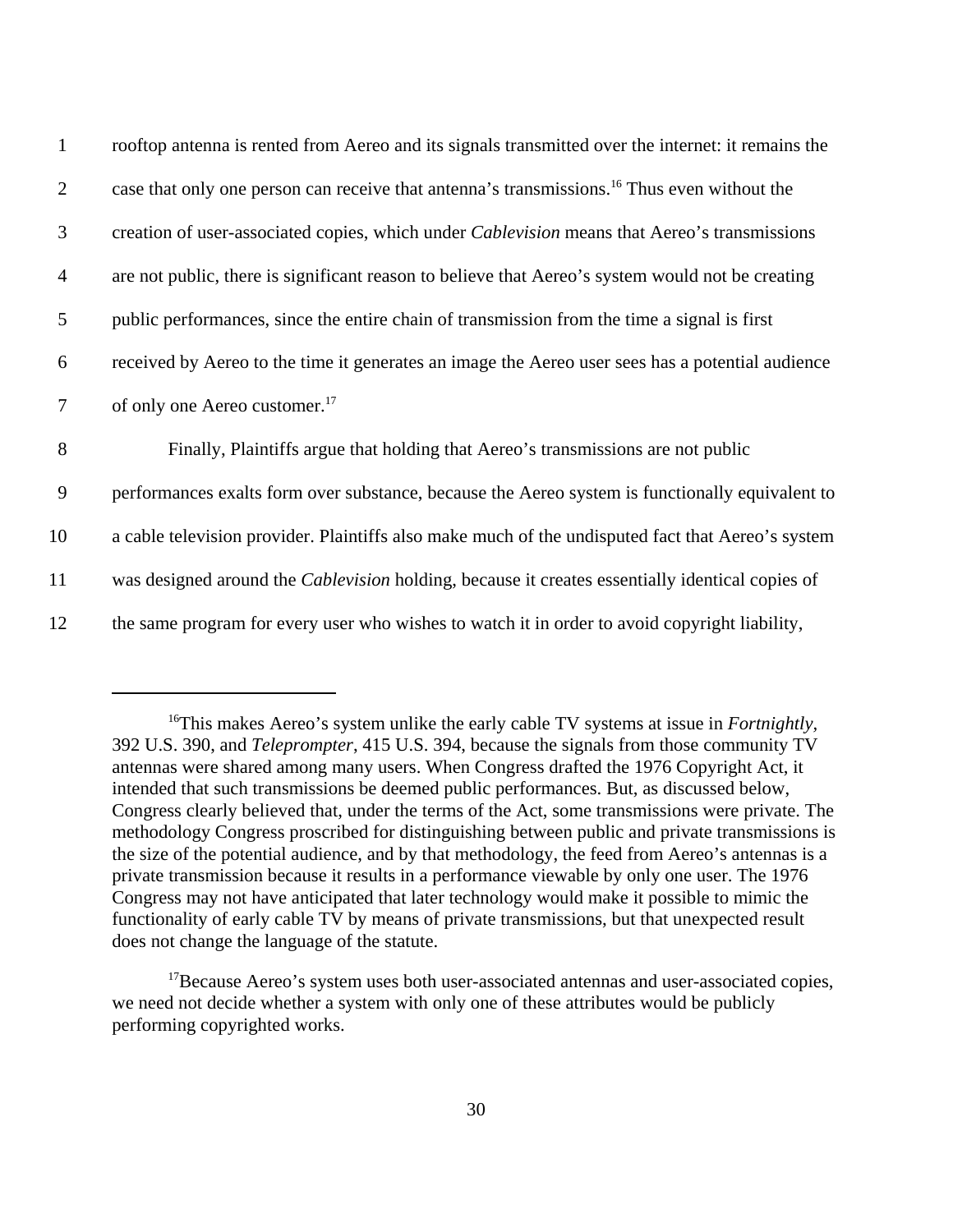| $\mathbf{1}$   | instead of using a perhaps more efficient design employing shared copies. However, that Aereo              |
|----------------|------------------------------------------------------------------------------------------------------------|
| $\overline{2}$ | was able to design a system based on <i>Cablevision</i> 's holding to provide its users with nearly live   |
| 3              | television over the internet is an argument that Cablevision was wrongly decided; it does not              |
| $\overline{4}$ | provide a basis for distinguishing <i>Cablevision</i> . Moreover, Aereo is not the first to design systems |
| 5              | to avoid copyright liability. The same is likely true of Cablevision, which created separate user-         |
| 6              | associated copies of each recorded program for its RS-DVR system instead of using more                     |
| $\tau$         | efficient shared copies because transmissions generated from the latter would likely be found to           |
| $8\,$          | infringe copyright holders' public performance right under the rationale of Redd Horne, 749                |
| 9              | F.2d 154. Nor is Aereo alone in designing its system around Cablevision, as many cloud                     |
| 10             | computing services, such as internet music lockers, discussed further below, appear to have done           |
| 11             | the same. See Br. of the Computer & Commc'ns Indus. Ass'n & the Internet Ass'n as Amicus                   |
| 12             | Curiae at 5-8. Perhaps the application of the Transmit Clause should focus less on the technical           |
| 13             | details of a particular system and more on its functionality, but this Court's decisions in                |
| 14             | Cablevision and NFL, 211 F.3d 10, held that technical architecture matters.                                |
| 15             | The Legislative Intent Behind the 1976 Copyright Act<br>IV.                                                |
| 16             | Plaintiffs also contend that the legislative history of the 1976 Copyright Act shows that                  |
| 17             | Aereo's transmissions should be deemed public performances of the Plaintiffs' copyrighted                  |
| 18             | works. They argue that cable retransmissions are public performances under the Transmit Clause             |
| 19             | and Aereo is functionally equivalent to a cable system. However, this reading of the legislative           |
| 20             | history is simply incompatible with the conclusions of the Cablevision court.                              |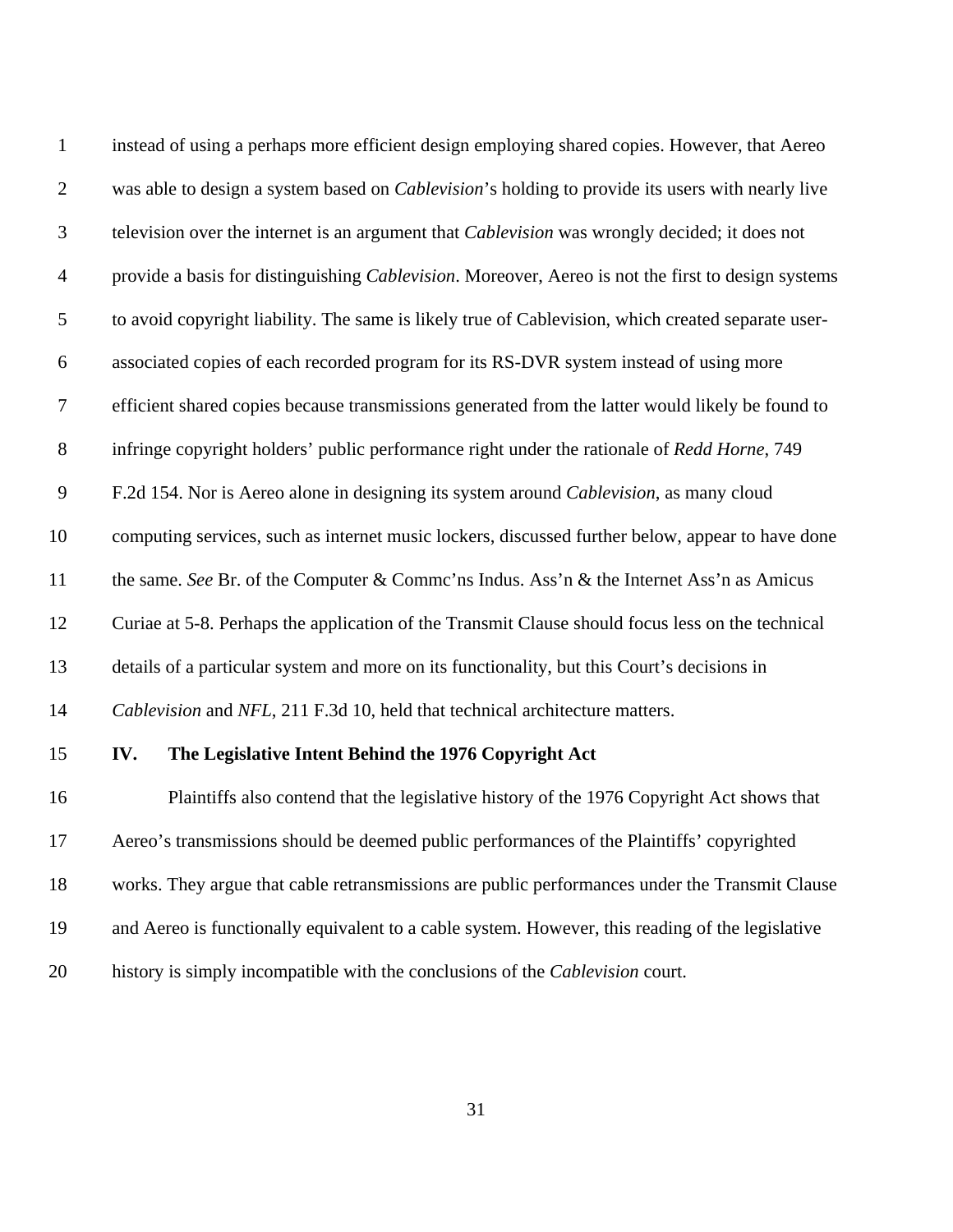| $\mathbf{1}$     | This view of the legislative history also ignores a contrary strand of the history behind         |
|------------------|---------------------------------------------------------------------------------------------------|
| $\mathfrak{2}$   | the 1976 Copyright Act. Congress recognized when it drafted the 1976 Act that its broad           |
| 3                | definition of "performance" could create unintended results. The House Report states that under   |
| $\overline{4}$   | this definition, "any individual is performing whenever he or she plays a phonorecord             |
| 5                | embodying the performance or communicates the performance by turning on a receiving set."         |
| $\boldsymbol{6}$ | House Report at 63. But because Congress did not wish to require everyone to obtain a license     |
| $\boldsymbol{7}$ | from copyright holders before they could "perform" the copyrighted works played by their          |
| $8\,$            | television, Congress was careful to note that a performance "would not be actionable as an        |
| 9                | infringement unless it were done 'publicly,' as defined in section 101." id. "Private"            |
| 10               | performances are exempted from copyright liability. Id. This limitation also applies to           |
| 11               | performances created by a "transmission," since, as the Cablevision court noted, if Congress      |
| 12               | intended all transmissions to be public performances, the Transmit Clause would not have          |
| 13               | contained the phrase "to the public." <sup>18</sup> Cablevision, 536 F.3d at 135-36.              |
| 14               | In the technological environment of 1976, distinguishing between public and private               |
| 15               | transmissions was simpler than today. New devices such as RS-DVRs and Slingboxes                  |
| 16               | complicate our analysis, as the transmissions generated by these devices can be analogized to the |
| 17               | paradigmatic example of a "private" transmission: that from a personal roof-top antenna to a      |

<sup>&</sup>lt;sup>18</sup>This is particularly appropriate given that in 1976, when cable TV was still in its infancy, many Americans used rooftop antennas. Thus Congress would have certainly wished to avoid adopting language that would make millions of Americans copyright infringers because they transmitted broadcast television programs from their personal rooftop antennas to their own television sets.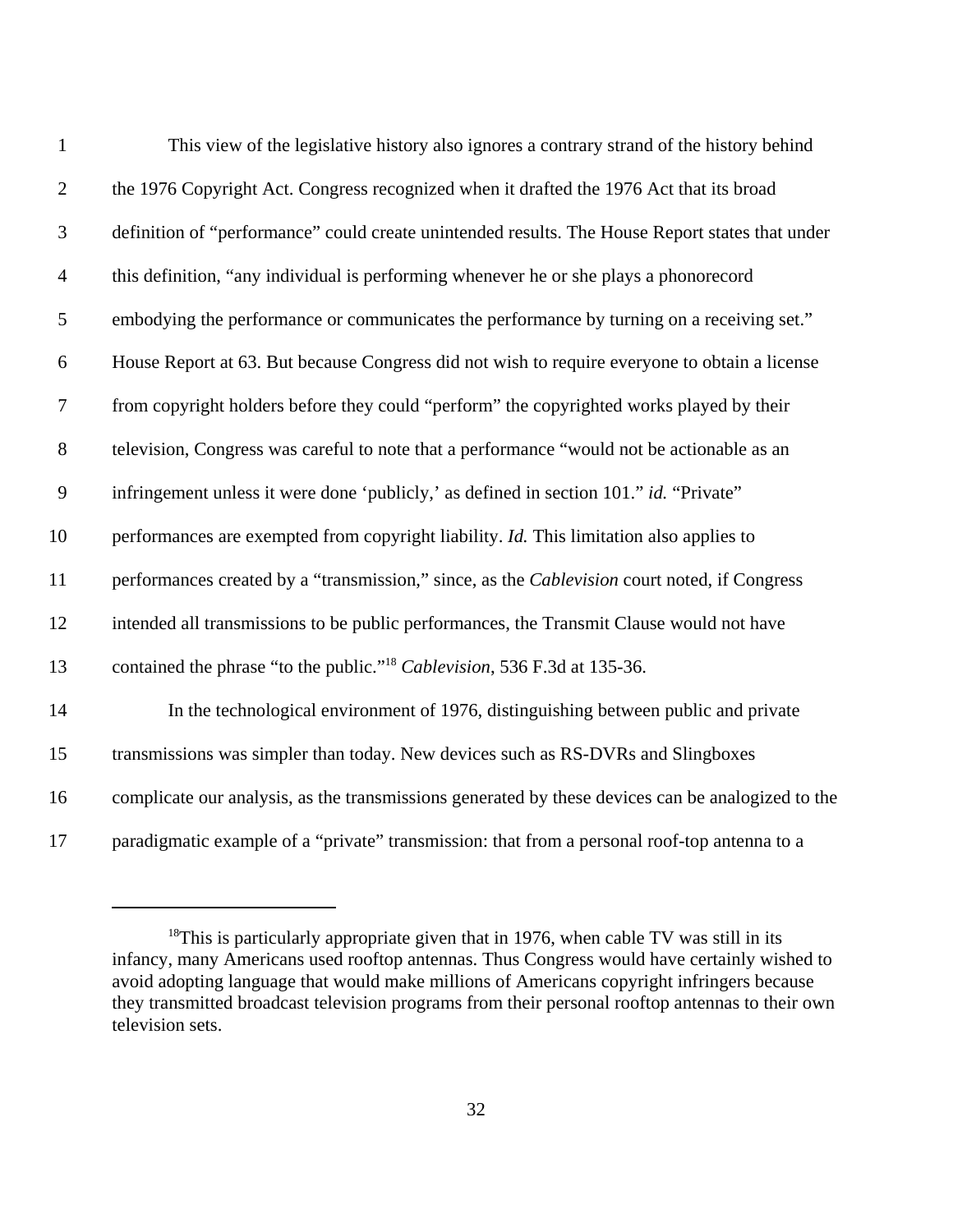television set in a living room. As much as Aereo's service may resemble a cable system, it also generates transmissions that closely resemble the private transmissions from these devices. Thus unanticipated technological developments have created tension between Congress's view that retransmissions of network programs by cable television systems should be deemed public performances and its intent that some transmissions be classified as private. Although Aereo may in some respects resemble a cable television system, we cannot disregard the contrary concerns expressed by Congress in drafting the 1976 Copyright Act. And we certainly cannot disregard the express language Congress selected in doing so. That language and its legislative history, as interpreted by this Court in *Cablevision*, compels the conclusion that Aereo's transmissions are not public performances.

**V. Stare Decisis**

 Though presented as efforts to distinguish *Cablevision*, many of Plaintiffs' arguments really urge us to overrule *Cablevision*. One panel of this Court, however, "cannot overrule a prior decision of another panel." *Union of Needletrades, Indus. & Textile Employees, AFL-CIO, CLC v. U.S. I.N.S.*, 336 F.3d 200, 210 (2d Cir. 2003). We are "bound by the decisions of prior panels until such time as they are overruled either by an en banc panel of our Court or by the Supreme Court." *United States v. Wilkerson*, 361 F.3d 717, 732 (2d Cir. 2004). There is an exception when an intervening Supreme Court decision "casts doubt on our controlling precedent," *Union of Needletrades*, 336 F.3d at 210, but we are unaware of any such decisions that implicate *Cablevision*. Plaintiffs have provided us with no adequate basis to distinguish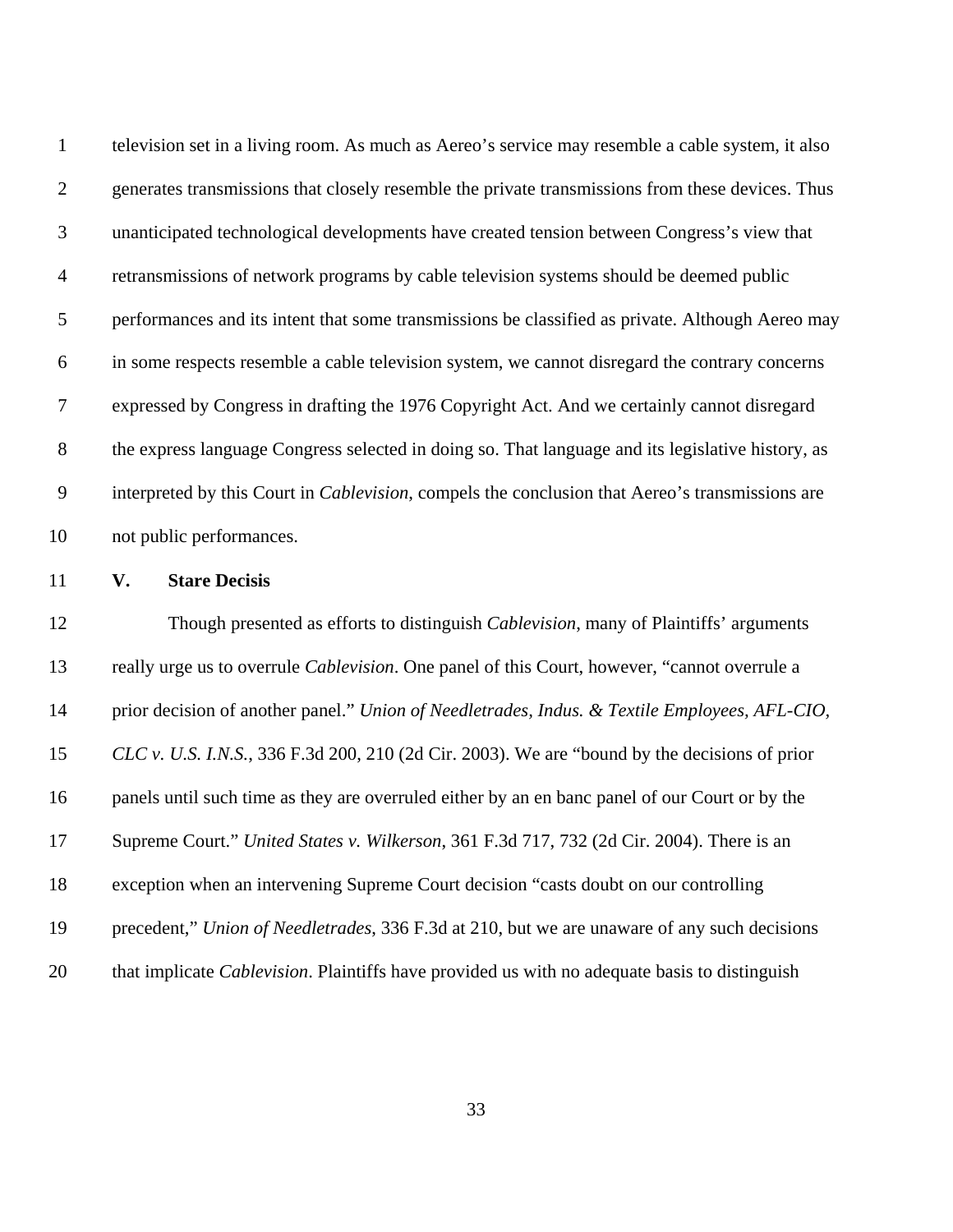*Cablevision* from the Aereo system.<sup>19</sup> We therefore see no error in the district court's conclusion 2 that Plaintiffs are unlikely to prevail on the merits.

# 3 **VI. The Other Preliminary Injunction Factors**

 We now turn to the remaining preliminary injunction factors. *See Salinger*, 607 F.3d at 79-80. Because the Plaintiffs are not likely to prevail on the merits, we consider whether the Plaintiffs have demonstrated "sufficiently serious questions going to the merits to make them a fair ground for litigation and a balance of hardships tipping decidedly in the plaintiff's favor." *Id.* at 79. Given our conclusion that Aereo's service does not infringe Plaintiffs' public performance right when it transmits a program still airing on broadcast television, we do not believe the Plaintiffs have demonstrated "sufficiently serious questions going to the merits to make them a fair ground for litigation." *Id.* Moreover, we find no abuse of discretion in the district court's determination that the balance of hardships does not tip decidedly in the Plaintiffs' favor. The district court reached this decision based on its conclusions (1) that the Plaintiffs were likely to suffer irreparable harm in the absence of an injunction and (2) that Aereo would suffer significant hardship if an injunction

<sup>&</sup>lt;sup>19</sup>Stare decisis is particularly warranted here in light of substantial reliance on *Cablevision*. As mentioned above, it appears that many media and technology companies have relied on *Cablevision* as an authoritative interpretation of the Transmit Clause. One example is cloud media services, which have proliferated in recent years. These services, which allow their users to store music on remote hard drives and stream it to internet-connected devices, have apparently been designed to comply with *Cablevision*. Just like Aereo's system and Cablevision's RS-DVR, they seek to avoid public performance liability by creating userassociated copies of each song rather than sharing song files among multiple users. *See* Brandon J. Trout, Note, *Infringers or Innovators? Examining Copyright Liability for Cloud-Based Music Locker Services*, 14 Vand. J. Ent. & Tech. L. 729, 746-48 (2012).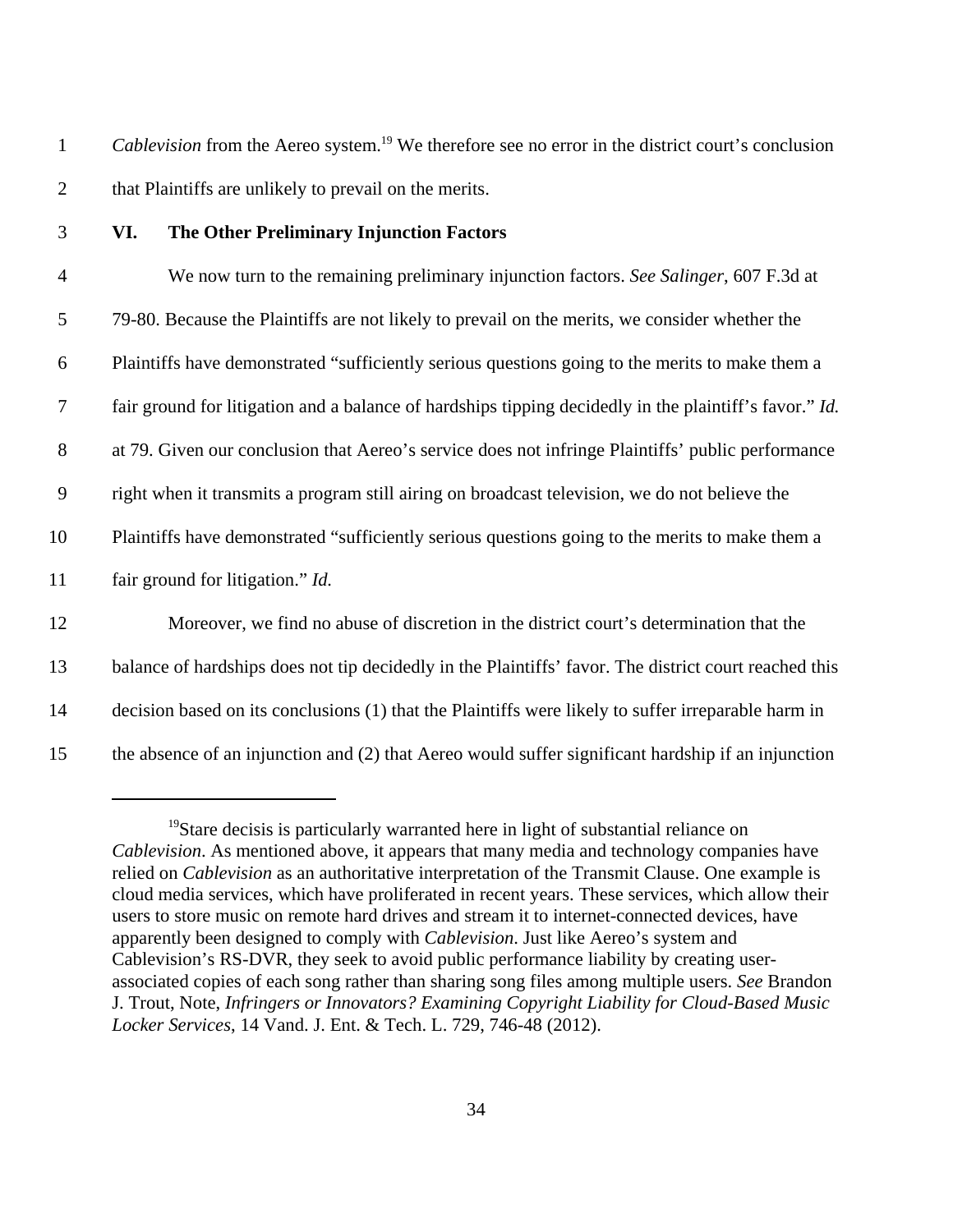| $\mathbf{1}$   | should issue, since this would likely be the end of its business. See Am. Broad. Cos., Inc. v.        |
|----------------|-------------------------------------------------------------------------------------------------------|
| $\overline{2}$ | Aereo, 874 F. Supp. 2d at 397-403. The parties do not appear to contest the district court's          |
| 3              | factual determinations supporting these conclusions and we see no clear error in them. Plaintiffs     |
| $\overline{4}$ | do argue that any harm suffered by Aereo should be disregarded in the balance of hardships            |
| 5              | analysis because Aereo's business is illegal and "[i]t is axiomatic that an infringer of copyright    |
| 6              | cannot complain about the loss of ability to offer its infringing product." ivi, 691 F.3d at 287. But |
| $\tau$         | this argument hinges on the conclusion that Aereo's business infringes the Plaintiffs' copyrights.    |
| $8\,$          | Because we conclude that it does not-at least on the limited question before us of whether            |
| 9              | Aereo's transmissions of unique copies of recorded programs to the Aereo users who directed           |
| 10             | that they be created are public performances-the harms Aereo would suffer from an injunction          |
| 11             | are legally cognizable and significant. There is thus no reason to disturb the district court's       |
| 12             | conclusion that the balance of hardships does not tip "decidedly" in the Plaintiffs' favor.           |
| 13             | <b>CONCLUSION</b>                                                                                     |
| 14             | We conclude that Aereo's transmissions of unique copies of broadcast television                       |
| 15             | programs created at its users' requests and transmitted while the programs are still airing on        |
| 16             | broadcast television are not "public performances" of the Plaintiffs' copyrighted works under         |
| 17             | Cablevision. As such, Plaintiffs have not demonstrated that they are likely to prevail on the         |
| 18             | merits on this claim in their copyright infringement action. Nor have they demonstrated serious       |
| 19             | questions as to the merits and a balance of hardships that tips decidedly in their favor. We          |
| 20             | therefore affirm the order of the district court denying the Plaintiffs' motion.                      |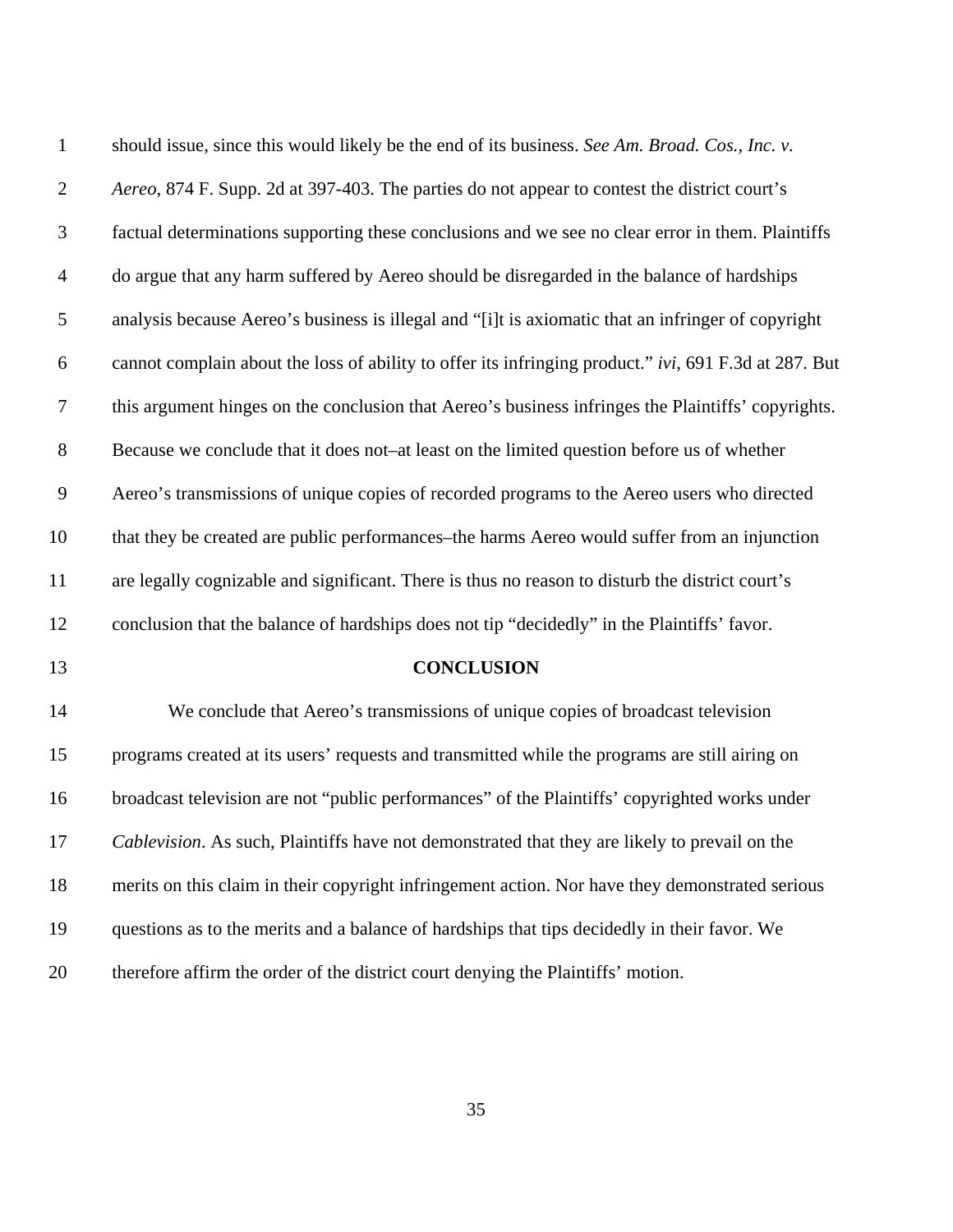CHIN, *Circuit Judge*:

I respectfully dissent.

Defendant-appellee Aereo, Inc. ("Aereo") captures over-the-air broadcasts of television programs and retransmits them to subscribers by streaming them over the Internet. For a monthly fee, Aereo's customers may "Watch" the programming "live" (that is, with a seven-second delay) on their computers and other electronic devices, or they may "Record" the programs for later viewing. Aereo retransmits the programming without the authorization of the copyright holders and without paying a fee.

The Copyright Act confers upon owners of copyrights in audiovisual works the exclusive right "to perform the copyrighted work publicly." 17 U.S.C. § 106(4). This exclusive right includes the right "to transmit or otherwise communicate a performance . . . to the public, by means of any device or process." *Id.* § 101. In my view, by transmitting (or retransmitting) copyrighted programming to the public without authorization, Aereo is engaging in copyright infringement in clear violation of the Copyright Act.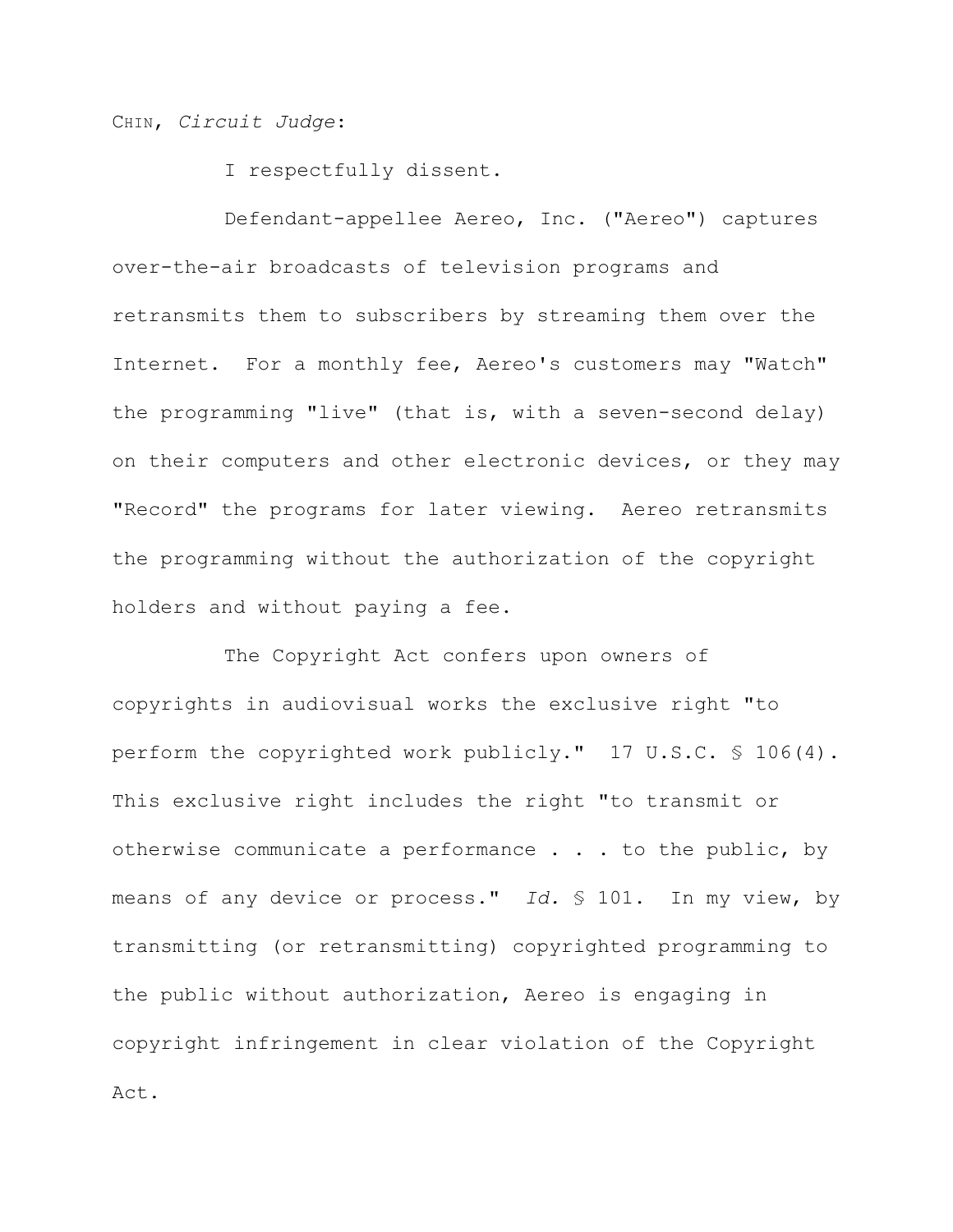Aereo argues that it is not violating the law because its transmissions are not "public" performances; instead, the argument goes, its transmissions are "private" performances, and a "private performance is not copyright infringement." It contends that it is merely providing a "technology platform that enables consumers to use remotelylocated equipment . . . to create, access and view their own unique recorded copies of free over-the-air broadcast television programming."

Aereo's "technology platform" is, however, a sham. The system employs thousands of individual dime-sized antennas, but there is no technologically sound reason to use a multitude of tiny individual antennas rather than one central antenna; indeed, the system is a Rube Goldberg-like contrivance, over-engineered in an attempt to avoid the reach of the Copyright Act and to take advantage of a perceived loophole in the law. After capturing the broadcast signal, Aereo makes a copy of the selected program for each viewer, whether the user chooses to "Watch" now or "Record" for later. Under Aereo's theory, by using these

 $-2-$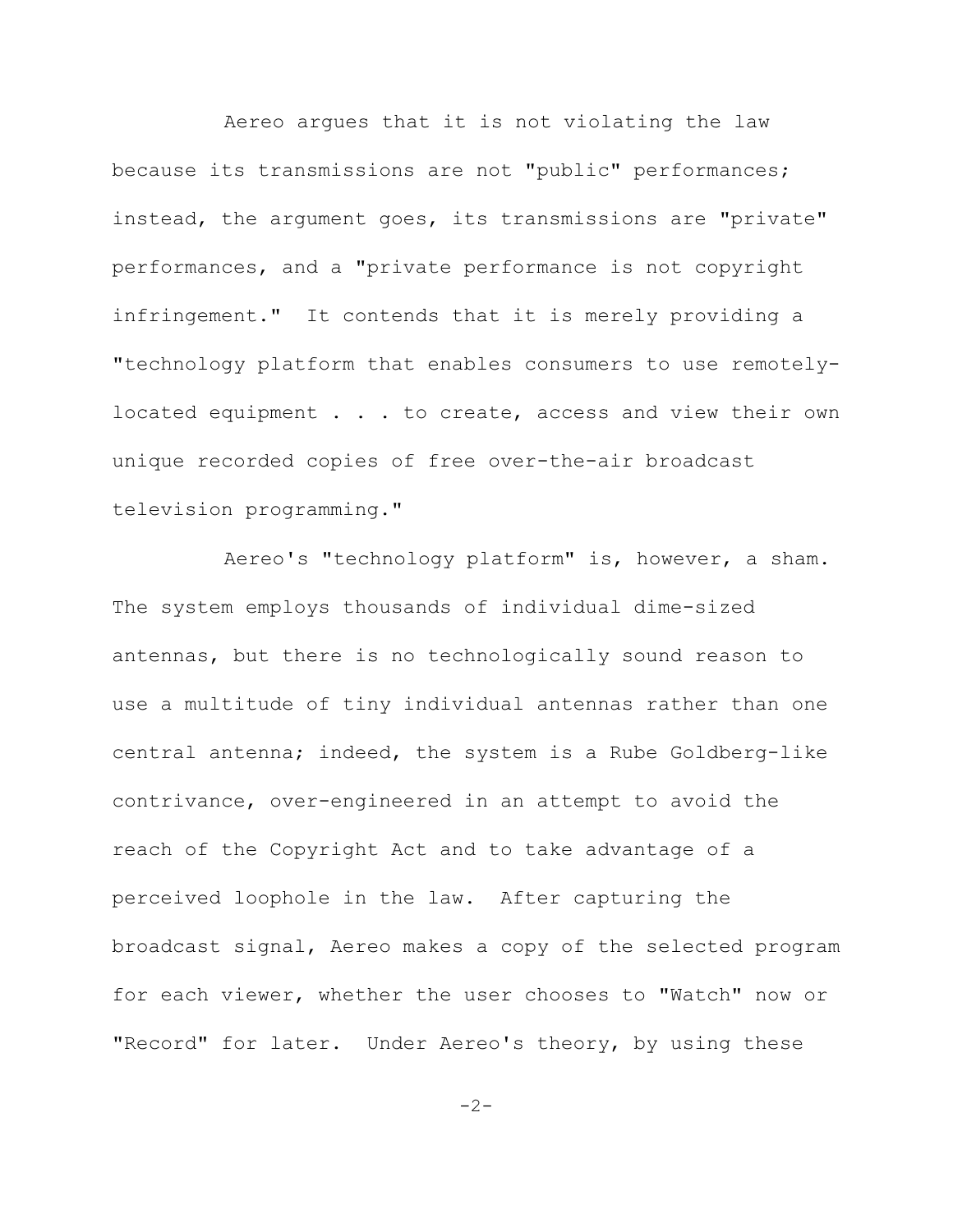individual antennas and copies, it may retransmit, for example, the Super Bowl "live" to 50,000 subscribers and yet, because each subscriber has an individual antenna and a "unique recorded cop[y]" of the broadcast, these are "private" performances. Of course, the argument makes no sense. These are very much *public* performances.

Aereo purports to draw its infringement-avoidance scheme from this Court's decision in *Cartoon Network LP v. CSC Holdings, Inc.*, 536 F.3d 121 (2d Cir. 2008), *cert. denied*, 129 S. Ct. 2890 (2009) ("*Cablevision*"). But, as discussed below, there are critical differences between *Cablevision* and this case. Most significantly, *Cablevision* involved a cable company that paid statutory licensing and retransmission consent fees for the content it retransmitted, while Aereo pays no such fees. Moreover, the subscribers in *Cablevision* already had the ability to view television programs in real-time through their *authorized* cable subscriptions, and the remote digital video recording service at issue there was a supplemental service that allowed subscribers to store that authorized content for

 $-3-$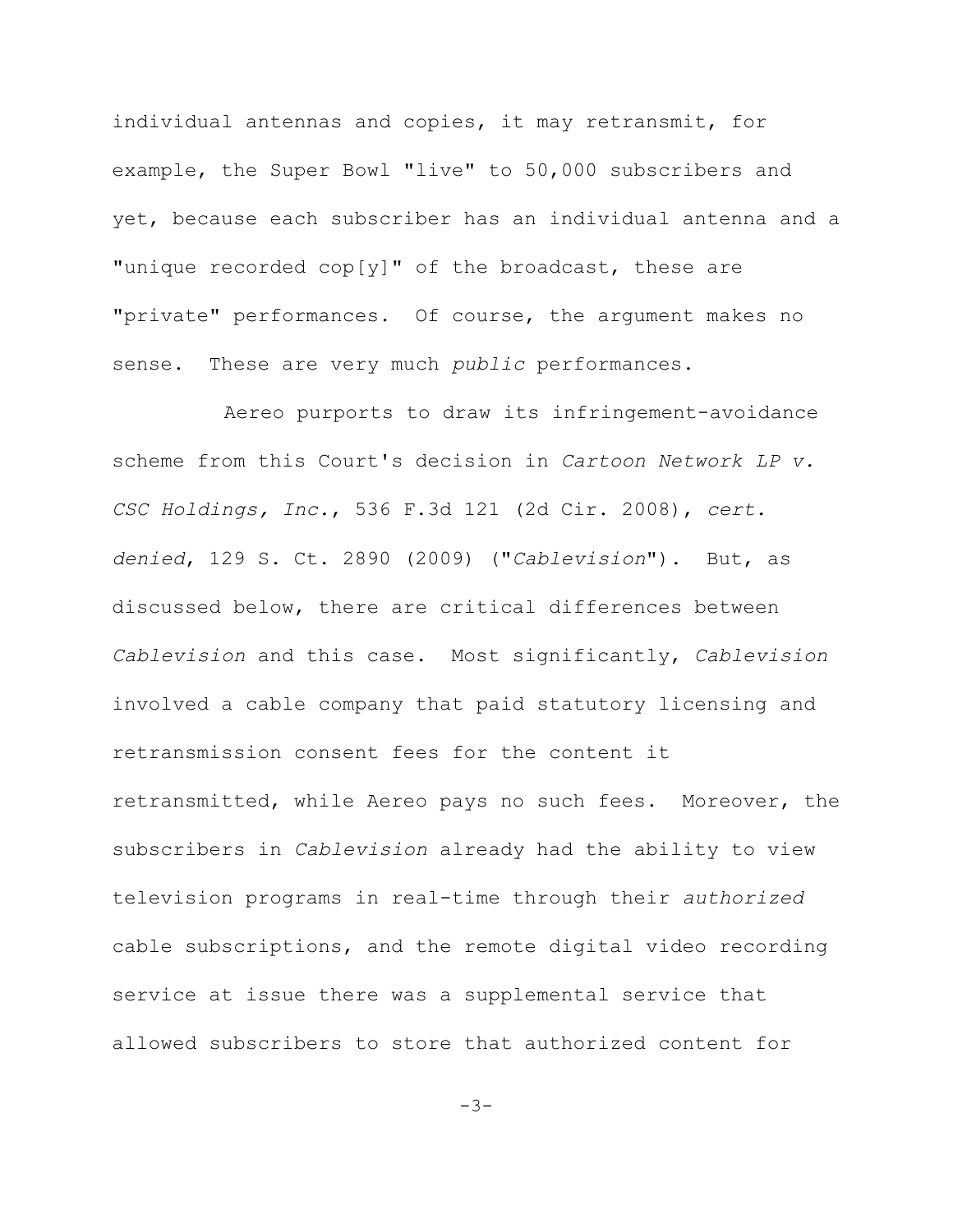later viewing. In contrast, no part of Aereo's system is authorized. Instead, its storage and time-shifting functions are an integral part of an unlicensed retransmission service that captures broadcast television programs and streams them over the Internet.

Aereo is doing precisely what cable companies, satellite television companies, and authorized Internet streaming companies do -- they capture over-the-air broadcasts and retransmit them to customers -- except that those entities are doing it legally, pursuant to statutory or negotiated licenses, for a fee. By accepting Aereo's argument that it may do so without authorization and without paying a fee, the majority elevates form over substance. Its decision, in my view, conflicts with the text of the Copyright Act, its legislative history, and our case law.

For these and other reasons discussed more fully below, I would reverse the district court's order denying plaintiffs-appellants' motion for a preliminary injunction.

 $-4-$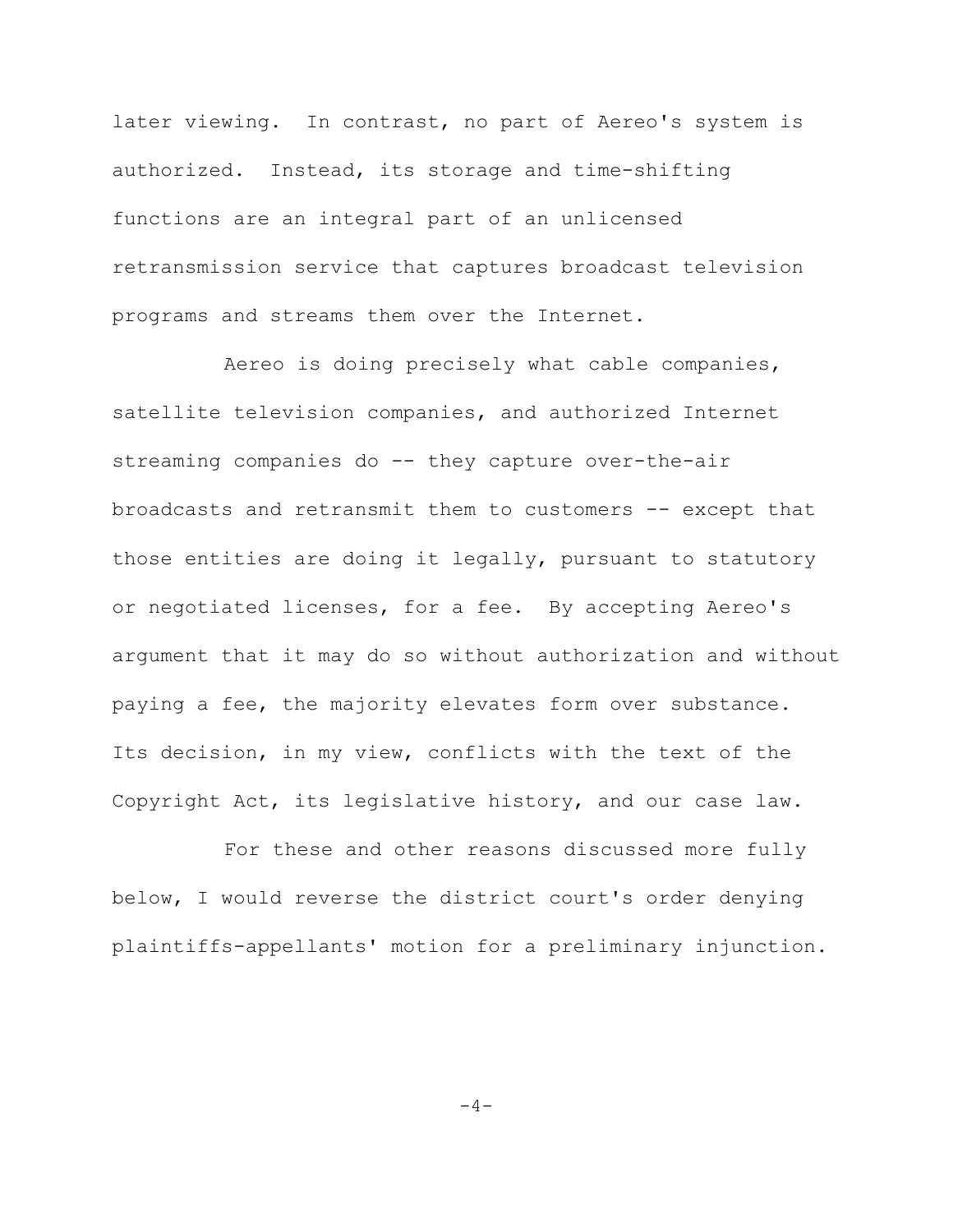#### *DISCUSSION*

When interpreting a statute, we must begin with the plain language, giving any undefined terms their ordinary meaning. *See Roberts v. Sea-Land Servs., Inc.*, 132 S. Ct. 1350, 1356 (2012); *United States v. Desposito*, 704 F.3d 221, 226 (2d Cir. 2013). We must "attempt to ascertain how a reasonable reader would understand the statutory text, considered as a whole." *Pettus v. Morgenthau*, 554 F.3d 293, 297 (2d Cir. 2009). Where Congress has expressed its intent in "reasonably plain terms, that language must ordinarily be regarded as conclusive." *Negonsott v. Samuels*, 507 U.S. 99, 104 (1993) (internal quotation marks and citation omitted); *see Devine v. United States*, 202 F.3d 547, 551 (2d Cir. 2000). If we conclude that the text is ambiguous, however, we will look to legislative history and other tools of statutory interpretation to "dispel this ambiguity." *In re Air Cargo Shipping Servs. Antitrust Litig.*, 697 F.3d 154, 159 (2d Cir. 2012).

I begin, then, by considering the text of the relevant sections of the Copyright Act. To the extent there

 $-5-$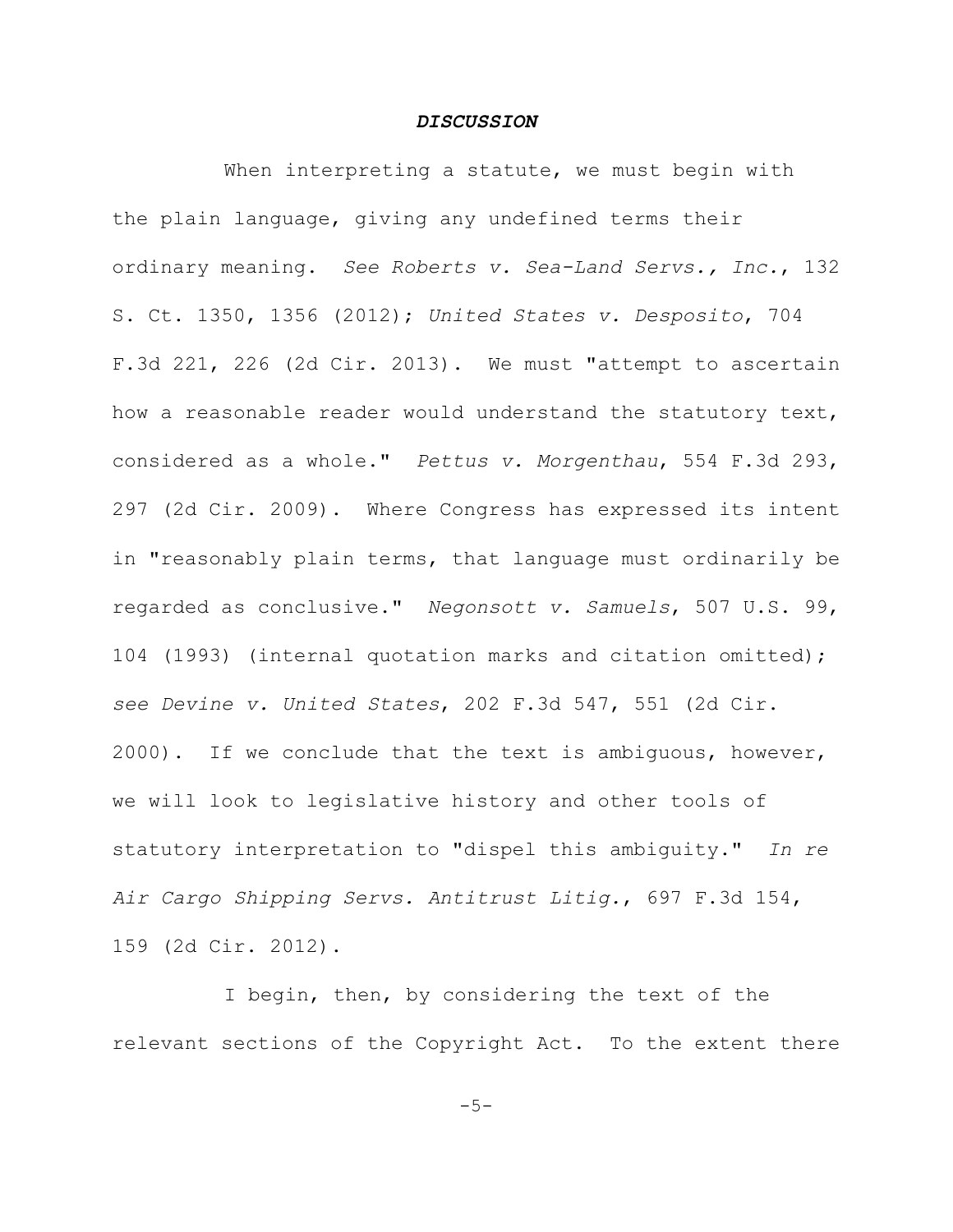is any arguable ambiguity in the statutory language, I next turn to its legislative history. Finally, I conclude with a discussion of *Cablevision* as well as other relevant precedents.

## **A.** *The Statutory Text*

Section 106 of the Copyright Act sets out six exclusive rights held by a copyright owner; these include the right "to perform the copyrighted work publicly." 17 U.S.C. § 106(4).

As defined in section 101, "[t]o perform . . . a work 'publicly' means," among other things:

> to transmit or otherwise communicate a performance or display of the work . . . to the public, by means of any device or process, whether the members of the public capable of receiving the performance or display receive it in the same place or in separate places and at the same time or at different times.

*Id.* § 101. "To 'transmit' a performance" is "to communicate it by any device or process whereby images or sounds are received beyond the place from which they are sent." *Id.*  Hence, the use of a device or process to transmit or

$$
-6-
$$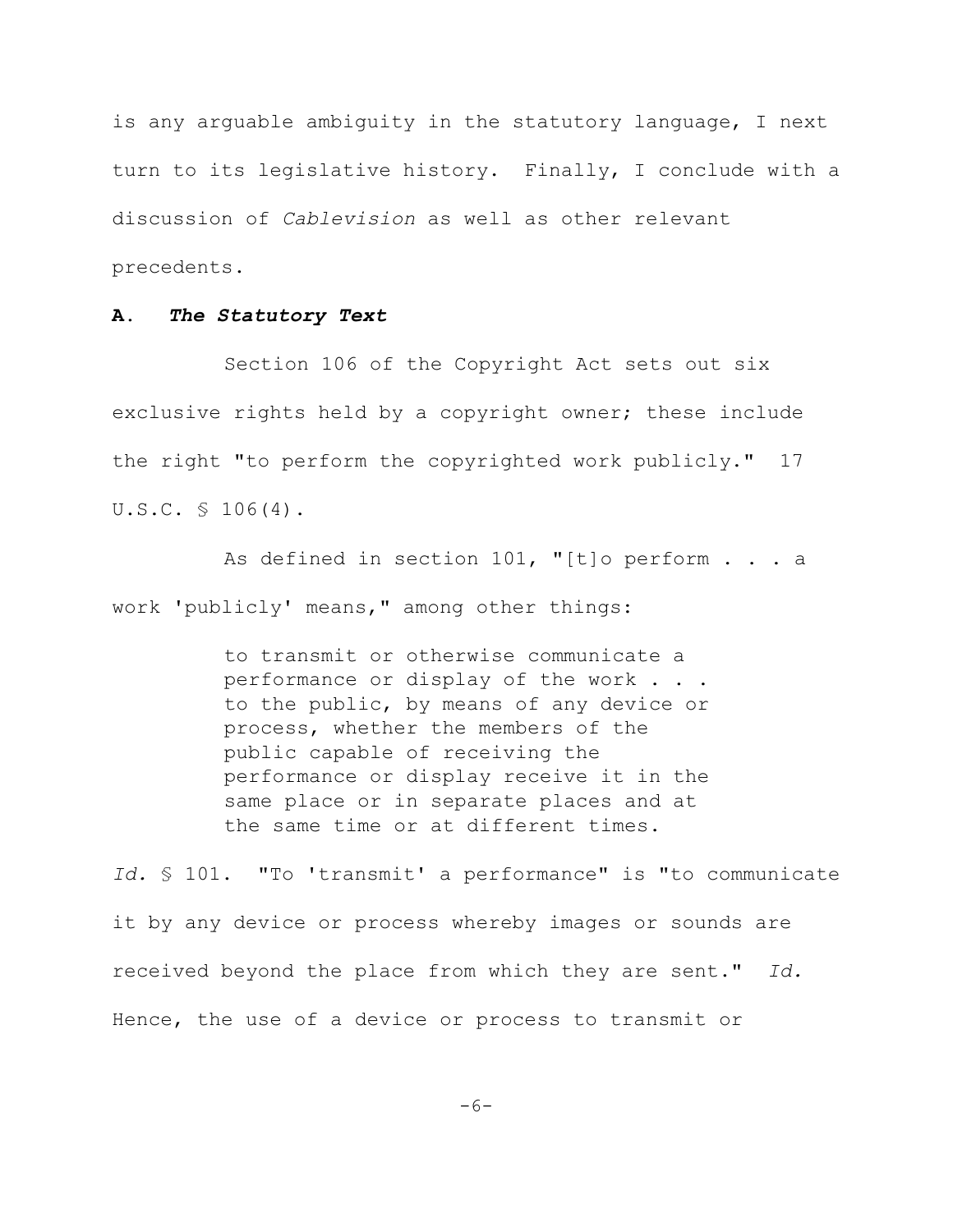communicate copyrighted images or sounds to the public constitutes a public performance, whether members of the public receive the performance in the same place or in different places, whether at the same time or at different times.

It is apparent that Aereo's system fits squarely within the plain meaning of the statute. *See, e.g.*, *Fox Television Stations, Inc. v. BarryDriller Content Sys., PLC*, No. CV 12-6921, 2012 WL 6784498, at \*1-6 (C.D. Cal. Dec. 27, 2012) (holding that a service "technologically analogous" to Aereo's was engaged in public performances). The statute is broadly worded, as it refers to "*any* device or process." 17 U.S.C. § 101 (emphasis added); *see also id.* (defining "device" and "process" as "one now known or later developed"). Aereo's system of thousands of antennas and other equipment clearly is a "device or process." Using that "device or process," Aereo receives copyrighted images and sounds and "transmit[s] or otherwise communicate[s]" them to its subscribers "beyond the place from which they are sent," *id.*, that is, "'beyond the place' of

-7-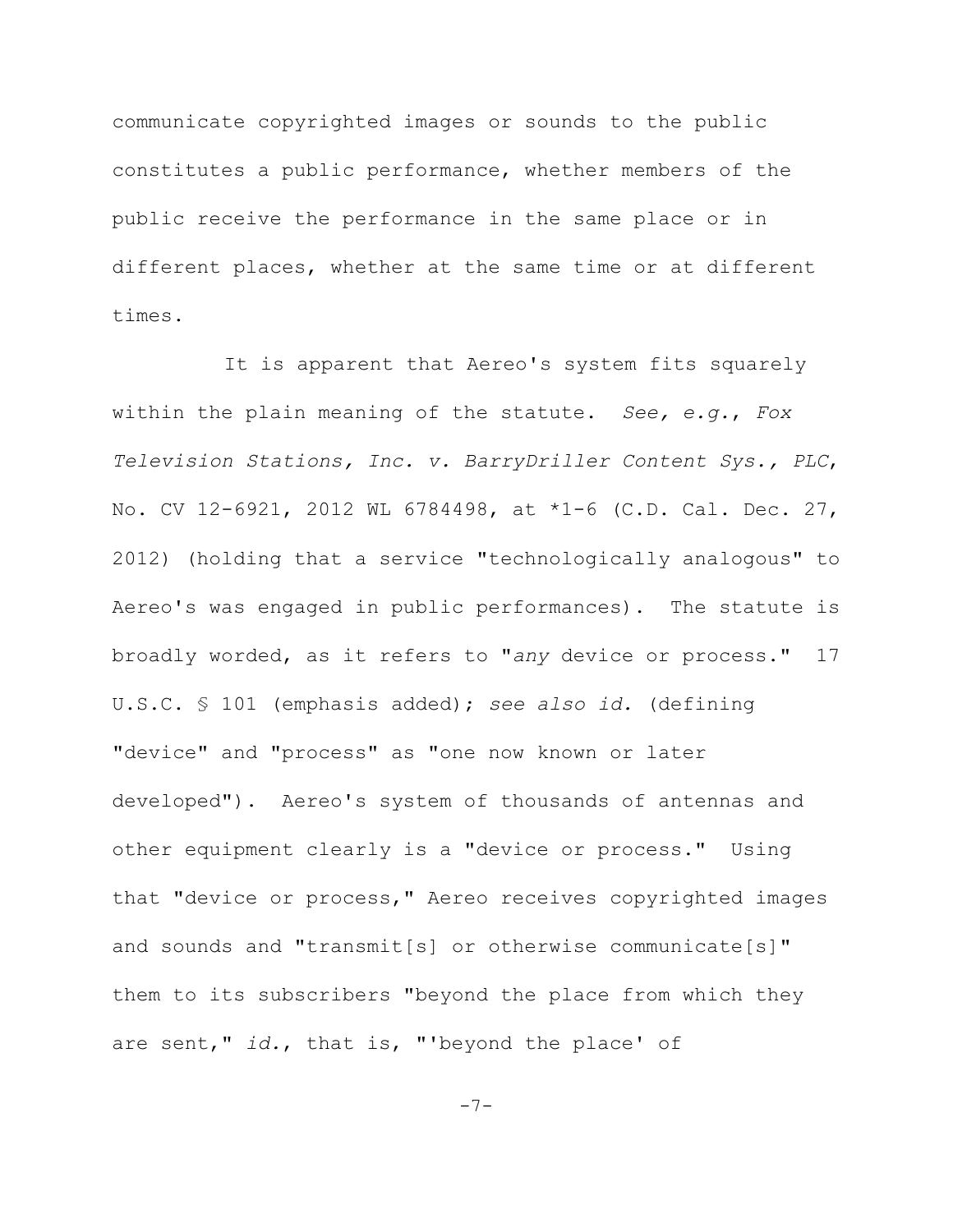origination," *Columbia Pictures Indus., Inc. v. Prof'l Real Estate Investors, Inc.*, 866 F.2d 278, 282 (9th Cir. 1989). The "performance or display of the work" is then received by paying subscribers "in separate places" and "at different times." 17 U.S.C. § 101.

Even assuming Aereo's system limits the potential audience for each transmission, and even assuming each of its subscribers receives a unique recorded copy, Aereo still is transmitting the programming "to the public." *Id.* Giving the undefined term "the public" its ordinary meaning, *see Kouichi Taniguchi v. Kan Pacific Saipan, Ltd.*, 132 S. Ct. 1997, 2002 (2012), a transmission to anyone other than oneself or an intimate relation is a communication to a "member[] of the public," because it is not in any sense "private." *See* Webster's II: New Riverside University Dictionary 951 (1994) (defining "public" as "[t]he community or the people as a group"); *see also id.* at 936 (defining "private" as, inter alia, "[n]ot public: intimate"). *Cf. Cablevision*, 536 F.3d at 138 ("[T]he identity of the transmitter . . . [is] germane in determining whether that

 $-8-$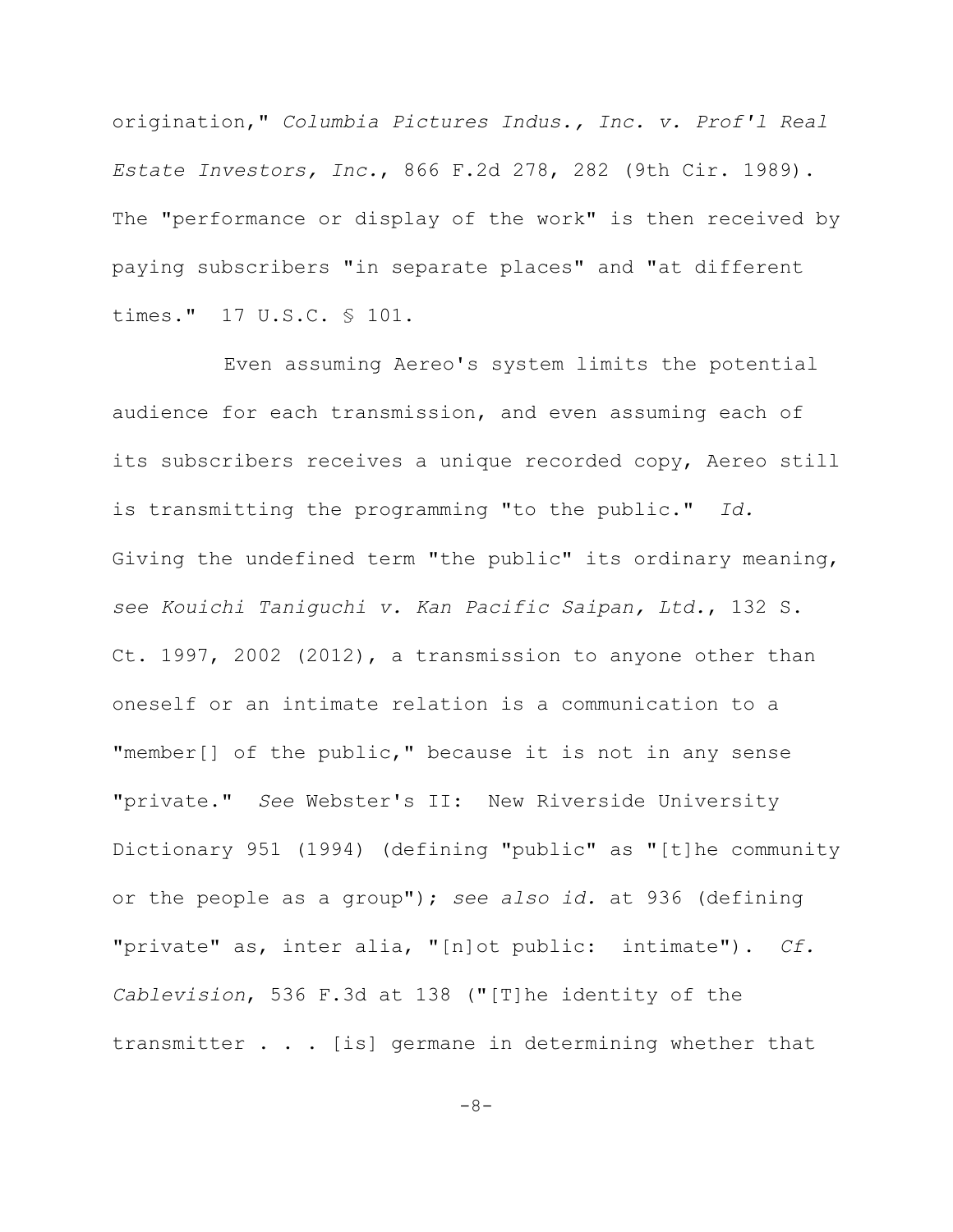transmission is made 'to the public.'"); *Ford Motor Co. v. Summit Motor Prods., Inc.*, 930 F.2d 277, 299-300 (3d Cir. 1991) (construing "to the public" in section 106(3) and concluding that "even one person can be the public").

What Aereo is doing is not in any sense "private," as the Super Bowl example discussed above illustrates. This understanding accords with the statute's instruction that a transmission can be "to the public" even if the "members of the public capable of receiving the performance . . . receive it in the same place or in separate places and at the same time or at different times." 17 U.S.C. § 101. Because Aereo is transmitting television signals to paying strangers, all of its transmissions are "to the public," even if intervening "device[s] or process[es]" limit the potential audience of each separate transmission to a single "member[] of the public." *Id.*

By any reasonable construction of the statute, Aereo is engaging in public performances and, therefore, it is engaging in copyright infringement. *See id.* §§ 106(4), 501(a).

 $-9-$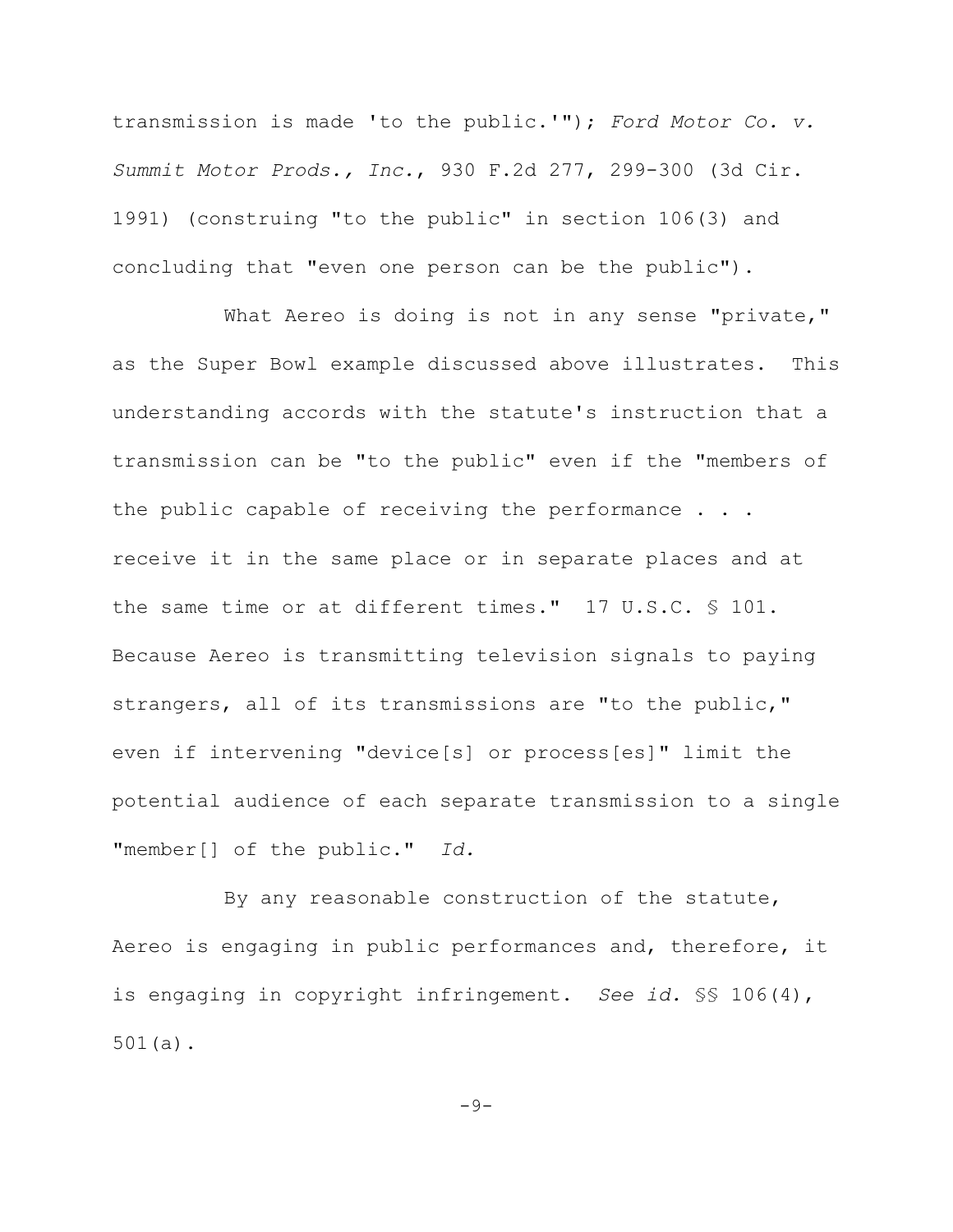## **B.** *The Legislative History*

Even if the language of the transmit clause were ambiguous as applied to Aereo's system, *see Cablevision*, 536 F.3d at 136 ("[T]he transmit clause is not a model of clarity  $\ldots$  ..."), the legislative history reinforces the conclusion that Aereo is engaging in public performances. The legislative history makes clear that Congress intended to reach new technologies, like this one, that are designed solely to exploit someone else's copyrighted work.

Just before the passage of the 1976 Copyright Act, the Supreme Court held in *Fortnightly Corp. v. United Artists Television, Inc.*, 392 U.S. 390 (1968), and *Teleprompter Corp. v. Columbia Broadcast Systems, Inc.*, 415 U.S. 394 (1974), that community antenna television ("CATV") systems -- which captured live television broadcasts with antennas set on hills and retransmitted the signals to viewers unable to receive the original signals -- did not infringe the public performance right because they were not "performing" the copyrighted work. *See Teleprompter*, 415 U.S. at 408-09; *Fortnightly*, 392 U.S. at 399-400. In reaching this conclusion, the Court reasoned that:

 $-10-$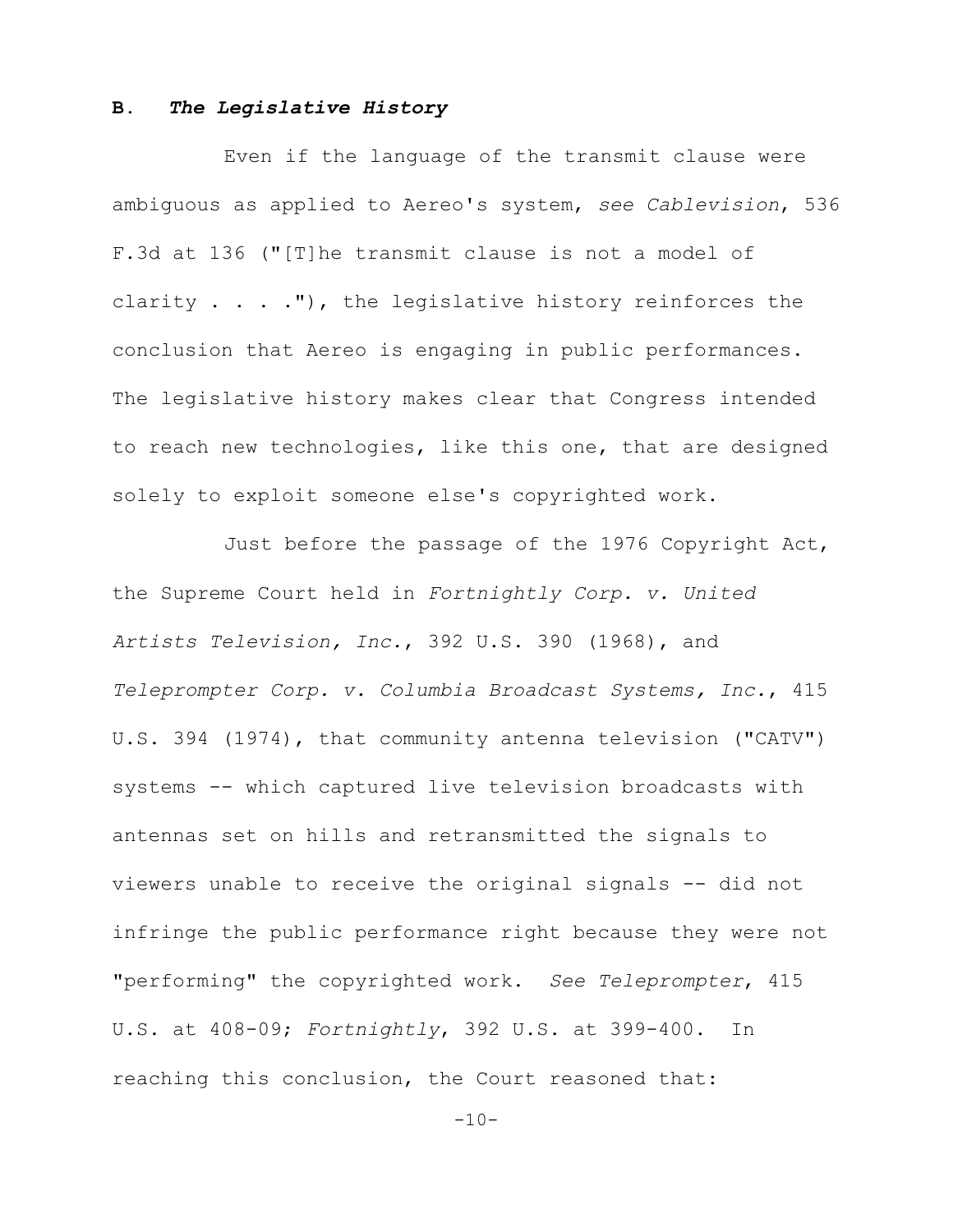If an individual erected an antenna on a hill, strung a cable to his house, and installed the necessary amplifying equipment, he would not be 'performing' the programs he received on his television set. . . . The only difference in the case of CATV is that the antenna system is erected and owned not by its users but by an entrepreneur.

*Fortnightly*, 392 U.S. at 400. This rationale is nearly identical to the justification advanced by Aereo: each subscriber could legally use his own antenna, digital video recorder ("DVR"), and Slingbox<sup>1</sup> to stream live television to his computer or other device, and so it makes no legal difference that the system is actually "erected and owned not by its users but by an entrepreneur." *Id.*<sup>2</sup>

A "Slingbox" is a set-top box that permits consumers to <sup>1</sup> shift their television programming to their portable devices. Slingbox describes its service as "placeshifting": "Placeshifting is viewing and listening to live, recorded or stored media on a remote device over the Internet or a data network. Placeshifting allows consumers to watch their TV anywhere." *See Placeshifting*, Slingbox.com, http://www.slingbox.com/get/placeshifting (last visited March 5, 2013). The Slingbox thus enables a consumer to view on a remote device content that he is already entitled to receive from a licensed cable company or other authorized source to view on his television.

Aereo's contention that each subscriber has an individual antenna is a fiction because the vast majority of its subscribers are "dynamic users" who are randomly assigned an antenna each time they use the system. Although each antenna is used only by one person at a time, it will be randomly assigned to another person for the next use. In other words, this is a shared pool of antennas, not individually-designated antennas.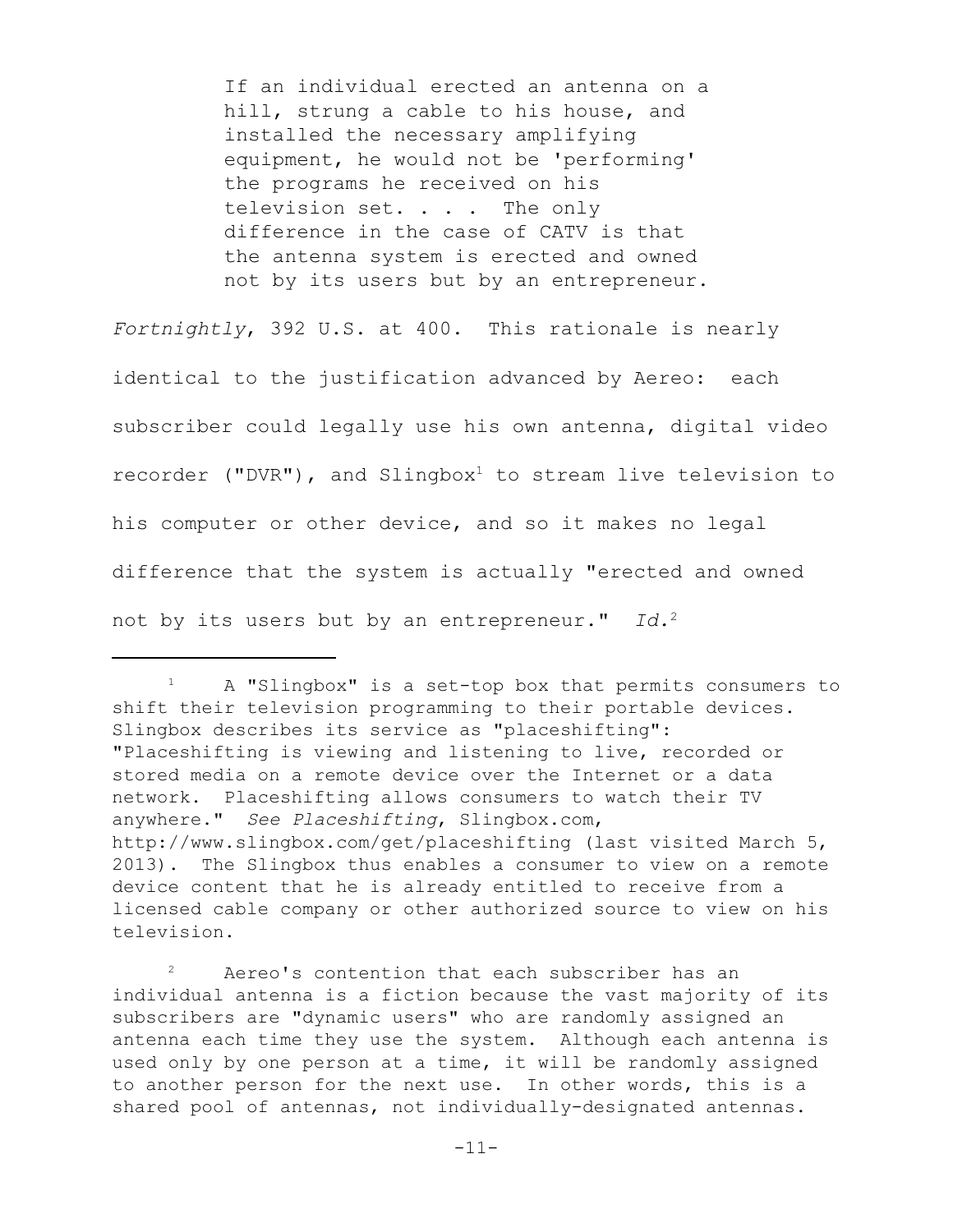But Congress expressly rejected the outcome reached by the Supreme Court in *Fortnightly* and *Teleprompter*. *See Capital Cities Cable, Inc. v. Crisp*, 467 U.S. 691, 709 (1984) ("Congress concluded that cable operators should be required to pay royalties to the owners of copyrighted programs retransmitted by their systems on pain of liability for copyright infringement.")*; see also WPIX, Inc. v. ivi, Inc.*, 691 F.3d 275, 281 (2d Cir. 2012); *Fox Television Stations*, 2012 WL 6784498, at \*5. In the 1976 Copyright Act, Congress altered the definitions of "perform" and "publicly" specifically to render the CATV systems' unlicensed retransmissions illegal. *See Sony Corp. of Am. v. Universal City Studios, Inc.*, 464 U.S. 417, 469 n.17 (1984); H.R. Rep. No. 94-1476, at 63, *reprinted in* 1976 U.S.C.C.A.N. 5659, 5676-77 ("[A] cable television system is performing when it retransmits the broadcast to its subscribers . . . ."); *id.* at 64, *reprinted in* 1976 U.S.C.C.A.N. at 5678 ("Clause (2) of the definition of 'publicly' in section 101 makes clear that the concept[] of public performance . . . include[s] . . . acts that transmit

-12-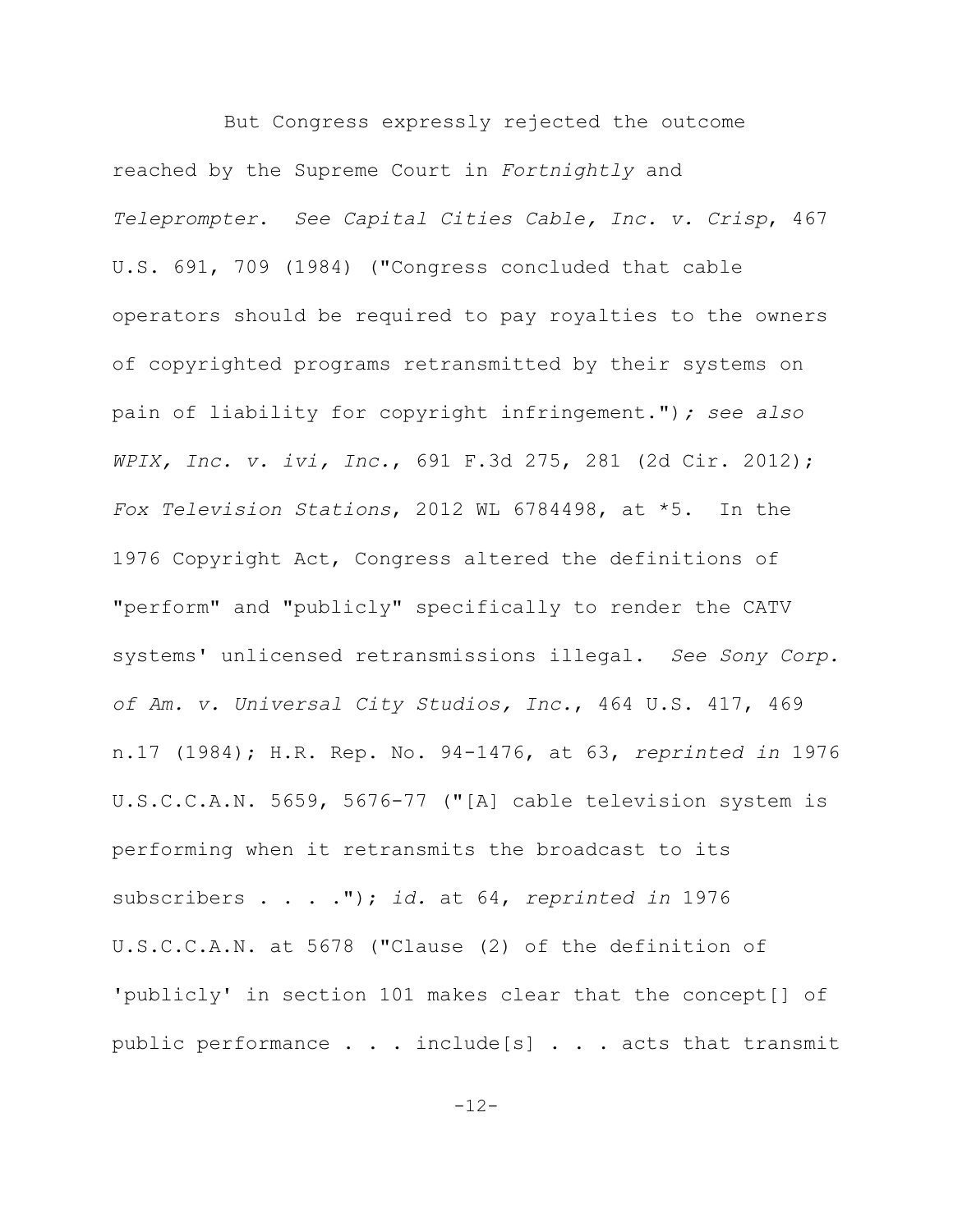or otherwise communicate a performance or display of the work to the public . . . . ").

Congress was not only concerned, however, with the then newly-emerging CATV systems. Recognizing that the *Fortnightly* and *Teleprompter* decisions arose in part because of the "drastic technological change" after the 1909 Act, *Fortnightly*, 392 U.S. at 396, Congress broadly defined the term "transmit" to ensure that the 1976 Act anticipated future technological developments:

> The definition of 'transmit' . . . is broad enough to include all conceivable forms and combinations of wires and wireless communications media, including but by no means limited to radio and television broadcasting as we know them. Each and every method by which the images or sounds comprising a performance or display are picked up and conveyed is a 'transmission,' and if the transmission reaches the public in [any] form, the case comes within the scope of clauses (4) or (5) of section 106.

H.R. Rep. No. 94-1476, at 64, *reprinted in* 1976 U.S.C.C.A.N. at 5678. Further anticipating that there would be changes in technology that it could not then foresee, Congress added that a public performance could be received in different

-13-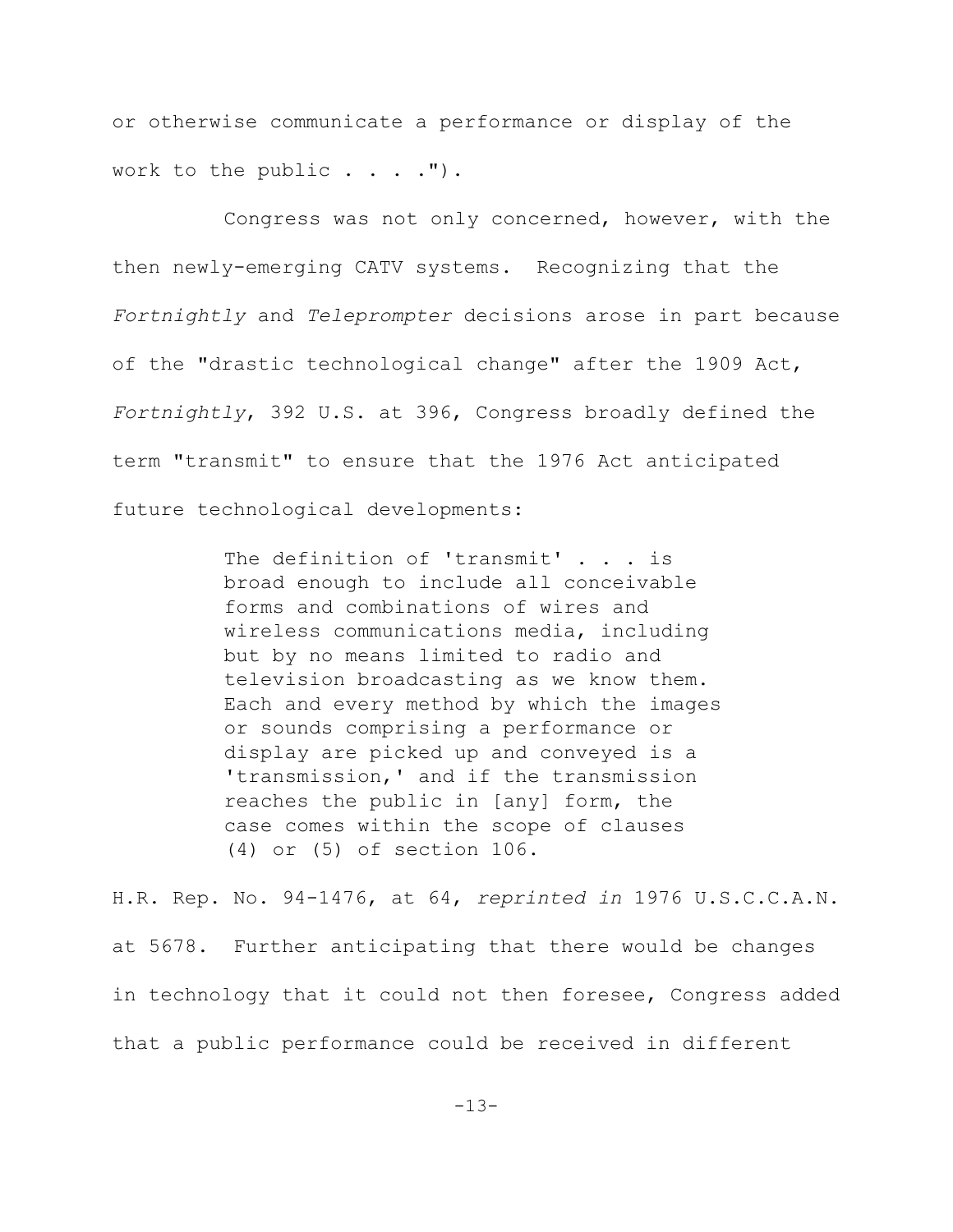places and at different times. This change was meant to clarify that:

> a performance made available by transmission to the public at large is 'public' even though the recipients are not gathered in a single place, and even if there is no proof that any of the potential recipients was operating his receiving apparatus at the time of the transmission. The same principles apply whenever *the potential recipients of the transmission represent a limited segment of the public*, such as the occupants of hotel rooms or the *subscribers of a cable television service*.

*Id.* at 64-65, *reprinted at* 1976 U.S.C.C.A.N. at 5678 (emphasis added).

While Congress in 1976 might not have envisioned the precise technological innovations employed by Aereo today, this legislative history surely suggests that Congress could not have intended for such a system to fall outside the definition of a public performance. To the contrary, Congress made clear its intent to include within the transmit clause "all conceivable forms and combinations of wires and wireless communications media," and if, as here, "the transmission reaches the public in [any] form,

 $-14-$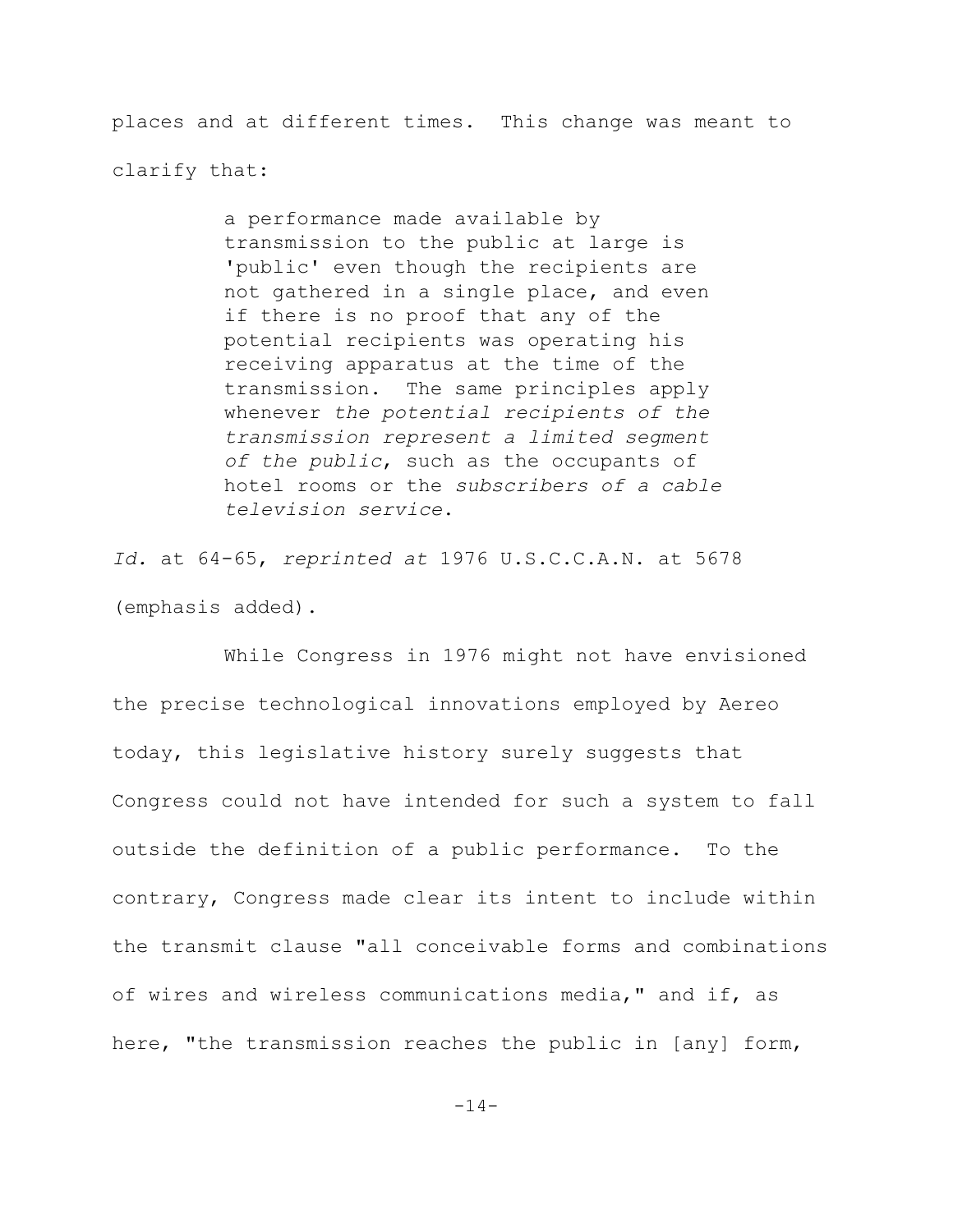the case comes within the scope of clauses (4) or (5) of section 106." H.R. Rep. No. 94-1476, at 64, *reprinted in* 1976 U.S.C.C.A.N. at 5678. Aereo's streaming of television programming over the Internet is a public performance as Congress intended that concept to be defined.

## **C.** *Cablevision*

Aereo seeks to avoid the plain language of the Copyright Act and the clear import of its legislative history by relying on this Court's decision in *Cablevision*. That reliance, in my view, is misplaced.

Cablevision was a cable operator with a license to retransmit broadcast and cable programming to its paying subscribers. *See Cablevision*, 536 F.3d at 123-25; *Twentieth Century Fox Film Corp. v. Cablevision Sys. Corp.*, 478 F. Supp. 2d 607, 610 (S.D.N.Y. 2007), *rev'd sub nom.*, *Cartoon Network LP v. CSC Holdings, Inc.* (*Cablevision*), 536 F.3d 121 (2d Cir. 2008). The content providers sought to enjoin Cablevision from introducing a new Remote Storage DVR system (the "RS-DVR") that would "allow[] Cablevision customers who do not have a stand-alone DVR to record cable programming"

 $-15-$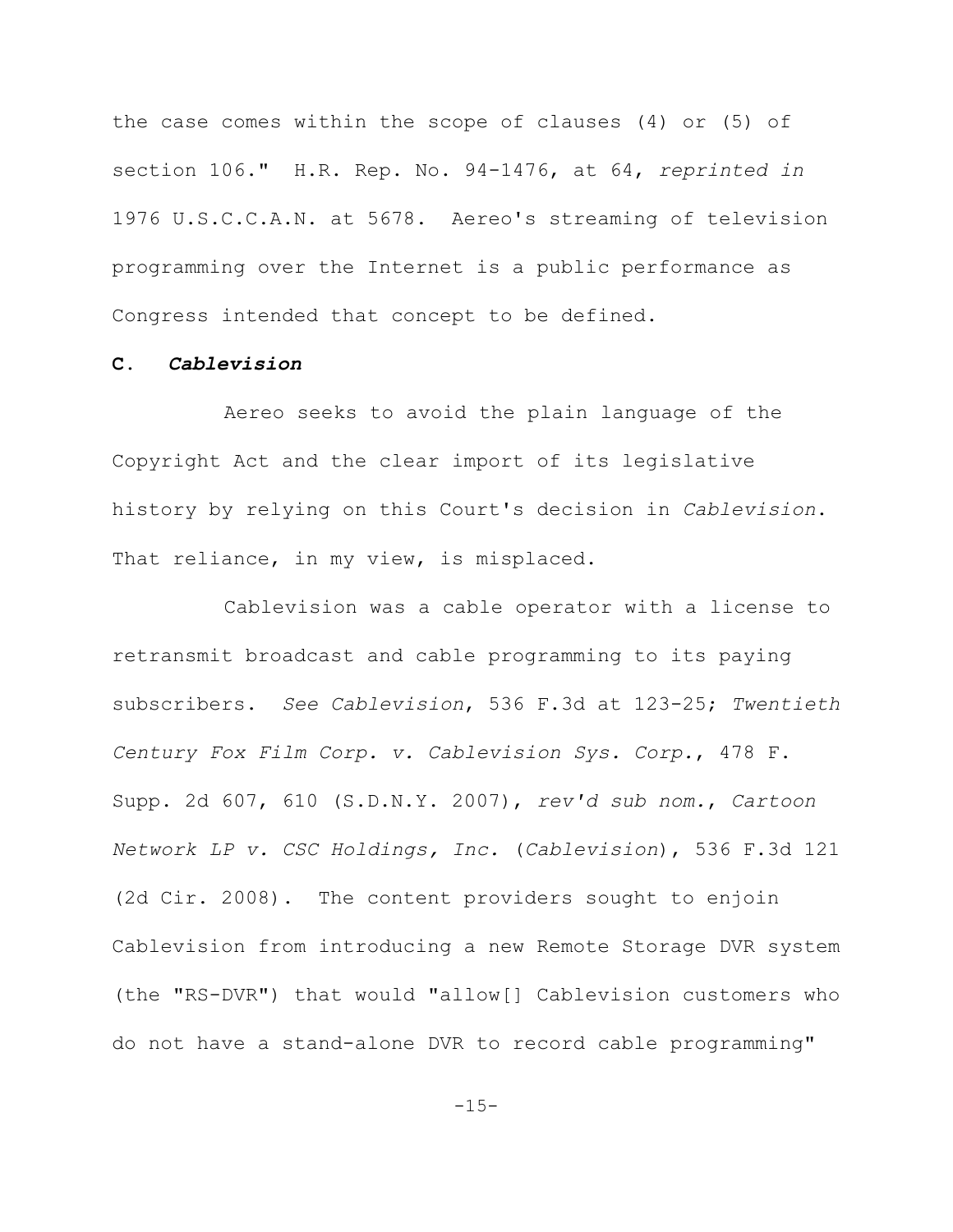and "then receive playback of those programs through their home television sets." *Cablevision*, 536 F.3d at 124. The lawsuit challenged only whether Cablevision needed additional licenses to allow its subscribers to record shows and play them back later through the RS-DVR system. *See Twentieth Century Fox*, 478 F. Supp. 2d at 609. If subscribers wanted to watch "live" television, they would watch it through Cablevision's licensed retransmission feed. *See Cablevision*, 536 F.3d at 124 (explaining that Cablevision split its programming data stream, sending one "immediately to customers as before"); Amicus Br. of Cablevision Sys. Corp. at 20.

The RS-DVR worked as follows. Cablevision split its licensed data stream, and sent a stream to a remote server, where the data went through two buffers. *Cablevision*, 536 F.3d at 124. At the first buffer, the system made a temporary copy of 0.1 seconds of programming while it inquired whether any subscribers wanted to copy that programming. *Id.* A customer could make such a request "by selecting a program in advance from an on-screen guide,

-16-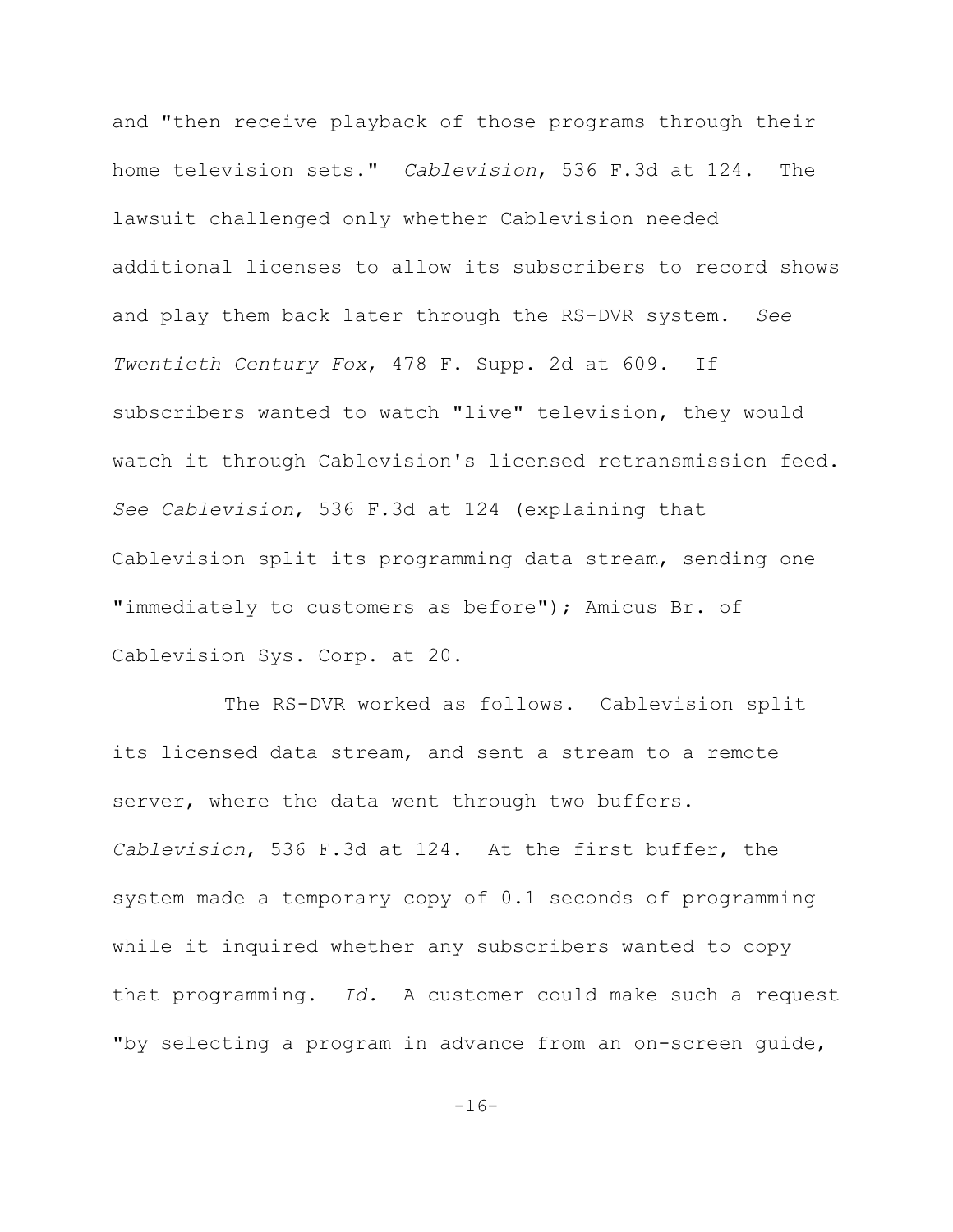or by pressing the record button while viewing a given program." *Id.* at 125. If a request had been made, the data moved to the second buffer and then was permanently saved onto a portion of a hard drive designated for that customer. *Id.* at 124. At the customer's request, the permanent copy was transmitted to the customer and played back to him. *Id.* at 125.

*Cablevision* held that the RS-DVR did not infringe either the reproduction or the public performance rights. *Id.* at 140. Unlike the majority here, I do not think we can view *Cablevision*'s analyses of each right in isolation. *See* Majority Opin., *supra*, at 18**.** As *Cablevision* explained, "the right of reproduction can reinforce and protect the right of public performance." *Cablevision*, 536 F.3d at 138. "Given this interplay between the various rights in this context," *id.*, *Cablevision*'s holding that "copies produced by the RS-DVR system are 'made' by the RS-DVR customer," *id.* at 133, was critical to its holding that "each RS-DVR playback transmission . . . made to a single subscriber using a single unique copy *produced by that subscriber* . . .

-17-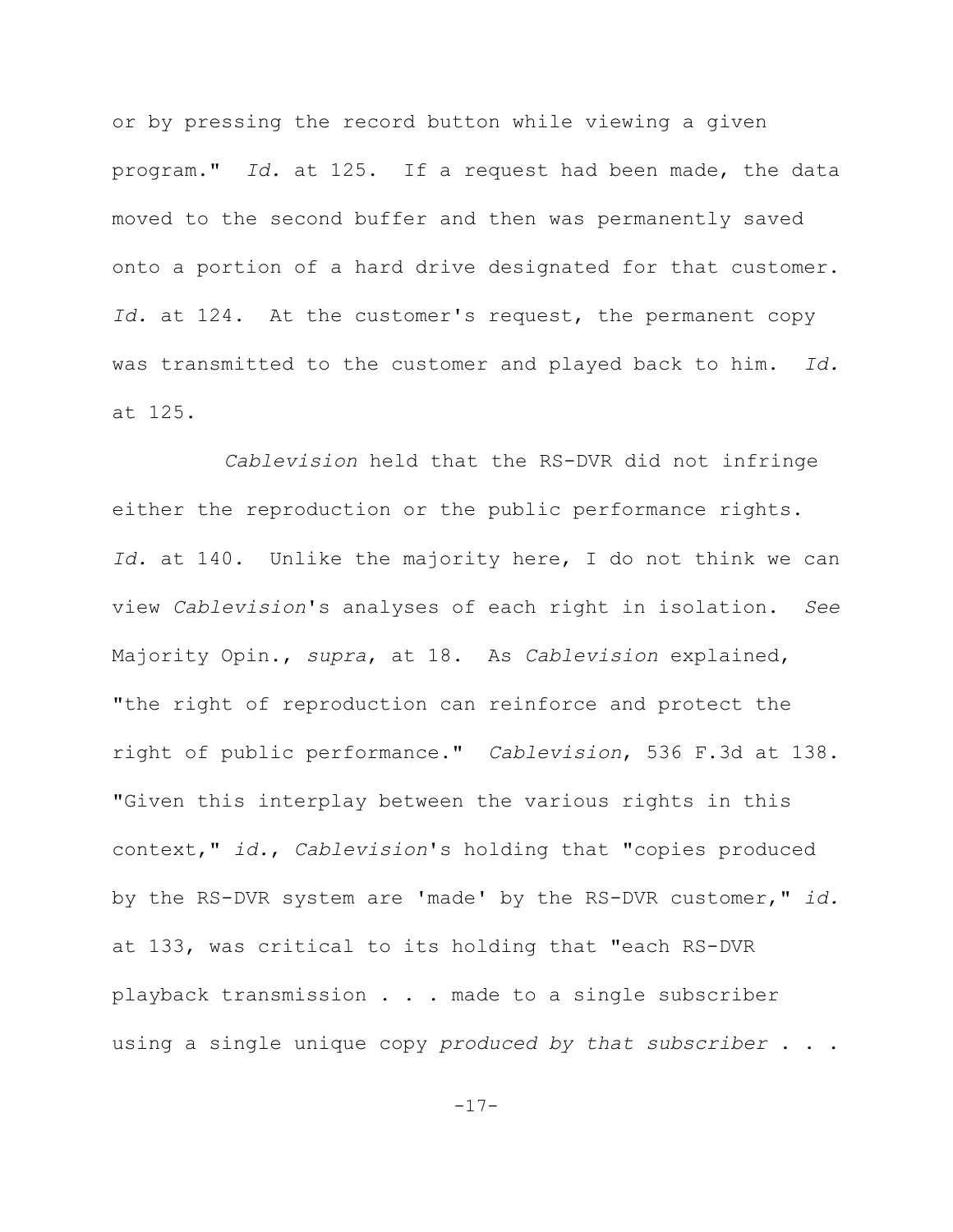[is] not [a] performance<sup>[]</sup> 'to the public,'" *id.* at 139 (emphasis added); *see also* Amicus Br. of the United States at 17-19, *Cable News Network, Inc. v. CSC Holdings, Inc.*, 129 S. Ct. 2890 (2009), *denying cert.*, *Cartoon Network LP v. CSC Holdings, Inc.* (*Cablevision*), 536 F.3d 121 (2d Cir. 2008) [hereinafter "U.S. *Cablevision* Amicus Br."].

With this concept in mind, it is clear that Aereo's system is factually distinct from Cablevision's RS-DVR system. First, Cablevision's RS-DVR system "exist[ed] only to produce a copy" of material that it already had a license to retransmit to its subscribers, *Cablevision*, 536 F.3d at 131, but the Aereo system produces copies to *enable* it to transmit material to its subscribers. Whereas Cablevision promoted its RS-DVR as a mechanism for recording and playing back programs, Aereo promotes its service as a means for watching "live" broadcast television on the Internet and through mobile devices. Unlike Cablevision, however, Aereo has no licenses to retransmit broadcast television. If a Cablevision subscriber wanted to use her own DVR to record programming provided by Cablevision, she

-18-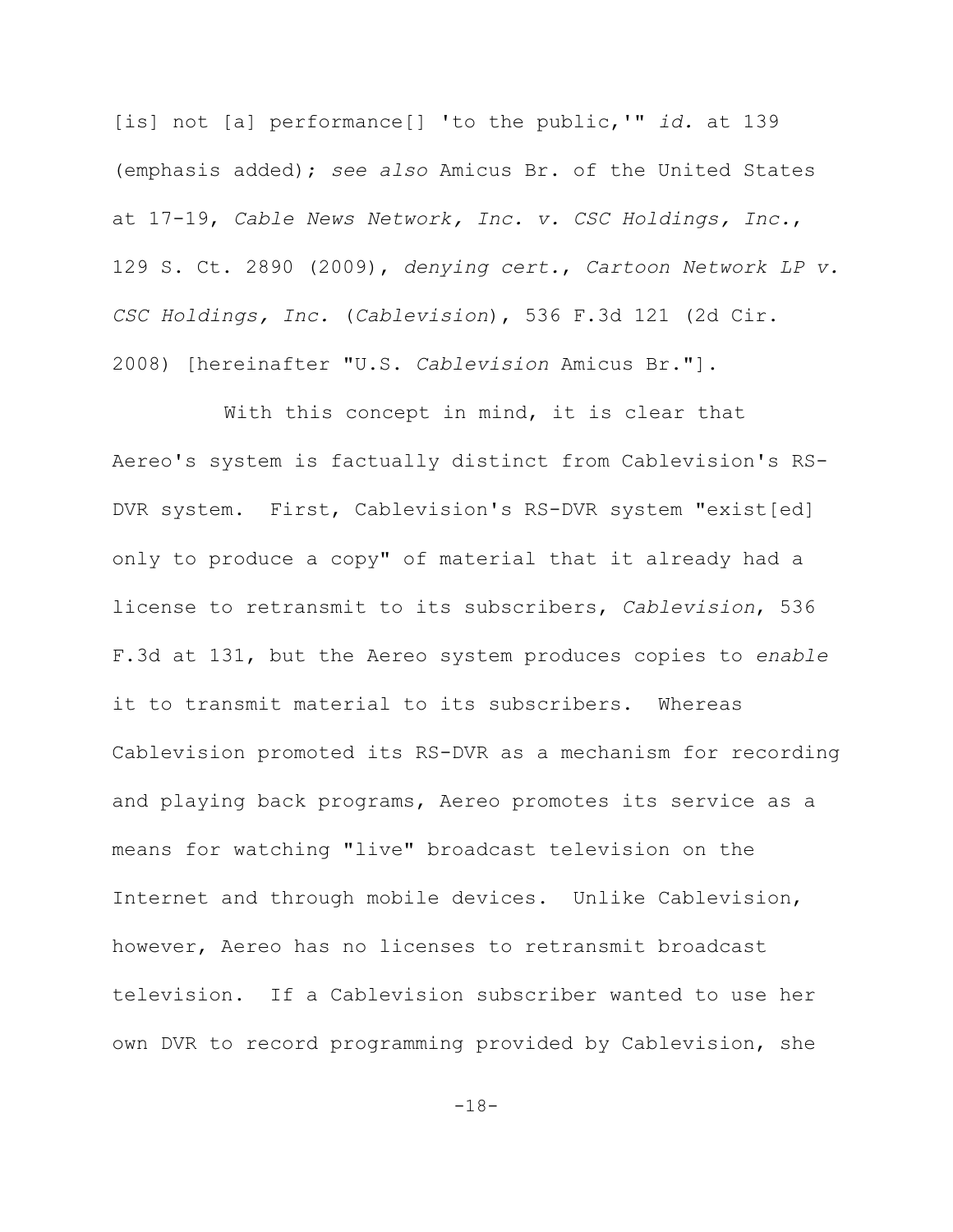could do so through Cablevision's licensed transmission. But an Aereo subscriber could not use her own DVR to lawfully record content received from Aereo because Aereo has no license to retransmit programming; at best, Aereo could only illegally retransmit public broadcasts from its remote antennas to the user. *See, e.g.*, *Fortnightly Corp.*, 392 U.S. at 400, *overruled by statute as recognized in*, *Capital Cities Cable,* 467 U.S. at 709; *ivi, Inc.*, 691 F.3d at 278-79; *see also* U.S. *Cablevision* Amicus Br., *supra*, at 21 (arguing that the legality of a hypothetical unlicensed system that only allowed subscribers to copy and playback content "would be suspect at best, because [the subscriber] would be . . . copying programs that he was not otherwise entitled to view"). Aereo's use of copies is essential to its ability to retransmit broadcast television signals, while Cablevision's copies were merely an optional alternative to a set-top DVR. The core of Aereo's business is streaming broadcasts over the Internet in real-time; the addition of the record function, however, cannot legitimize the unauthorized retransmission of copyrighted content.

-19-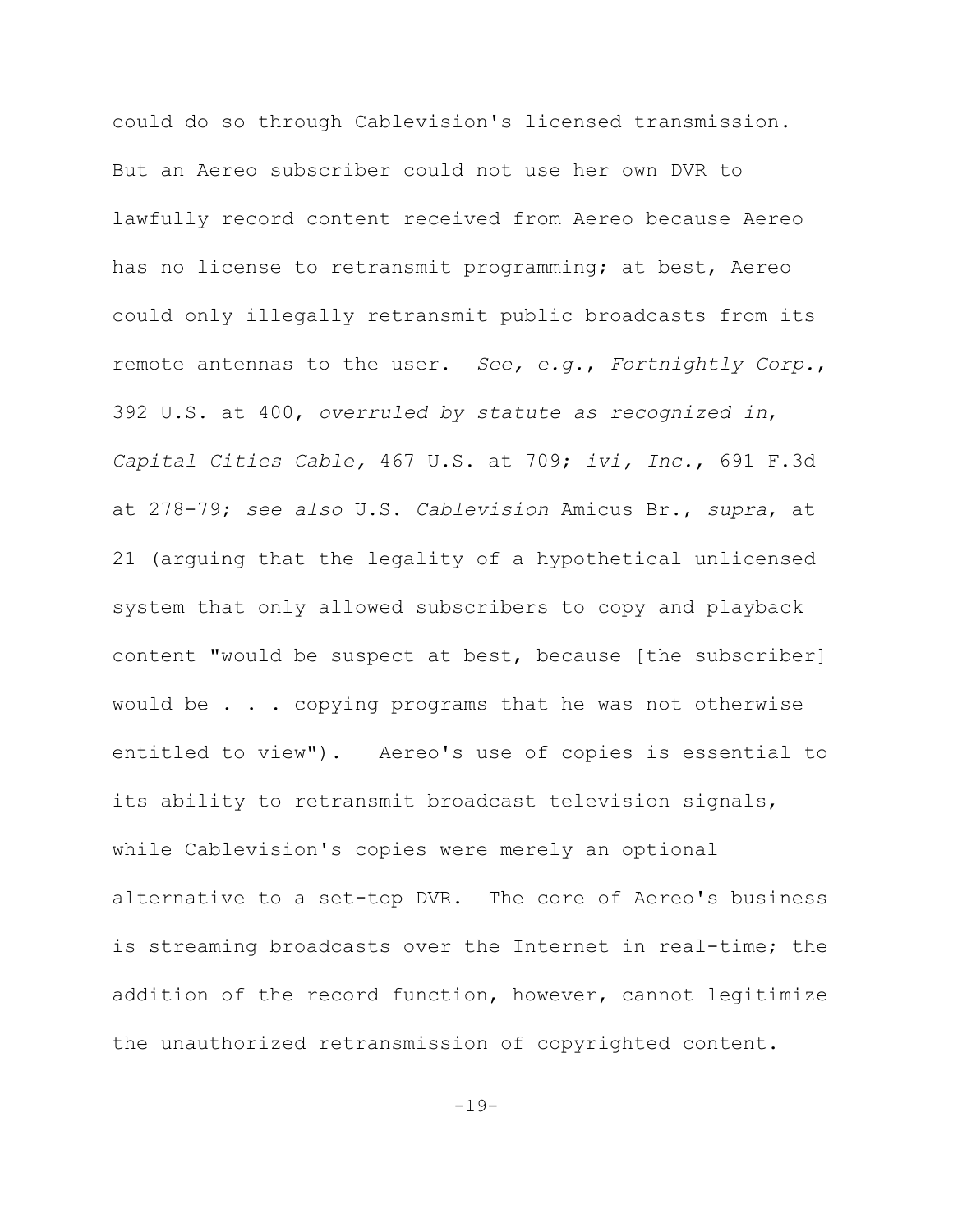Second, subscribers interact with Aereo's system differently from the way Cablevision's subscribers interacted with the RS-DVR. Cablevision subscribers were already paying for the right to watch television programs, and the RS-DVR gave them the additional option to "record" the programs. *Cablevision*, 536 F.3d at 125. In contrast, Aereo subscribers can choose *either* "Watch" or "Record." *Am. Broad. Cos. v. AEREO, Inc.*, 874 F. Supp. 2d 373, 377 (S.D.N.Y. 2012). Both options initiate the same process: a miniature antenna allocated to that user tunes to the channel; the television signal is transmitted to a hard drive; and a full-length, permanent copy is saved for that customer. *Id.* at 377-79. If the subscriber has opted to "Watch" the program live, the system immediately begins playing back the user's copy at the same time it is being recorded. *Id.* Aereo will then automatically delete the saved copy once the user is done watching the program, unless the subscriber chooses to save it. *Id.* at 379.

These differences undermine the applicability of *Cablevision* to Aereo's system. *Cablevision* found that the

 $-20-$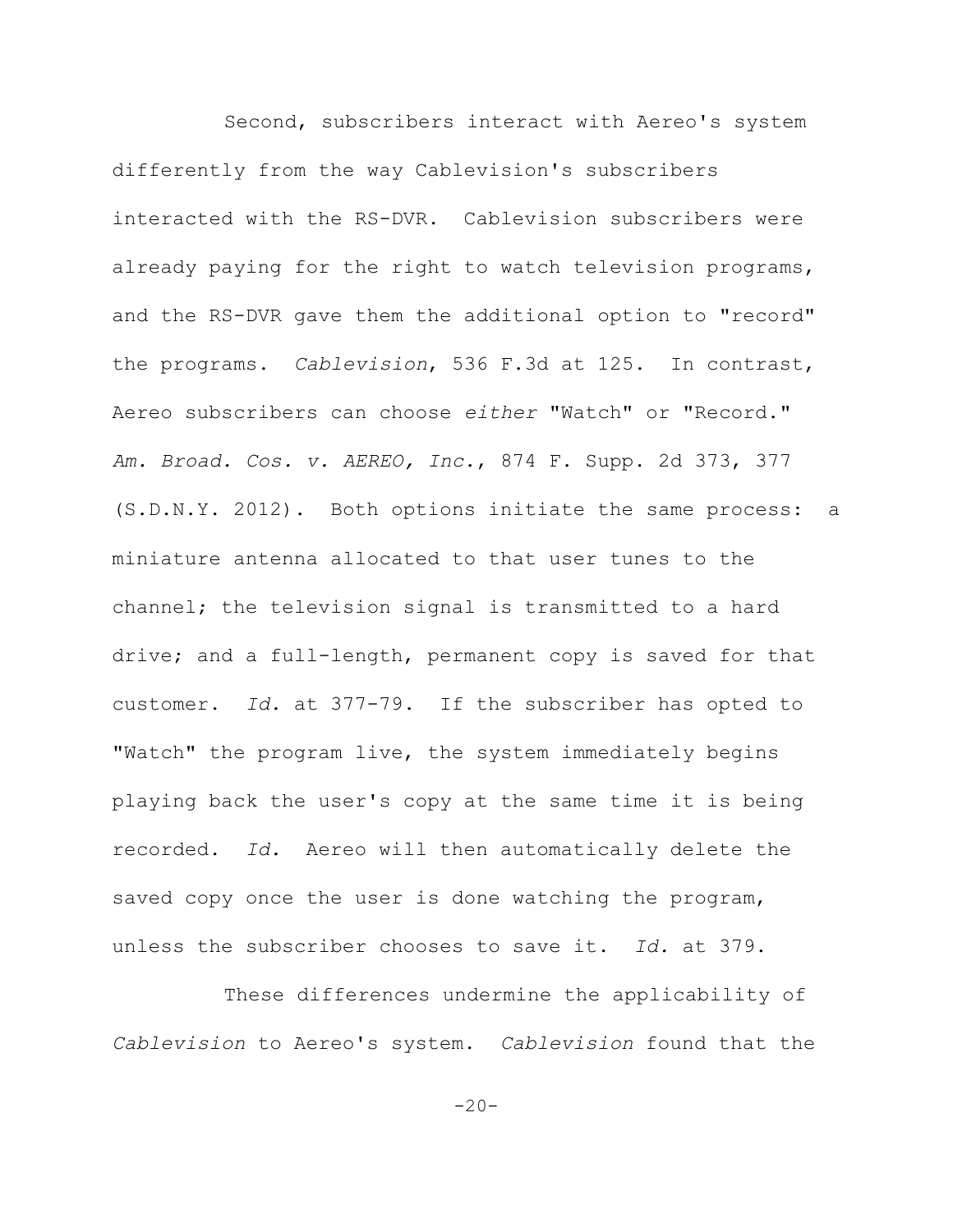RS-DVR was indistinguishable from a VCR or set-top DVR because Cablevision's system "exist[ed] only to produce a copy" and its subscribers provided the "volitional conduct" necessary to make a copy by "ordering that system to produce a copy of a specific program." *Cablevision*, 536 F.3d at 131; *see also* U.S. *Cablevision* Amicus Br., *supra*, at 16 (noting that *Cablevision* turned on whether RS-DVR was more analogous to set-top DVR or video-on-demand service). The RS-DVR was not designed to be a substitute for viewing live television broadcasts. Aereo's system, however, was designed to be precisely that. It does not exist only, or even primarily, to make copies; it exists to stream live television through the Internet. Its users can choose to "Watch" live television instead of "Record" a program, but the system begins to produce a full-length copy anyway because, even under its own theory, Aereo cannot legally retransmit a television signal to them without such a copy.<sup>3</sup>

<sup>&</sup>lt;sup>3</sup> Aereo's web page does contain a conspicuous notice under the "Watch" button that reads, "When you press 'Watch' you will start recording this show." Users thus have no choice but to record the show if they wish to watch it live, making it unlikely that the subscribers are voluntarily "ordering that system to produce a copy." *Cablevision*, 536 F.3d at 131.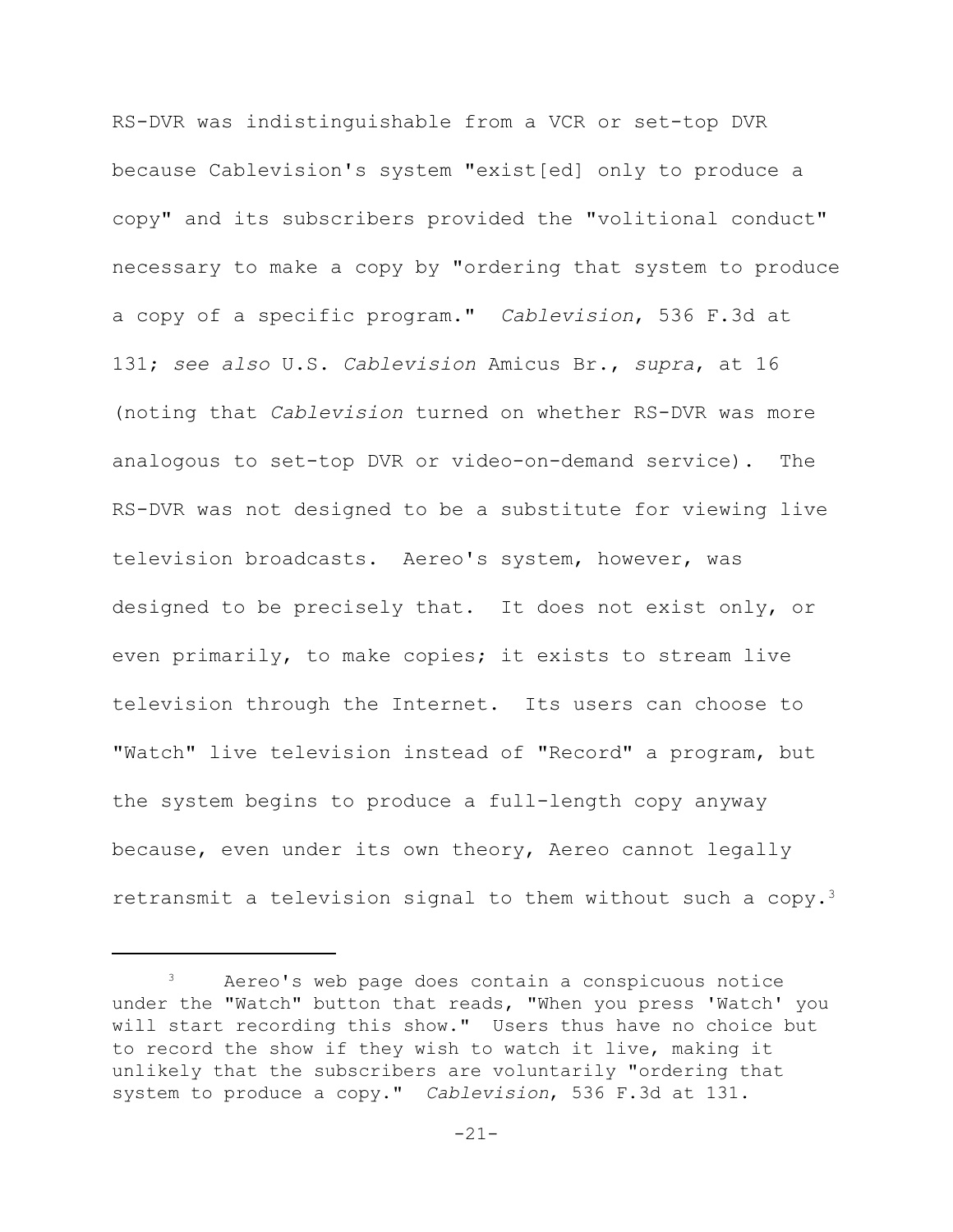Aereo's system is much different than a VCR or DVR - indeed, as Aereo explains, it is an antenna, a DVR, and a Slingbox rolled into one -- and for that reason *Cablevision* does not control our decision here.

I note also that in *Cablevision* this Court "emphasize[d]" that its holding "does not generally permit content delivery networks to avoid all copyright liability by making copies of each item of content and associating one unique copy with each subscriber to the network, or by giving their subscribers the capacity to make their own individual copies." 536 F.3d at 139. Likewise, when the United States opposed the grant of certiorari in *Cablevision*, it argued that "the Second Circuit's analysis of the public-performance issue should not be understood to reach . . . other circumstances beyond those presented." U.S. *Cablevision* Amicus Br., *supra*, at 21. *Cablevision* 4

By opposing the grant of certiorari, the government was not embracing *Cablevision*'s construction of the transmit clause. To the contrary, the United States took the position that "scattered language in the Second Circuit's decision could be read to endorse overly broad, and *incorrect*, propositions about the Copyright Act." U.S. *Cablevision* Amicus Br., *supra*, at 6 (emphasis added). Specifically, the government was concerned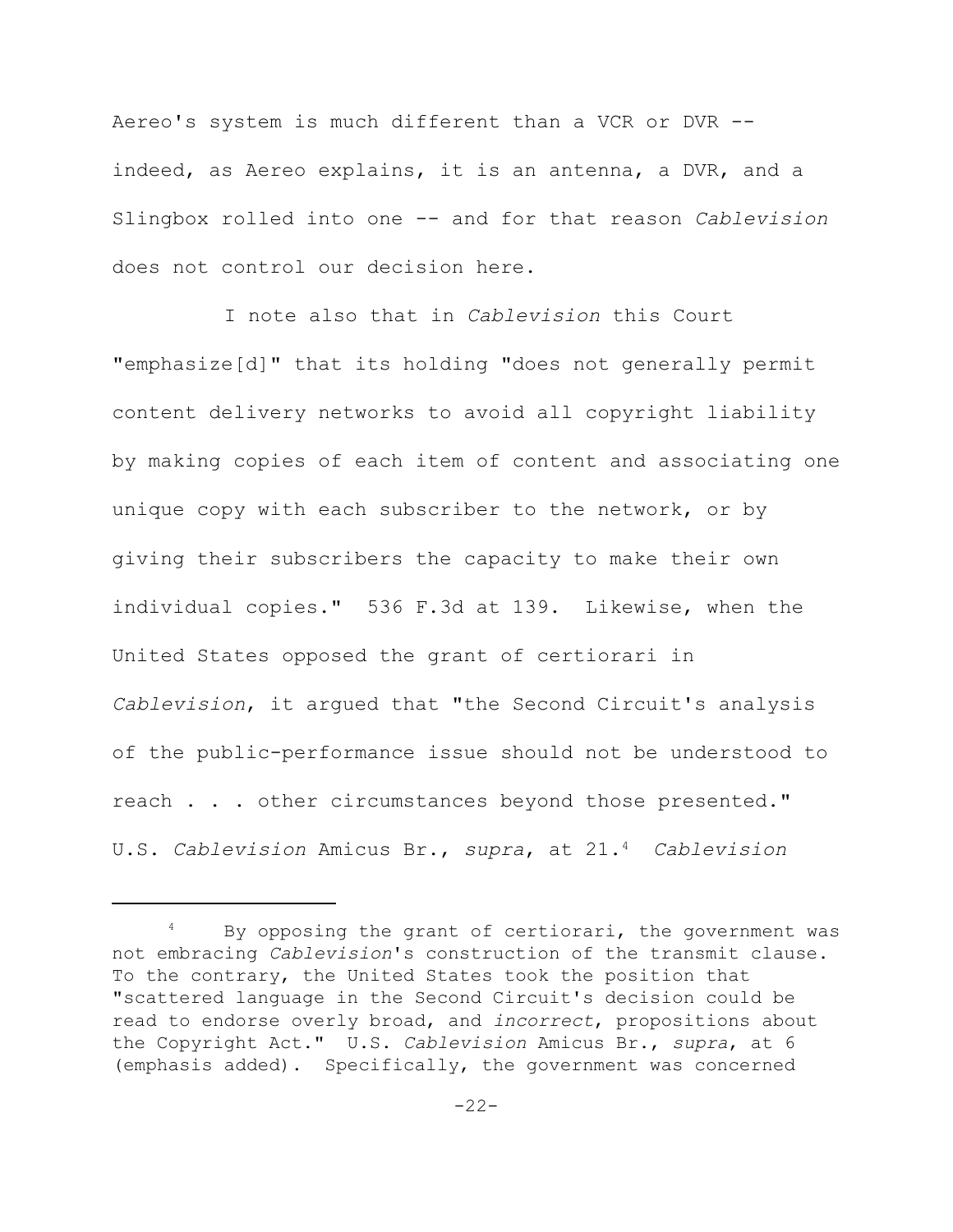should not be extended to cover the circumstances presented in this case. Indeed, it is telling that Aereo declines to offer its subscribers channels broadcast from New Jersey, even though its antennas are capable of receiving those signals, for fear of being subject to suit outside the Second Circuit, *i.e.*, outside the reach of *Cablevision*. *Cf. Fox Television Stations, Inc. v. BarryDriller Content Sys., PLC*, No. CV 12-6921, 2012 WL 6784498, at \*3-4 (C.D. Cal. Dec. 27, 2012) (declining to follow *Cablevision* and enjoining an Aereo-like system based on plain meaning of § 101).

Finally, the majority's decision in my view runs afoul of other decisions of this Court. Although the issue was not even contested, in *ivi* we recognized that the

with the suggestion "that a performance is not made available 'to the public' unless more than one person is capable of receiving a *particular* transmission" because it might "undermine copyright protection in circumstances far beyond those presented here, including with respect to . . . situations in which a party streams copyrighted material on an individualized basis over the Internet." *Id.* at 20-21. Despite these "problematic" aspects, *id.* at 22, the United States considered *Cablevision* an "unsuitable vehicle" for deciding these issues, due to the absence of any conflicting circuit court decisions at the time and the limitations imposed by the parties' stipulations, *id.* at 6.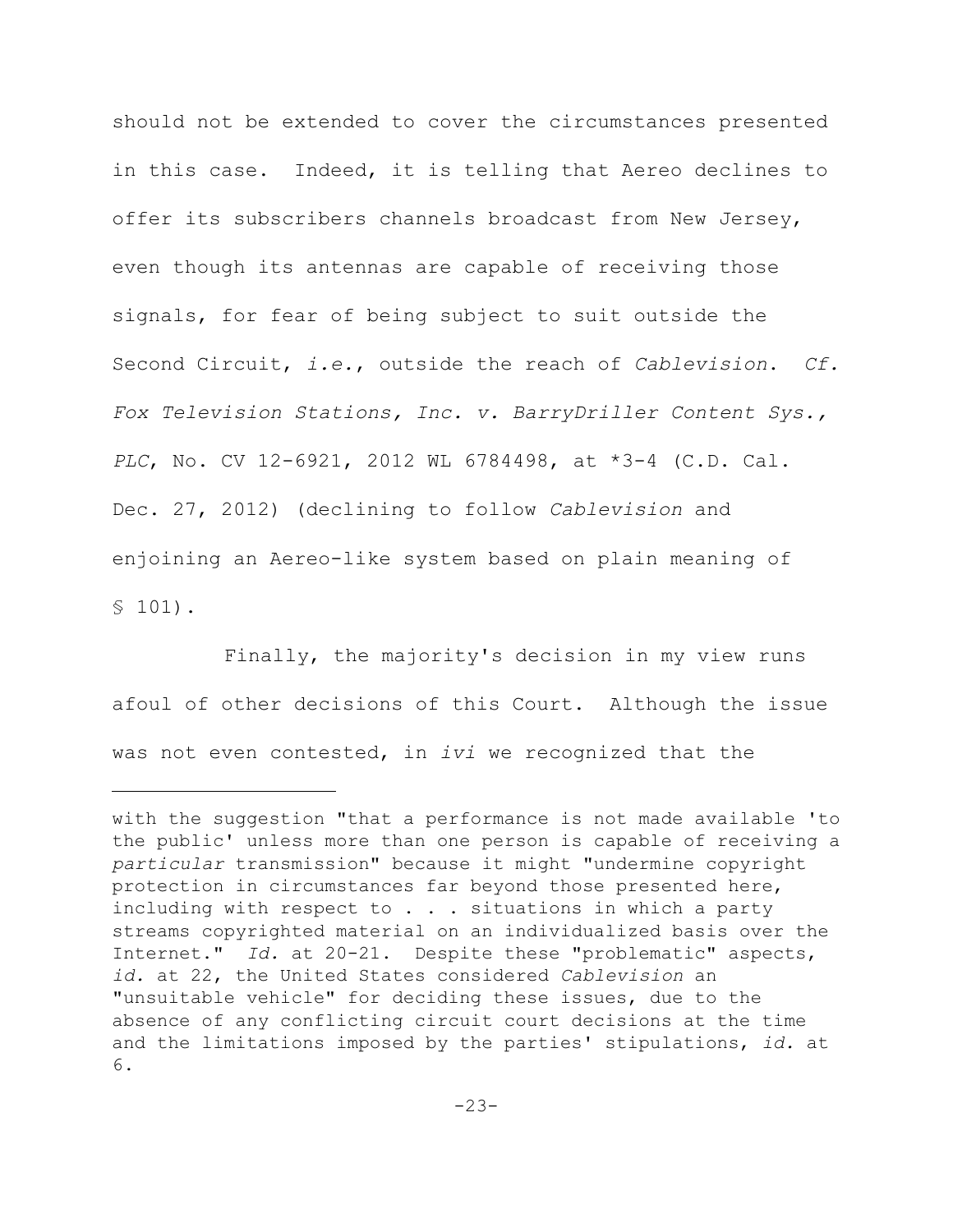retransmission of copyrighted television programming by streaming it live over the Internet constituted a "public performance" in violation of the Copyright Act. 691 F.3d at 278, 286, 287. Similarly, in *United States v. American* <sup>5</sup> *Society of Composers, Authors, Publishers* ("*ASCAP*"), where, again, the issue was not even contested, we observed that the streaming of a song, like the streaming of a "television or radio broadcast," is a public performance. 627 F.3d 64, 74 (2d Cir. 2010) (but holding in contrast that downloads of music do not constitute "public performances"); *accord* 6

In *ASCAP*, we left open "the possibility . . . that a transmission could constitute both a stream and a download." *United States v. Am. Soc'y of Composers, Authors, Publishers* (*ASCAP*), 627 F.3d 64, 74 n.10 (2d Cir. 2010). While streaming performances over the Internet constitutes a transmission "to the public," *see ivi, Inc.*, 691 F.3d at 278-79; *ASCAP*, 627 F.3d at 74, allowing a consumer to download a copy so he can later play it back for himself does not, *see ASCAP*, 627 F.3d at 73, 75; *Cablevision*, 536 F.3d at 139. To the extent that Aereo's system immediately plays back from a copy that is still being recorded,

 $5$  There are companies in the market that stream television programming over the Internet pursuant to licenses, such as Hulu, Netflix, Amazon, and channel-specific websites like ComedyCentral.com. *See* Appellant WNET Br. at 12, 28, 43; Amicus Br. of Paramount Pictures Corp. et al. at 29. In general, however, these "negotiated Internet retransmissions . . . typically delay Internet broadcasts as not to disrupt plaintiffs' broadcast distribution models, reduce the live broadcast audience, or divert the live broadcast audience to the Internet." *WPIX, Inc. v. ivi, Inc.*, 691 F.3d 275, 285 (2d Cir. 2012).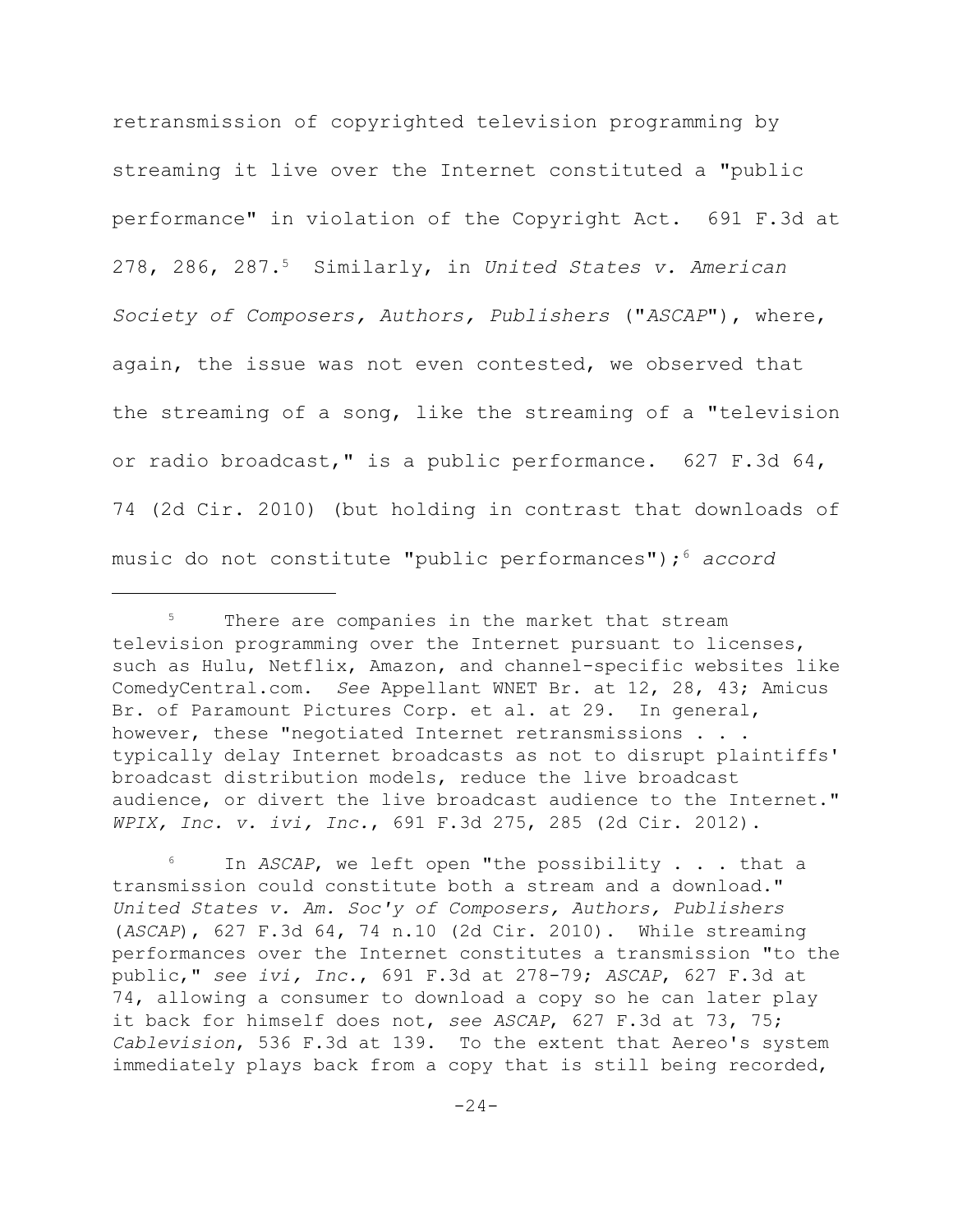*Infinity Broad. Corp. v. Kirkwood*, 150 F.3d 104, 106-07, 111-12 (2d Cir. 1998) (holding that device allowing users to access private phone line to listen to public radio broadcasts infringed right of public performance, in the absence of a defense, and was not fair use).

In *ivi*, we addressed the need for a preliminary injunction to enjoin ivi from streaming copyrighted works over the Internet without permission:

> Indeed, ivi's actions -- streaming copyrighted works without permission - would drastically change the industry, to plaintiffs' detriment. . . . The absence of a preliminary injunction would encourage current and prospective retransmission rights holders, as well as other Internet services, to follow ivi's lead in retransmitting plaintiffs' copyrighted programming without their consent. The strength of plaintiffs' negotiating platform and business model

it is clearly "both a stream and a download," *ASCAP*, 627 F.3d at 74 n.10, and at a minimum the streaming portion constitutes an unlicensed public performance. If 50,000 Aereo subscribers choose to "Watch" the Super Bowl live, each subscriber receives a "performance or display" of the exact same broadcast on a sevensecond delay, even if Aereo is also simultaneously creating a unique copy for each subscriber so that each one has the option to pause, rewind, or save the copy for later if they wish. Until the subscriber exercises that option, the existence of the copy is irrelevant; the broadcast is streaming "live" to each user at the same time just as it did in *ivi*.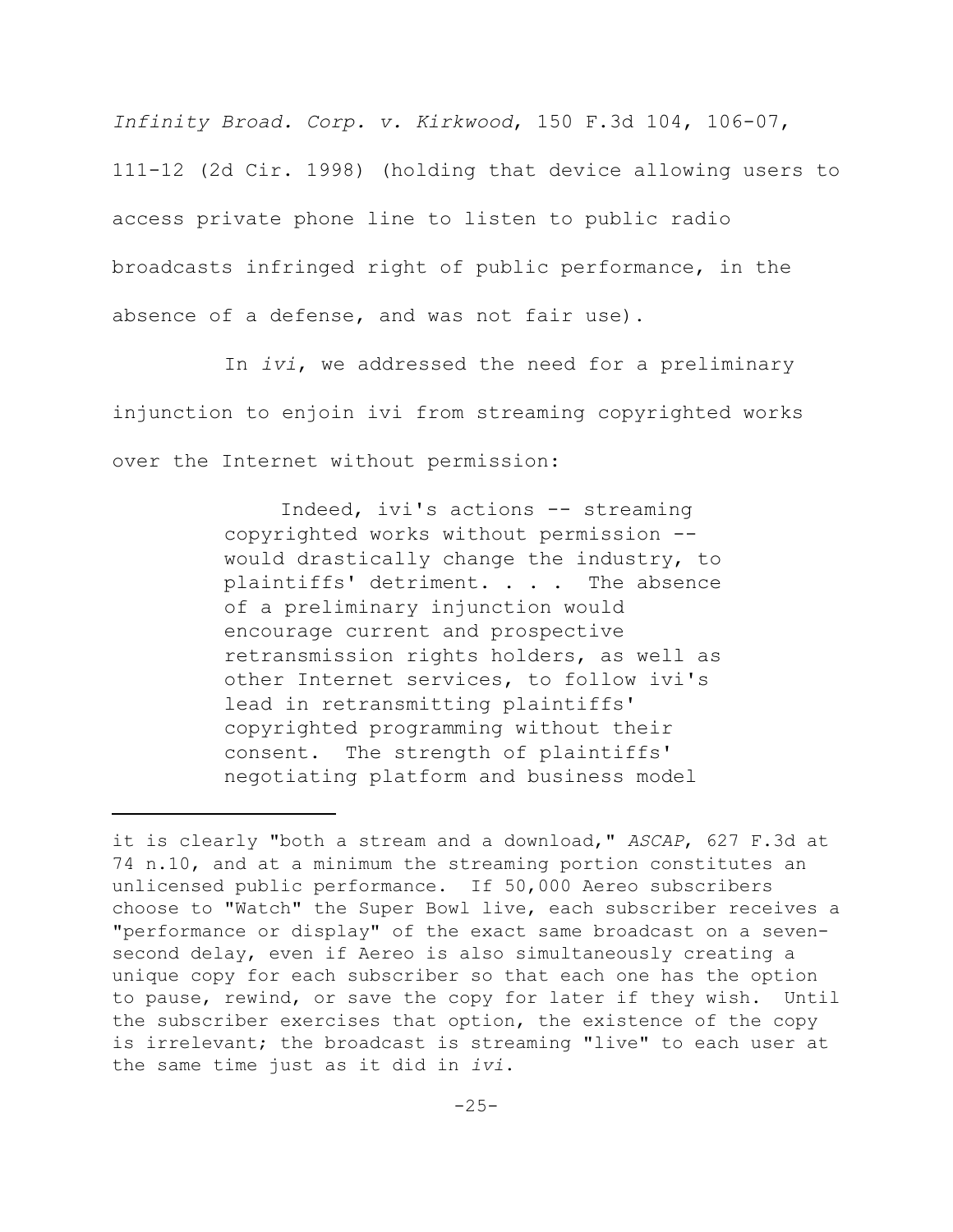would decline. The quantity and quality of efforts put into creating television programming, retransmission and advertising revenues, distribution models and schedules -- all would be adversely affected. These harms would extend to other copyright holders of television programming. Continued live retransmissions of copyrighted television programming over the Internet without consent would thus threaten to destabilize the entire industry.

691 F.3d at 286. These concerns apply with equal force here, where Aereo is doing precisely what ivi was enjoined from doing: streaming copyrighted works over the Internet without permission of the copyright holders. Today's decision does not merely deny the broadcasters a licensing fee for Aereo's activity; it provides a blueprint for others to avoid the Copyright Act's licensing regime altogether. *See* Appellant ABC, Inc. Br. at 10 (citing articles reporting on the rise of copycat services). Congress could not have intended such a result.

#### *CONCLUSION*

Based on the plain meaning of the statute, its legislative history, and our precedent, I conclude that

 $-26-$